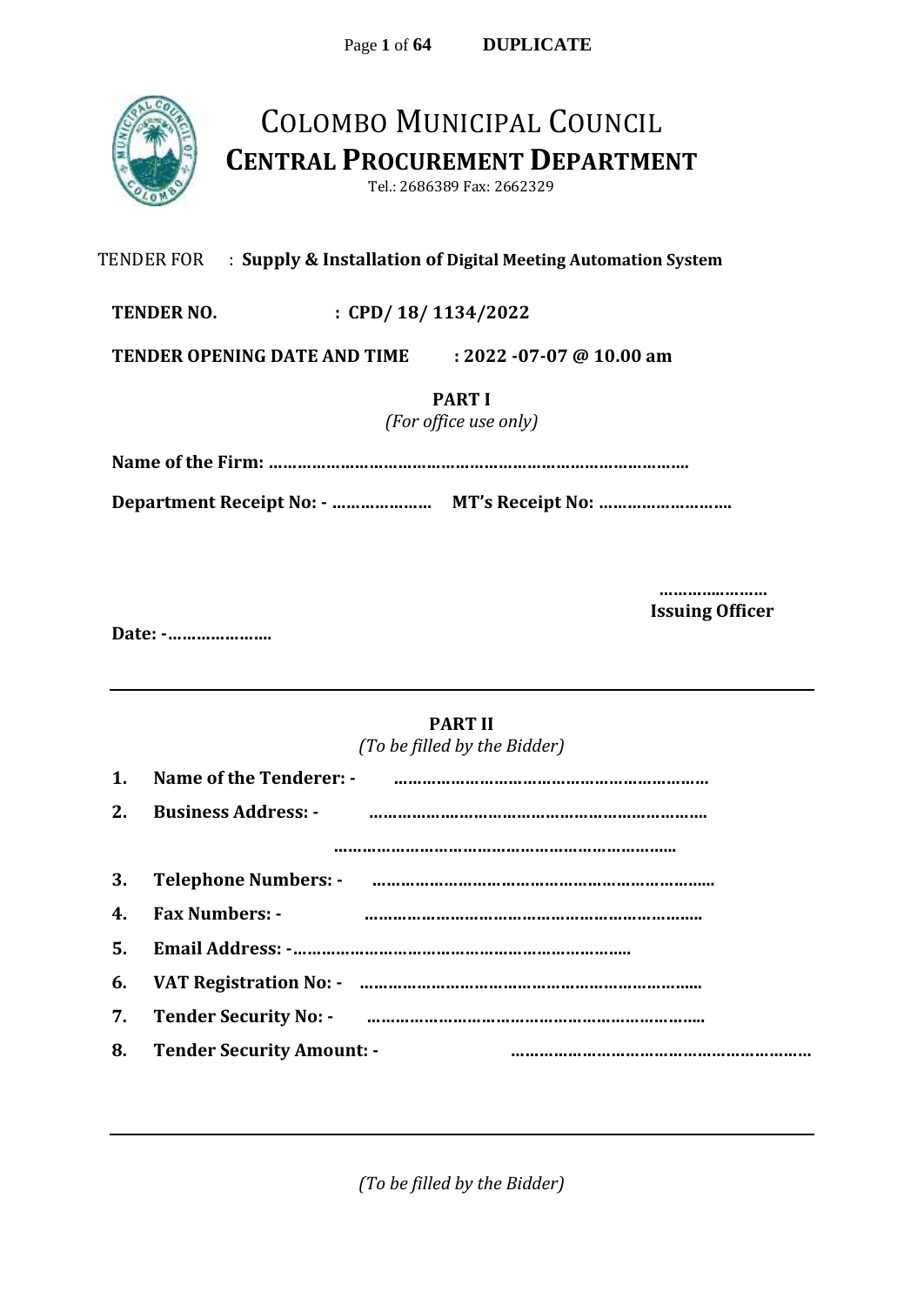**CPD/18/1134/2022**



**COLOMBO MUNICIPAL COUNCIL CENTRAL PROCUREMENT DEPARTMENT Tel.: 2686389 Fax: 2662329**

**Invitation of Tenders**

**SUPPLY& INSTALLATION OF DIGITAL MEETING AUTOMATION SOFTWARE**

### **CPD 18-1134-2022**

# **List of Tender/Bid Documents**

- **Section I- Instruction to tenderers (ITT)/Instruction to bidders**
- **Section II. Tender data Sheet (TDS) / Bid data Sheet**
- **Section III. Evaluation Criteria**
- **Section IV. Tender/Bid Forms**
	- **Tender/Bid Submission Form**
	- **Price Schedule**
	- **Tender/Bid Security (Guarantee)**
- **Section V. Schedule of Requirements**
	- **List of Goods and Delivery Schedule**
	- **Technical Specification**
	- **Inspections and Tests**
- **Section VI. Conditions of Contract (CC)**
- **Section VII. Contract Data**
- **Section VIII. Contract Forms**
	- **Contract Agreement**
	- **Performance Security**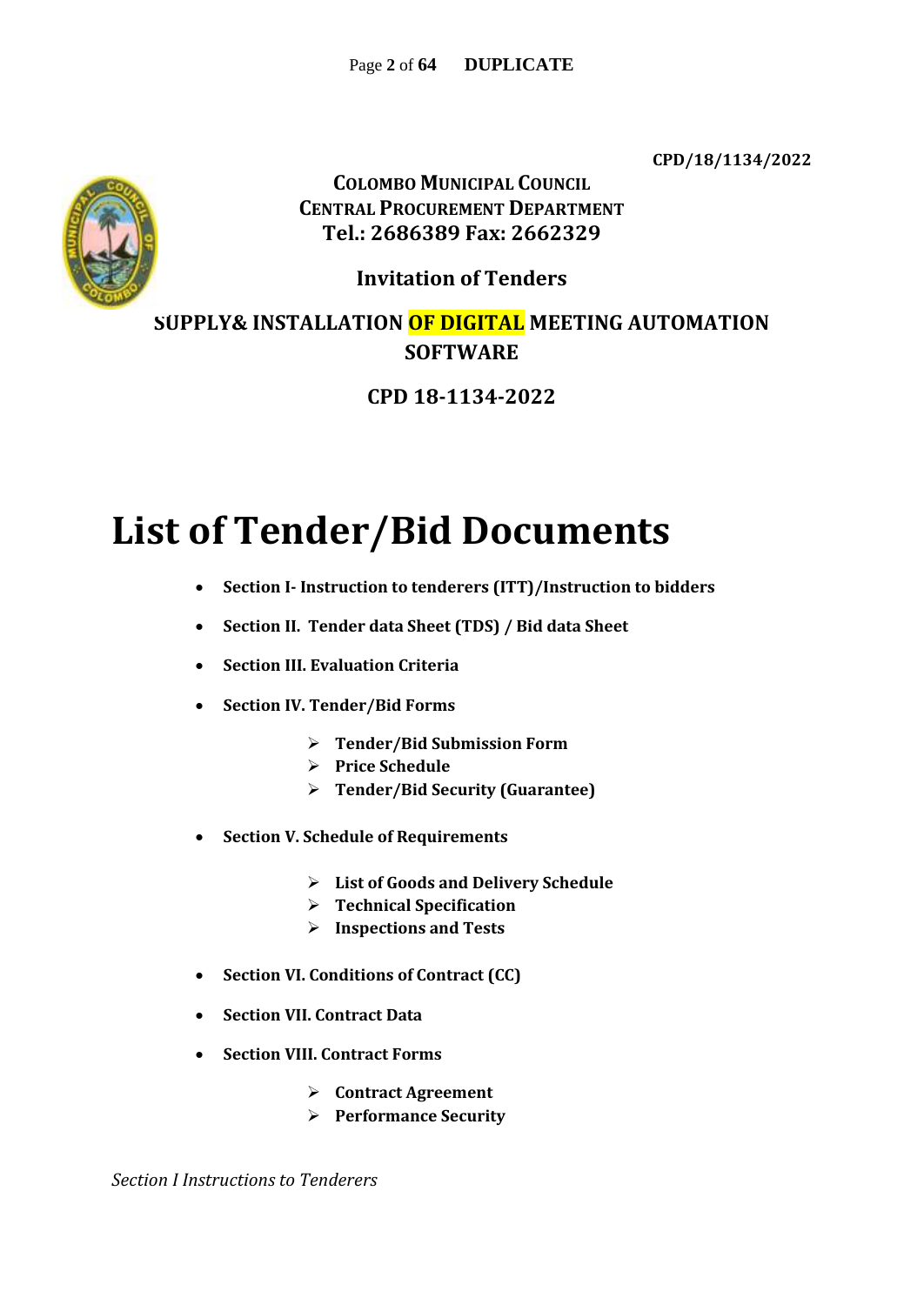#### **Section I. Instructions to Tenderers (ITT)/Instructions to Bidders**

*ITT shall be read in Conjunction with the Section ¸Tender Data Sheet (TDS)/Bid Data Sheet, Which shall take precedence over ITT*

#### **General**

#### **1. Scope of Tender/Bid**

- **1.1** The Purchaser **indicated in the Tender/Bid Data Sheet (TDS)/,** issues these Tender/Bid Documents for the supply of Goods and Related Services incidental thereto as specified in Section V, Schedule of Requirement. The name and identification number of this Tender/Bid **Specified in the TDS.** The name, Identification, and number of lots (Individual contracts), if any, are **provided in the TDS.**
- **1.2** Throughout these Tender/Bid Documents:
	- a) the term "in writing "means communicated in written form by mail (other than electronic mail) or hand delivered with proof of receipt;
	- b) if the context so requires, "singular" means "plural" and vice versa; and
	- c) "day" means calendar day.

#### **2. Source of Funds**

**2.1** Payments under this contract will be financed by the source **specified in the TDS.**

#### **3. Ethics, Fraud and Corruption**

- **3.1** The attention of the tenderers/Bidders is drawn to the following guidelines
	- Parties associated with Tender/Bid Actions, namely, suppliers contractors and officials shall ensure that they maintain strict confidentiality throughout the process.
	- Officials shall refrain from receiving any personal gain from any Tender Action. No gifts or inducement shall be accepted. Suppliers/Contractors are liable to be disqualified from the Tender/Bid process if found offering any gift or inducement which may have an effect of influencing a decision or impairing the if an official.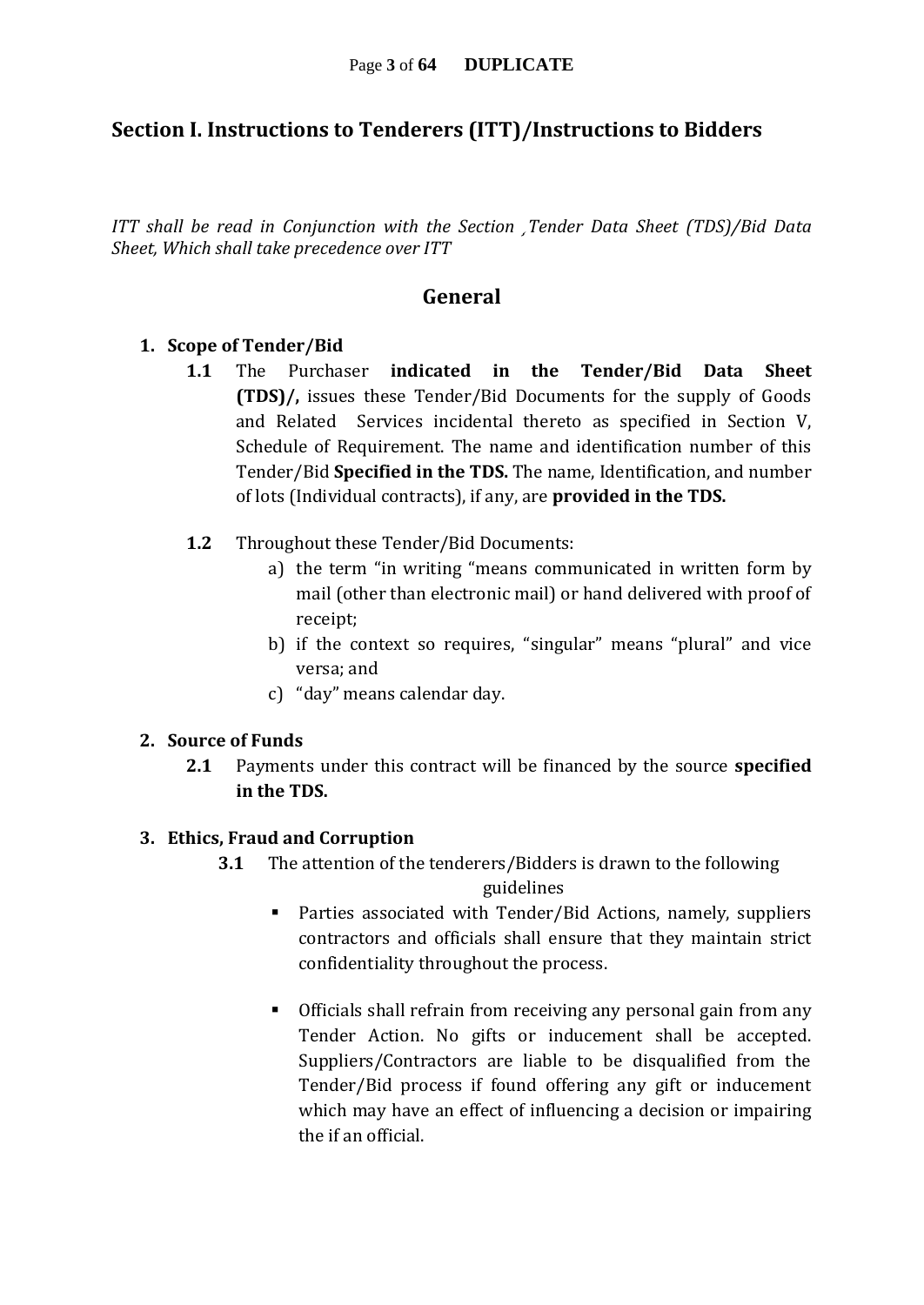#### *Section I Instructions to Tenderers/Bidders*

**3.2** The purchaser requires the tenderers/Bidders, Suppliers, Contractors, and

consultants to observe the highest standard of ethics during the the purchasing and execution of such contracts. In pursuit if this policy:

**a)** "corrupt practice" means the offering, giving, receiving, or soliciting, directly or indirectly, of anything of value to influence the action of a public official in the Tender/bid process or in contract execution.

**b)** "Fraudulent practice" means a misrepresentation or omission of facts in order to Tender/Bid influence a Tender/Bid process or the execution of a contract.

**c)** "collusive practice" means a scheme or arrangement between two or more tenderers, with or without the knowledge of the Purchaser to establish bid prices at artificial, noncompetitive levels; and

**d) "**coercive practice" means harming or threatening to harm, directly or indirectly, persons or their property to influence their participation in the procurement process or affect the execution of a contract.

**3.3** If the Purchaser found any unethical practices as stipulated under ITT Clause 3.2, the Purchaser will reject a Tender/bid, if it is found that a tenderer/Bidder directly or

through an agent, engaged in corrupt, fraudulent, collusive or coercive practices in competing for the Contract in question.

#### **4. Eligible tenderers/Bidders**

- **4.1** All tenderers/bidders shall possess legal right to supply the Goods under this contract.
- **4.2** A tenderer/bidder shall not have a conflict of interest. All tenderers/bidders found to have conflict of interest shall be disqualified. tenderers/bidders may be considered to have a conflict of interest with one or more parties in this bidding process, if they
	- a) Are or have been associated in the past, with a firm or any of its affiliates which have been engaged by the Purchaser to provide consulting services for the preparation of the design, specifications, and other documents to be used for the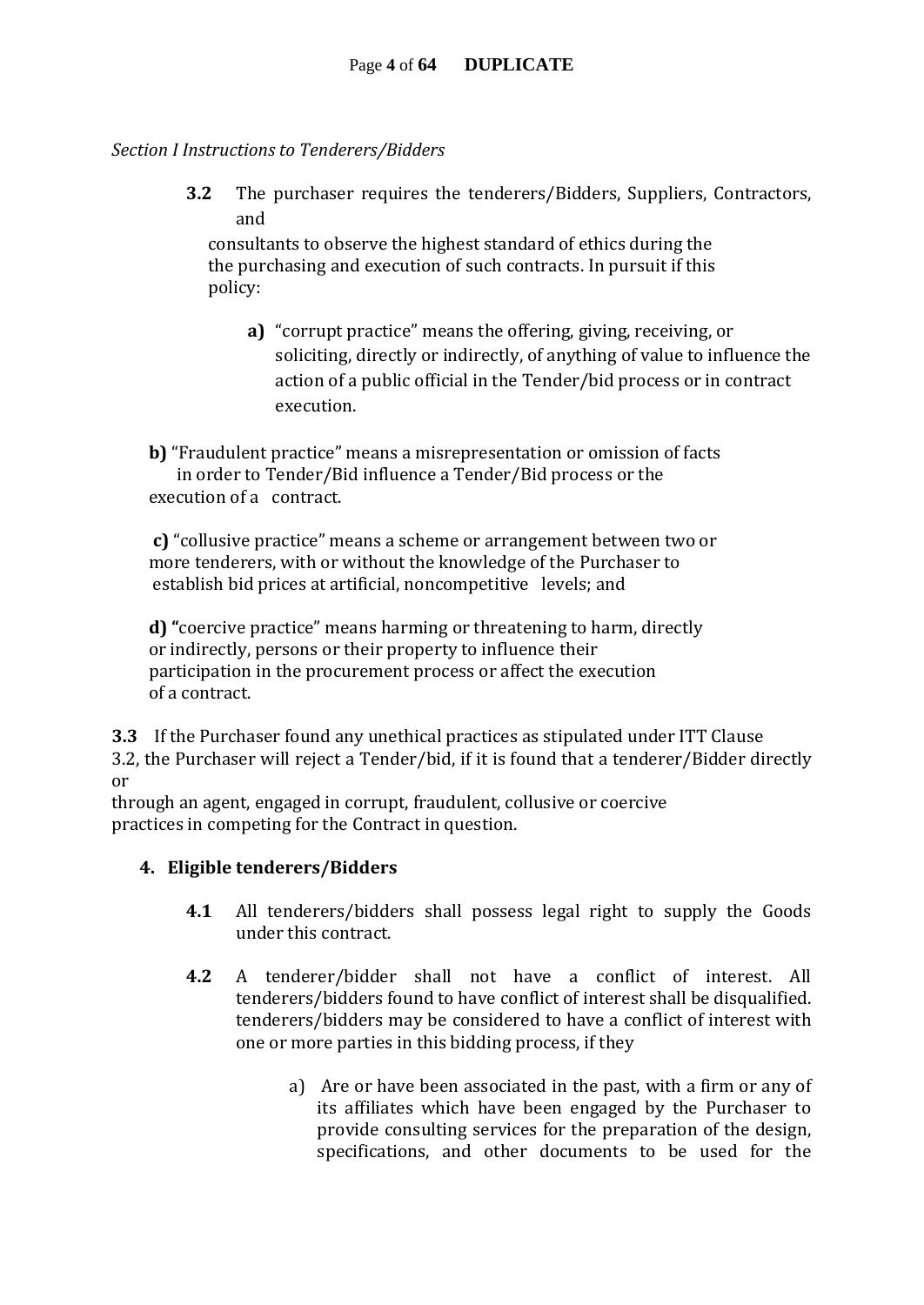Tender/Bid of the goods to be purchased under these Tender Documents; or

*Section I Instructions to tenderers* 

b) Submit more than one tender/bid in this tendering/bidding process.

However, does not limit the participation of subcontractors in more than one Tender/bid.

- **4.3** The tenderers/bidders that is under a declaration of ineligibility by the Colombo Municipal Council (CMC), at the date of submission of tenders/bidders or at the date of contract award, shall be disqualified. The list of debarred firms is available at the website of CMC.
- **4.4** Foreign tenderer/bidder may submit a tender/bidder only if so stated in **the TDS.**

#### **5. Eligible Goods and Related Services**

**5.1** All goods supplied under this contract shall be complied with applicable standards stipulated by the Sri Lanka Standards Institute (SLSI). In the absence of such standards, the Goods supplied shall be complied to other internationally accepted standards.

#### **Contents of Tender/Bid Documents**

#### **6. Sections of Tender/Bid Documents**

**6.1** The tender/Bid Documents consist of 2 Volumes, which include all the sections indicated below, and should be read in conjunction with any addendum issued in accordance with ITT Clause 8.

#### **Volume 1**

• Section I. Instructions to tenderers (ITT)/Instructions to Bidders

- Section VI. Conditions of Contract (CC)
- Section VIII. Contract Forms

#### **Volume 2**

- Section II. Tender Data Sheet (TDS)/ Bid Data Sheet
- Section III. Evaluation and Qualification Criteria
- Section IV. Tender/Bid Forms
- Section V. Schedule of Requirements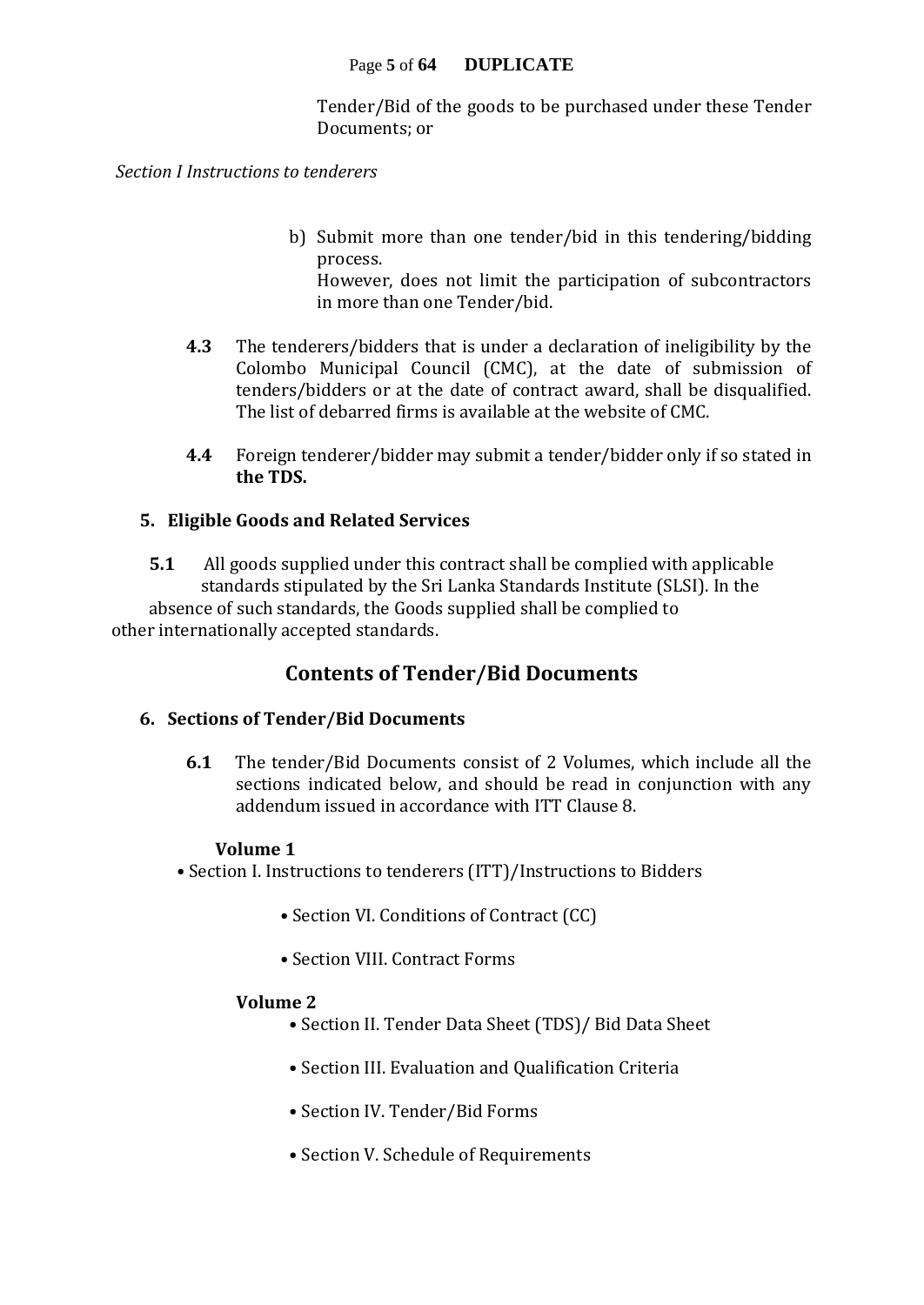- Section VII. Contract Data
- Invitation for Tender/Bid

*Section I Instructions to tenderers/ bidders*

**6.2** The tenderer/Bidder is expected to examine all instructions, forms, terms, and specifications in the Tender/Bid Documents Failure to furnish all information or documentation required by the Tender/Bid Documents may result in the rejection of the Tender/Bid.

#### **7 . Clarification of Tender Document**

**7.1 A** prospective tenderer requiring any clarification of the Tender/Bid Documents including the restrictiveness of specifications shall contact the Purchaser in writing at the Purchaser's address **specified in the TDS**. The Purchaser will respond in writing to any request for clarification, provided that such request is received no later than ten (10) days prior to the deadline for submission of Tenders/bids. The Purchaser shall forward copies of its response to all those who have purchased the Tender/Bid Documents, including a description of the inquiry but without identifying its source. Should the Purchaser deem it necessary to amend the Tender/Bid Documents as a result of a clarification, it shall do so following the procedure under ITT Clause 8.

#### **8. Amendment of Tender/Bid Document**

**8.1**At any time prior to the deadline for submission of tenders/Bidders, the Purchaser

**8.2**Any addendum issued shall be part of the Tender/Bid Documents and shall be communicated in writing to all who have purchased the Tender/Bid Documents.

**8.3**To give prospective tenderers/Bidders reasonable time in which to take an addendum into account in preparing their tenders/Bidders, the Purchaser may, at its discretion, extend the deadline for the submission of tenders, pursuant to ITT Sub-Clause 23.2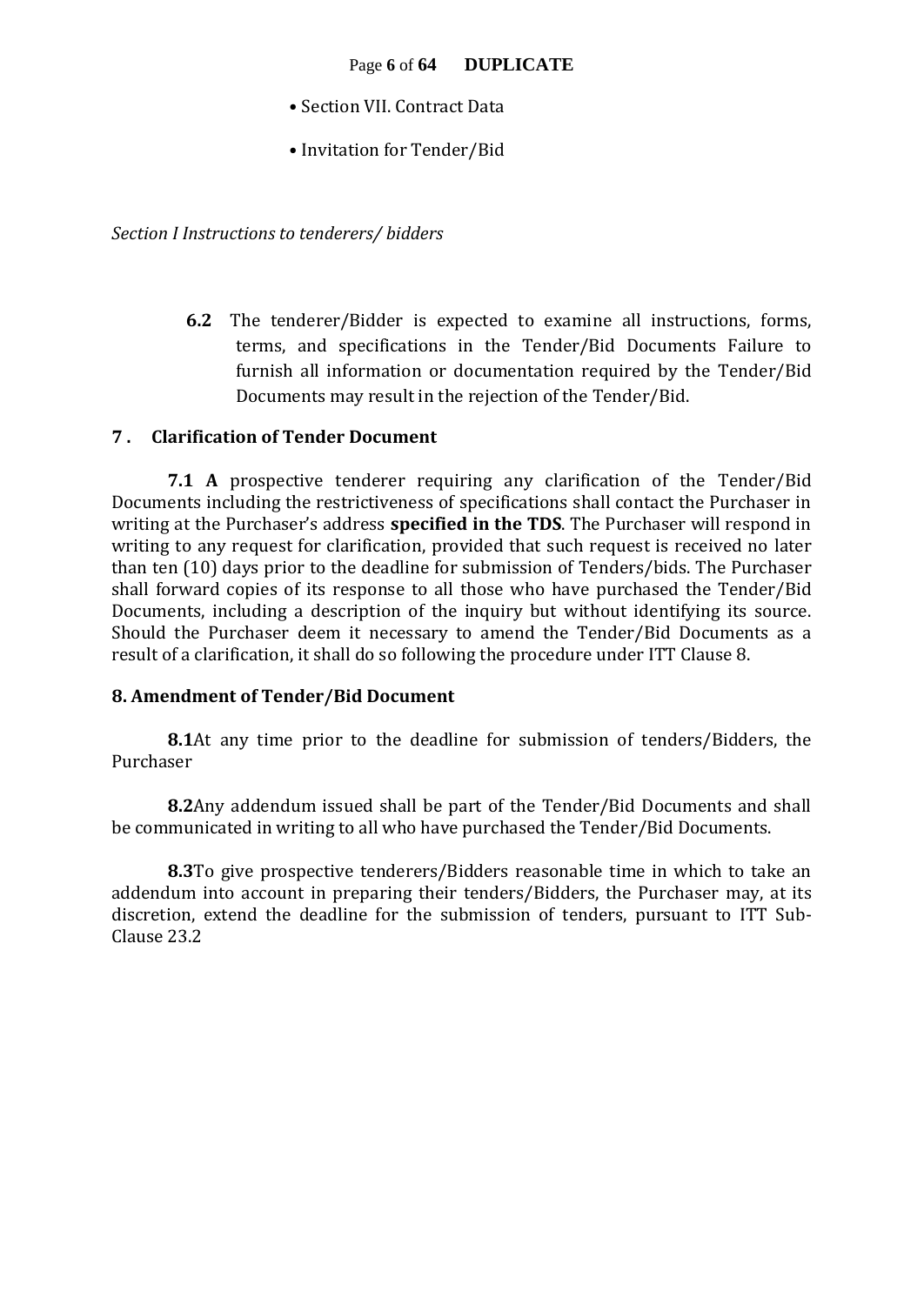### **Preparation of Tenders/Bids**

#### **9. Cost of Tender/Bids**

**9.1**The tenderer shall bear all costs associated with the preparation and submission of its tender/bids, and the Purchaser shall not be responsible or liable for those costs, regardless of the conduct or outcome of the tendering process.

#### **10**. Language **of Tender/Bids**

**10.1**The Tender/Bid, as well as all correspondence and documents relating to the Tender/Bid (including supporting documents and printed literature) exchanged by the Tenderer/Bidder and the Purchaser, shall be written in English language.

*Section I Instructions to tenderers*

#### **11. Documents Comprising the Tender/Bid**

- **11.1** The Tender/Bid shall comprise the following:
	- **a)** Tender/Bid Submission Form and the applicable Price Schedules, in accordance with **ITT Clauses 12, 14, and 15;**
	- **b)** Bid Bond/Security, in accordance with ITT Clause 20;
	- **c)** Documentary evidence in accordance with ITT Clauses 18 and 29, that the Goods and Related Services conform to the Tender/Bid Documents;
	- **d)** Documentary evidence in accordance with ITT Clause 18 establishing the tenderer's/bidder's qualifications to perform the contract if its tender/bid is accepted; and
	- **e)** Any other document required in the TDS.

#### **12. Tender/Bid Submission Form and Price Schedules**

**12.1** Any other document required in the TDS. form furnished in Section IV, Tender/Bid Forms. This form must be completed without any alterations to its format, and no substitutes shall be accepted. All blank spaces shall be filled in with the information requested.

#### **13 . Alternative Tenders/Bids**

**13.1** Alternative tenders/Bids shall not be considered.

#### **14.Tender/Bid Price and Discounts**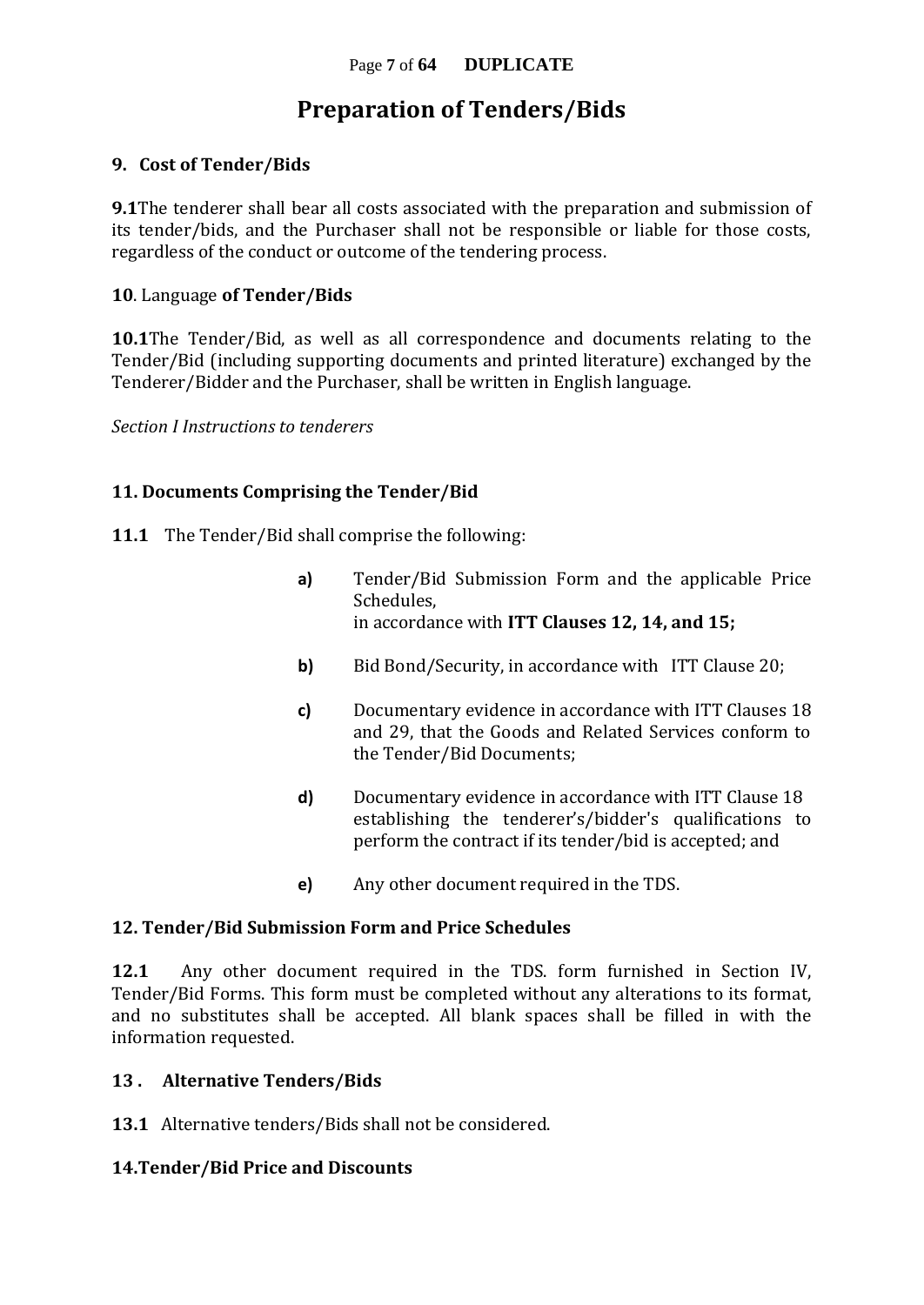#### Page **8** of **64 DUPLICATE**

**14.1** The tenderer/Bidder shall indicate on the price Schedule the unit prices and total bid prices of the goods it proposes to supply under the Contract.

**14.2** Any discount offered against any single item in the price schedule shall be included in the unit price of the item. However, a tenderer/bidder wishes to offer discount as a lot the tenderers/Bidders may do so by indicating such amounts appropriately.

**14.3** If so indicated in ITT Sub-Clause 1.1, tenders are being invited for individual contracts (lots) or for any combination of contracts (packages). Unless otherwise indicated in the **TDS**, prices quoted shall correspond to 100 % of the items specified for each lot and to 100% of the quantities specified for each item of a lot. Tenderers/Bidders wishing to offer any price reduction (discount) for the award of more than one Contract shall specify the applicable price reduction separately.

 *Section I Instructions to tenderers*

**14.4 (i)** Prices indicated on the Price Schedule shall include all duties and sales and other taxes already paid or payable by the Supplier:

**(a)**On components and raw material used in the manufacture or assembly of goods quoted; or

**(b)**on the previously imported goods of foreign origin

**(ii)** However, VAT shall not be included in the price but shall be indicated separately;

**(iii)** The price for inland transportation, insurance and other related services to deliver the goods to their final destination;

**(iv)** The price of other incidental services

**14.5**The Prices quoted by the tenderer shall be fixed during the tenderer's/bidder's performance of the Contract and not subject to variation on any account. A tender/bid submitted with an adjustable price quotation will be treated as non-responsive and rejected. pursuant to ITT Clause 31.

**14.6** All lots, if any, and items must be listed and priced separately in the Price Schedules. If a Price Schedule shows items listed but not priced, their prices shall be assumed to be included in the prices of other items.

#### **15. Currencies of Tender/bid**

**15.1** Unless otherwise stated in Tender/bid Data Sheet, the tenderer/bidder shall quote in Sri Lankan Rupees and payment shall be payable only in Sri Lanka Rupees.

#### **16. Documents Establishing the Eligibility of the Tenderer/Bidders**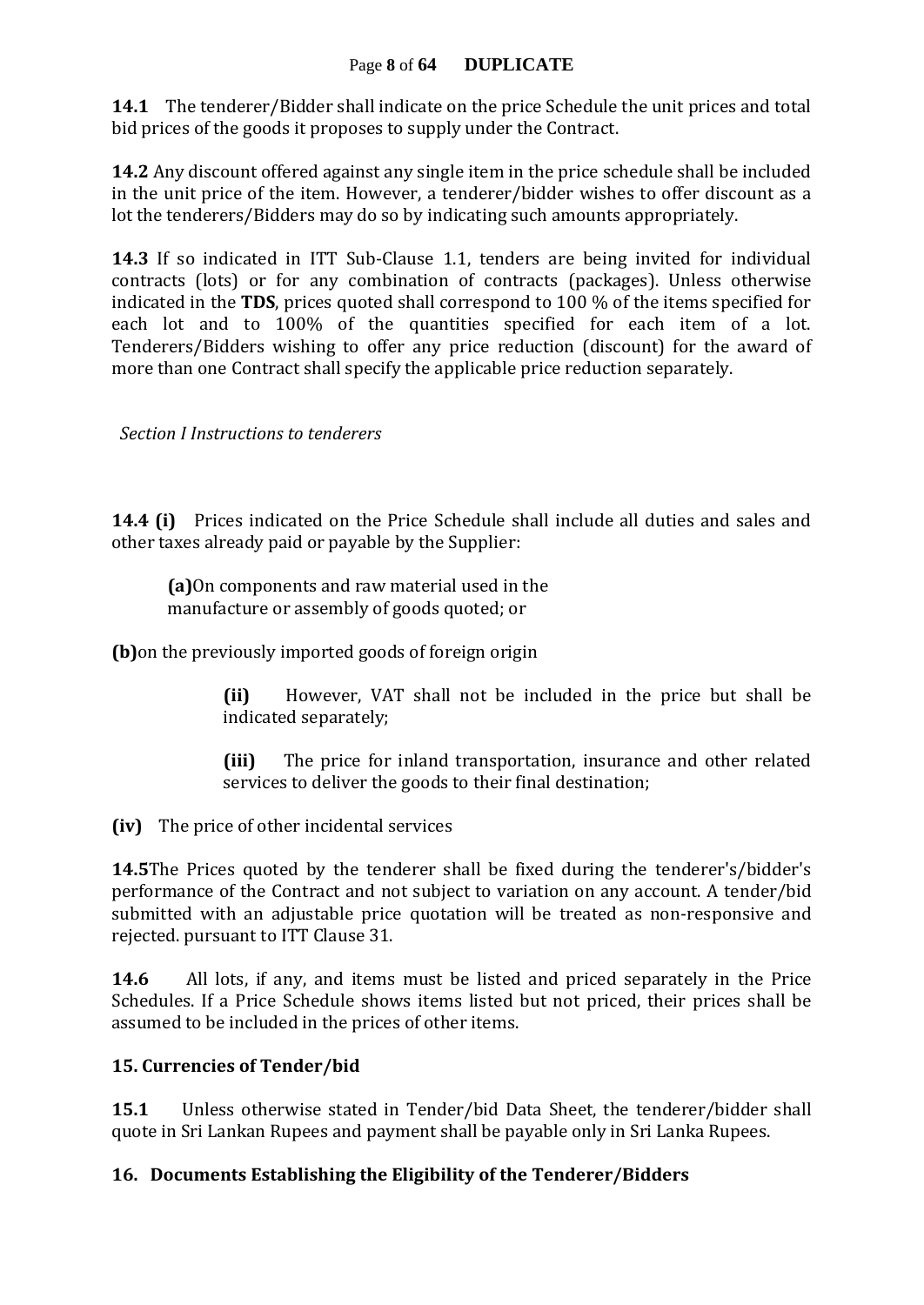#### Page **9** of **64 DUPLICATE**

**16.1**To establish their eligibility in accordance with ITT Clause 4, tenderer shall complete the Tender/Bid Submission Form, included in Section IV, Tender/ Bidding Forms.

#### **17. Documents Establishing the Conformity of the Goods and Related Services**

**17.1**To establish the conformity of the Goods and Related Services to the Tender/Bid Documents, the tenderer/Bidder shall furnish as part of its tender the documentary evidence that the Goods conform to the technical specifications and standards specified in Section V, Schedule of Requirements.

#### *Section I Instructions to tenderers*

**17.2**The documentary evidence may be in the form of literature, drawings or data, and shall consist of a detailed item by item description (given in Section V, Technical Specifications) of the essential technical and performance characteristics of the Goods and Related Services, demonstrating substantial responsiveness of the Goods and Related Services to the technical specification, and if applicable, a statement of deviations and exceptions to the provisions of the Schedule of Requirements.

**17.3**Thetenderer/bidder shall also furnish a list giving full particulars, including quantities, available sources and current prices of spare parts, special tools, etc., necessary for the proper and continuing functioning of the Goods during the period if **specified in the TDS** following commencement of the use of the goods by the Purchaser.

#### **18 . Documents Establishing the Qualifications of the Tenderers**

**18.1**The documentary evidence of the tenderer's/bidder's

qualifications to perform the contract if its bid is accepted shall establish to the Purchaser's satisfaction:

> **(a)** A Tenderer/Bidder that does not manufacture or produce the Goods it offers to supply shall submit the Manufacturer's Authorization using the form included in Section IV, Tender/bid Forms to demonstrate that it has been duly authorized by the manufacturer or producer of the Goods to supply these Goods;

> **(b)** that, if required in the TDS, in case of a tenderer/bidder not doing business within Sri Lanka, the tenderer/Bidder is or will be (if awarded the contract) represented by an Agent in Sri Lanka equipped and able to carry out the Supplier's maintenance, repair and spare parts stocking obligations prescribed in the Conditions of Contract and/or Technical Specifications; and

> **(c)** that the tenderer/bidder meets each of the qualification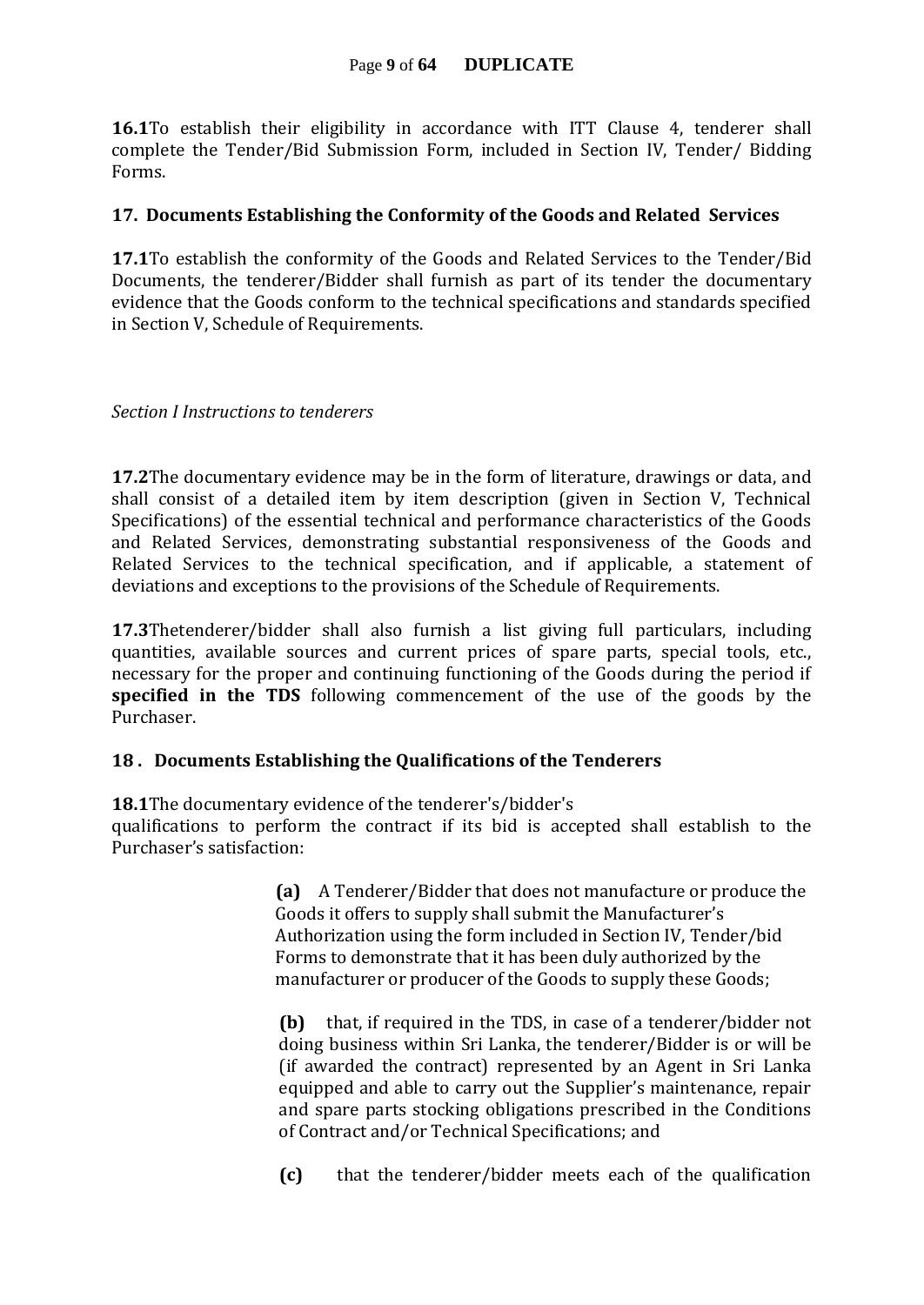criterion specified in Section III, Evaluation and Qualification Criteria.

#### **19. Period of Validity of Tenders/Bids**

**19.1**Tenders/Bids shall remain valid until the date specified in the TDS. A tender valid for a shorter date shall be rejected by the Purchaser as non-responsive.

**19.2** In exceptional circumstances, prior to the expiration of the tender/bid validity date, the Purchaser may request tenderers to extend the period of validity of their tenders/bids. The request and the responses shall be made in writing. If a Tender Security is requested in accordance with ITT Clause 20, it shall also be extended corresponding period. A tenderer/bidder may refuse the request without forfeiting its Tender/bid Security. A tenderer/bidder granting the request shall not be required or permitted to modify its tender/bid.

*Section I Instructions to tenderers/bidders*

#### **20. Bid Bond/ Security**

**20.1**The Tenderers/Bidders shall furnish as part of its Tender a Bid Bond/ Security, as specified in the TDS.

**20.2**The Bid Bond/ Security shall be in the amount specified in the TDS and denominated in Sri Lanka Rupees, and shall:

- **(a)** at the Tenderer's option, be in the form of either a bank draft, a letter of credit, or a bank guarantee from a banking institution;
- **(b)** be issued by a institution acceptable to Purchaser.
- **(c)** be substantially in accordance with the form included in Section IV, Tender Forms;
- **(d)** be payable promptly upon written demand by the Purchaser in case the conditions listed in ITT Clause e conditions listed in ITT Clause
- **(e)** be submitted in its original form; copies will not be accepted;
- **(f)** remain valid for the period specified in the TDS

**20.3**Any Tender/Bid not accompanied by a substantially responsive Bid Bond/ Security in accordance with ITT Sub-Clause 20.1 and 20.2, may be rejected by the Purchaser as non-responsive.

**20.4**The Bid Bond/ Security of unsuccessful tenderers/bidders shall be returned as promptly as possible upon the successful tenderer's/bidder's furnishing of the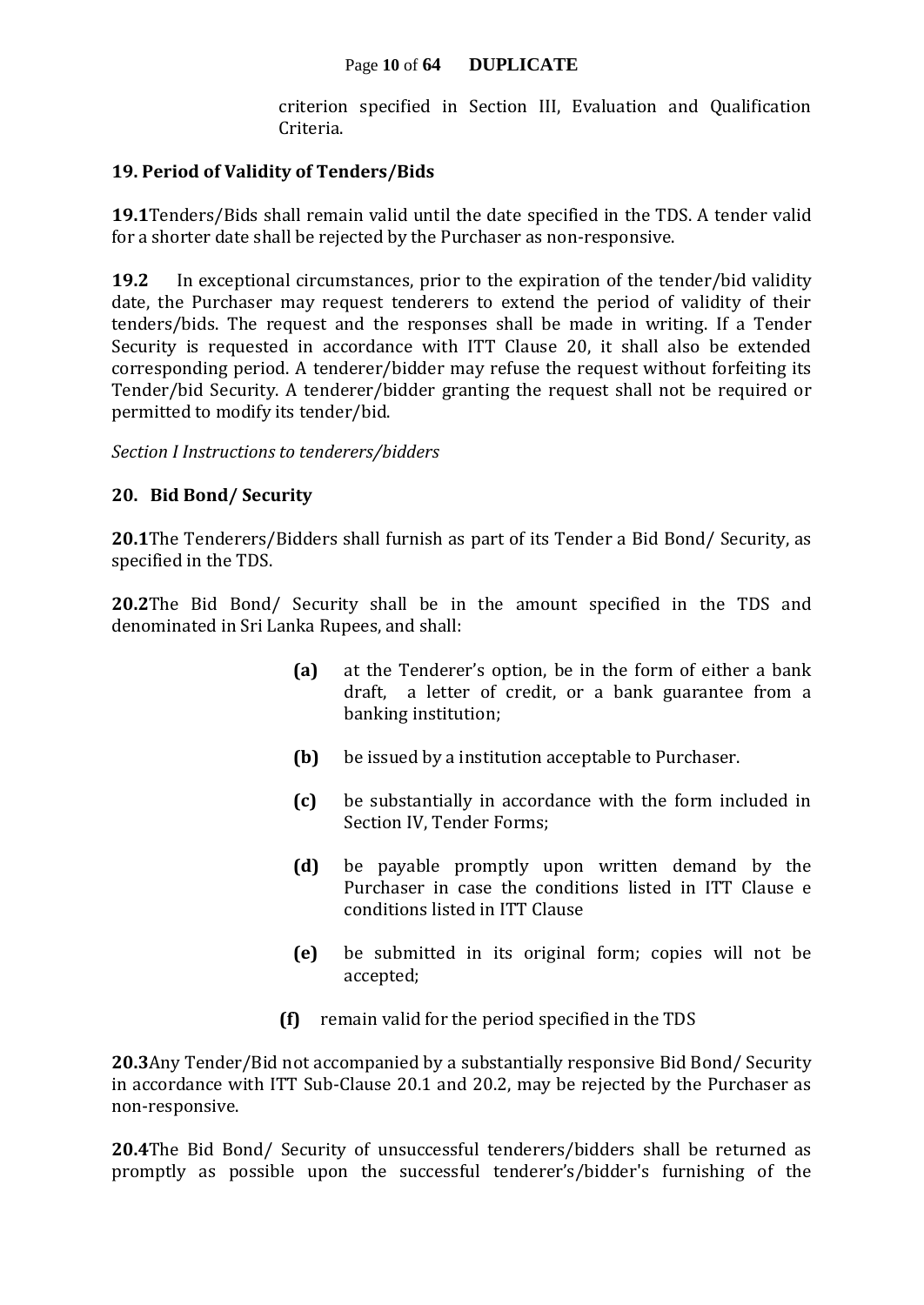Performance Security pursuant to ITT Clause 43.

**20.5**The Bid Bond/ Security may be forfeited:

**(a)** if a tenderer/bidder withdraws its tender/bid during the period of bid validity specified by the tenderer/bidder on the Tender/bid Submission Form except As provided in ITT Sub-Clause 19.2; or

> **(b)** if a tenderer/bidder does not agreeing to correction of arithmetical errors in pursuant to ITT Sub-Clause 30.3

*Section I Instructions to tenderers/bidders*

**(c)**if the successful tenderer/bidder fails to:

- i) sign the Contract in accordance with ITT Clause 42;
- ii) Furnish a Performance Security in accordance with ITT Clause 43.

#### **21 Format and Signing of Tender/Bid**

**21.1** The tenderer/bidder shall prepare one original of the documents comprising the Tender/bid as described in ITT Clause 11 and clearly mark it as "ORIGINAL." In addition, the tenderer/bidder shall submit a copy of the tender and clearly mark it as "COPY." In the event of any discrepancy between the original and the copy, the original shall prevail.

**21.2** The original and the Copy of the tender shall be typed or written in indelible ink and shall be signed by a person duly authorized to sign on behalf of the tenderer/bidder.

**21.3** Any interlineations, erasures, or overwriting shall be valid only if they are signed or initialed by the person signing the Tender/Bid.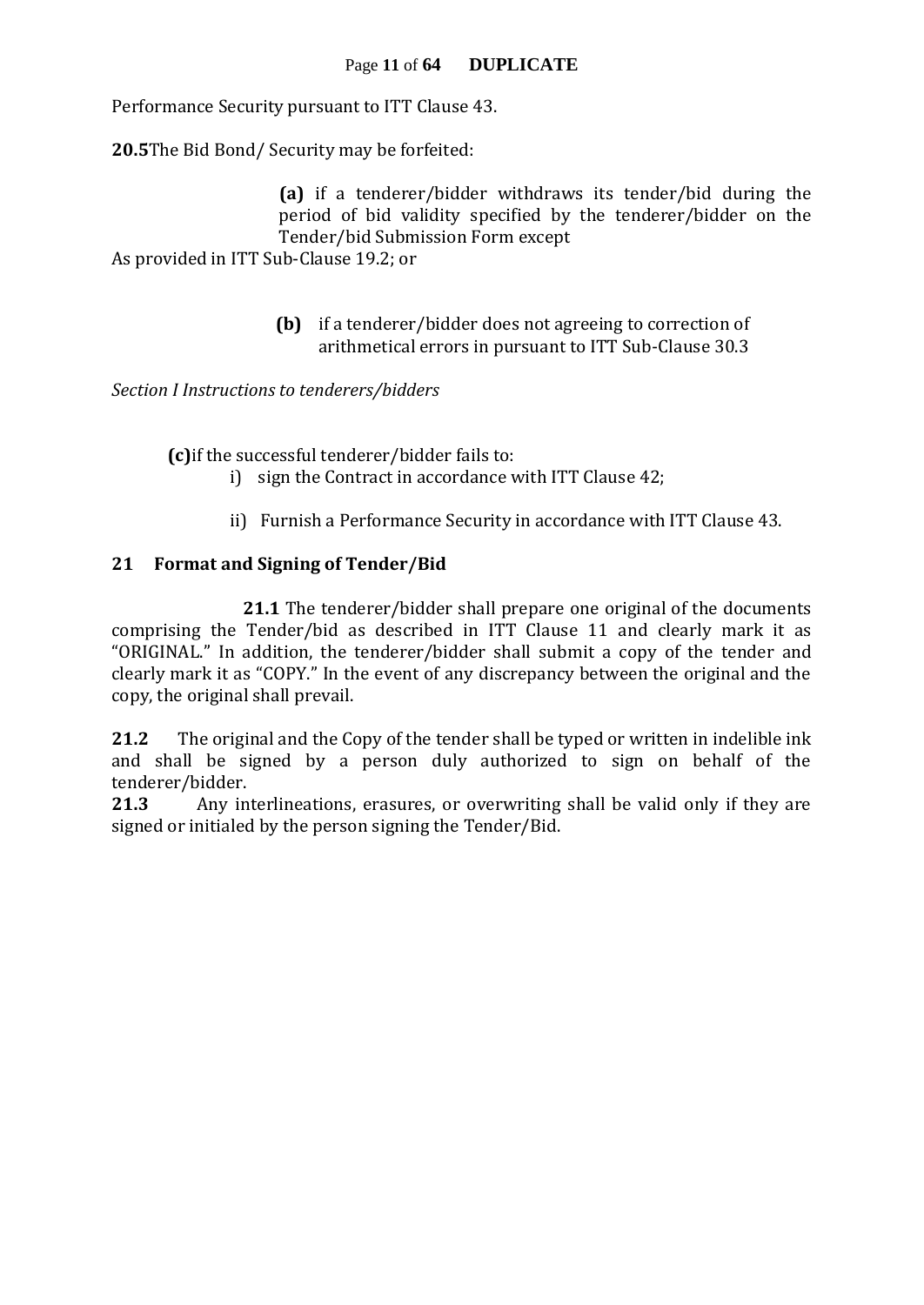### **Submission and Opening of Tenders/Bids**

#### **22. Submission, Sealing and Marking of Tenders/Bids**

**22.1** Bidders may always submit their Tenders/Bids by mail or by

hand.

**(a)** Tenderers/Bidders submitting tenders by mail or by hand, shall enclose the original and the copy of the Tender/bid in separate sealed envelopes, duly marking the envelopes as "ORIGINAL" and "COPY." These envelopes containing the original and the copy shall then be enclosed in one single envelope.

- **22.2** The inner and outer envelopes shall:
	- **(a)** be addressed to the Purchaser in accordance with ITT
	- **(b)** bear the specific identification of this tendering/bidding process as indicated in the TDS; and
	- **(c)** bear a warning not to open before the time and date for tender opening, in accordance with ITT Sub-Clause 26.1
	- **(d) Tenderer's/Bidder's name and Address should not be written on each envelop. That any words / Mark or other reference on the cover envelop, Identifying the name of Tenderer with change the tender to be invalid.**

*Section I Instructions to tenderer/bidder*

If all envelopes are not sealed and marked as required, the Purchaser will assume no responsibility for the misplacement or premature opening of the tender.

#### **23 . Deadline for Submission of Tenders/Bids**

**23.1**Tenders/Bids must be received by the Purchaser at the address and no later than the date and time **specified in the TDS**.

**23.2** The Purchaser may, at its discretion, extend the deadline for the submission of tenders by amending the Tender Documents in accordance with ITT Clause 8, in which case all rights and obligations of the Purchaser and tenderers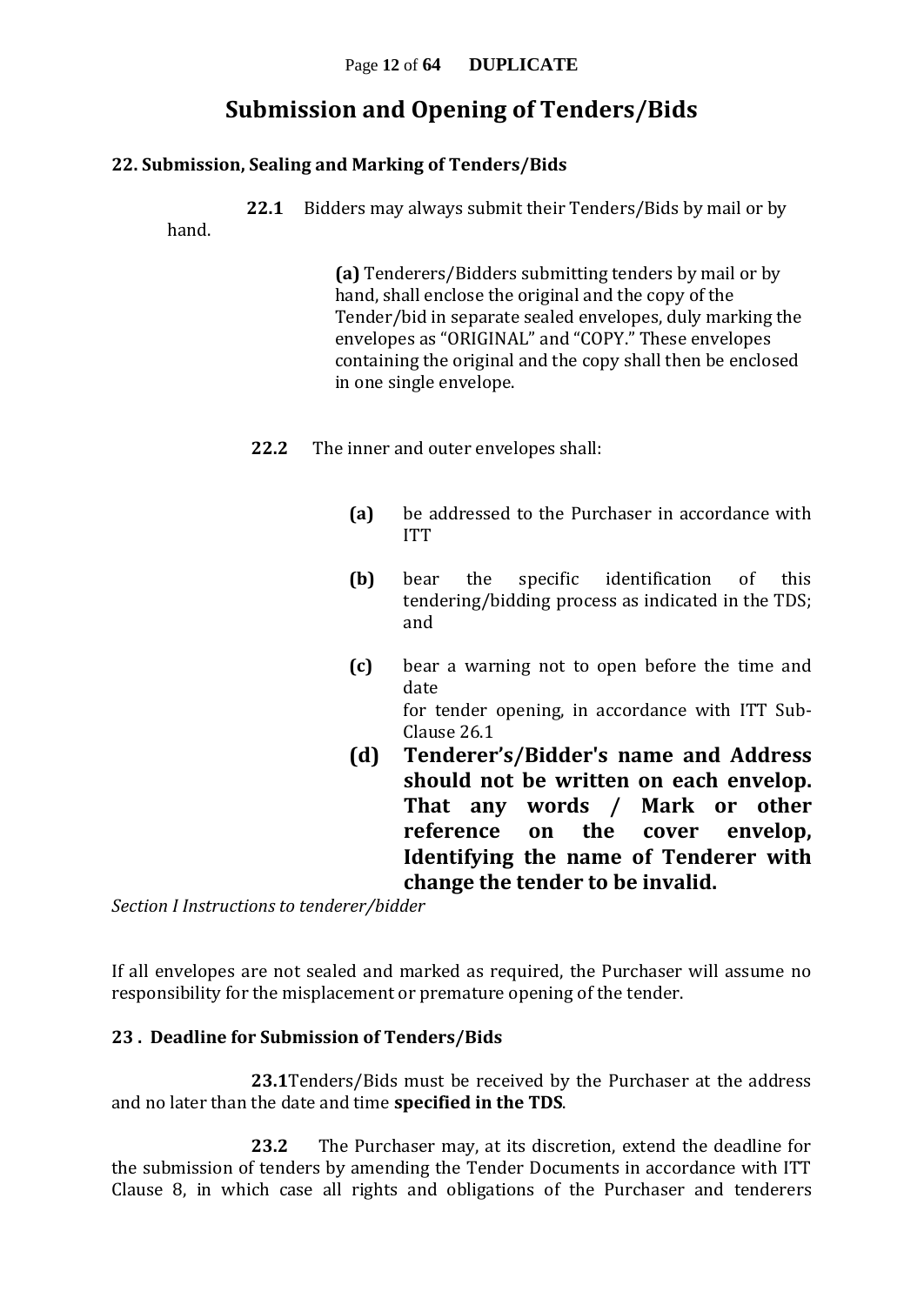previously subject to the deadline shall thereafter be subject to the deadline as extended.

#### **24. Late Tenders/Bids**

**24.1** The Purchaser shall not consider any tender that arrives after the deadline for submission of tenders, in accordance with ITT Clause 23. Any tender/bid received by the Purchaser after the deadline for submission of tenders/bids shall be declared late, deadline for submission of tenders shall be declared late, rejected, and returned unopened to the Tenderers.

#### **25. Withdrawal, and Modification of Tenders/Bids**

**25.1** A tenderer/bidder may withdraw or modify its tender/bid after it has been submitted by sending a written notice in accordance with ITT Clause 22, duly signed by an authorized representative, and shall include a copy of the authorization in accordance with ITT Sub-Clause 21.2, (except that no copies of the withdrawal notice are required). The corresponding substitution or modification of the bid must accompany the respective written notice. All notices must be:

- (a) Submitted in accordance with ITT Clauses 21 and 22 (except that withdrawal notices do not require copies), and in addition, the respective envelopes shall be clearly marked "WITHDRAWAL," or "MODIFICATION;" and
- (b) Received by the Purchaser prior to the deadline prescribed for submission of Tenders, in accordance with ITT Clause 23.

**25.2** Tenders/Bids requested to be withdrawn in accordance with ITT Sub-Clause 25.1 shall be returned to the tenderers/bidders only upon notification of contract award to the successful tenderer in accordance with sub clause 41.1

**25.3** No Tender/Bids may be withdrawn, substituted, or modified in the interval between the deadline for submission of tenders and the expiration of the period of tender validity specified by the tenderer/bidder on the Tender/Bid Submission Form or any extension thereof.

*Section I Instructions to tenderers/bidders*

#### **26 Tender/Bid Opening**

**26.1**The Purchaser shall conduct the tender/bid opening in public at the address, date and time **specified in the TDS.**

**26.2** First, envelopes marked "WITHDRAWAL" shall be opened and read out and the envelope with the corresponding bid may be opened at the discretion of the Purchaser.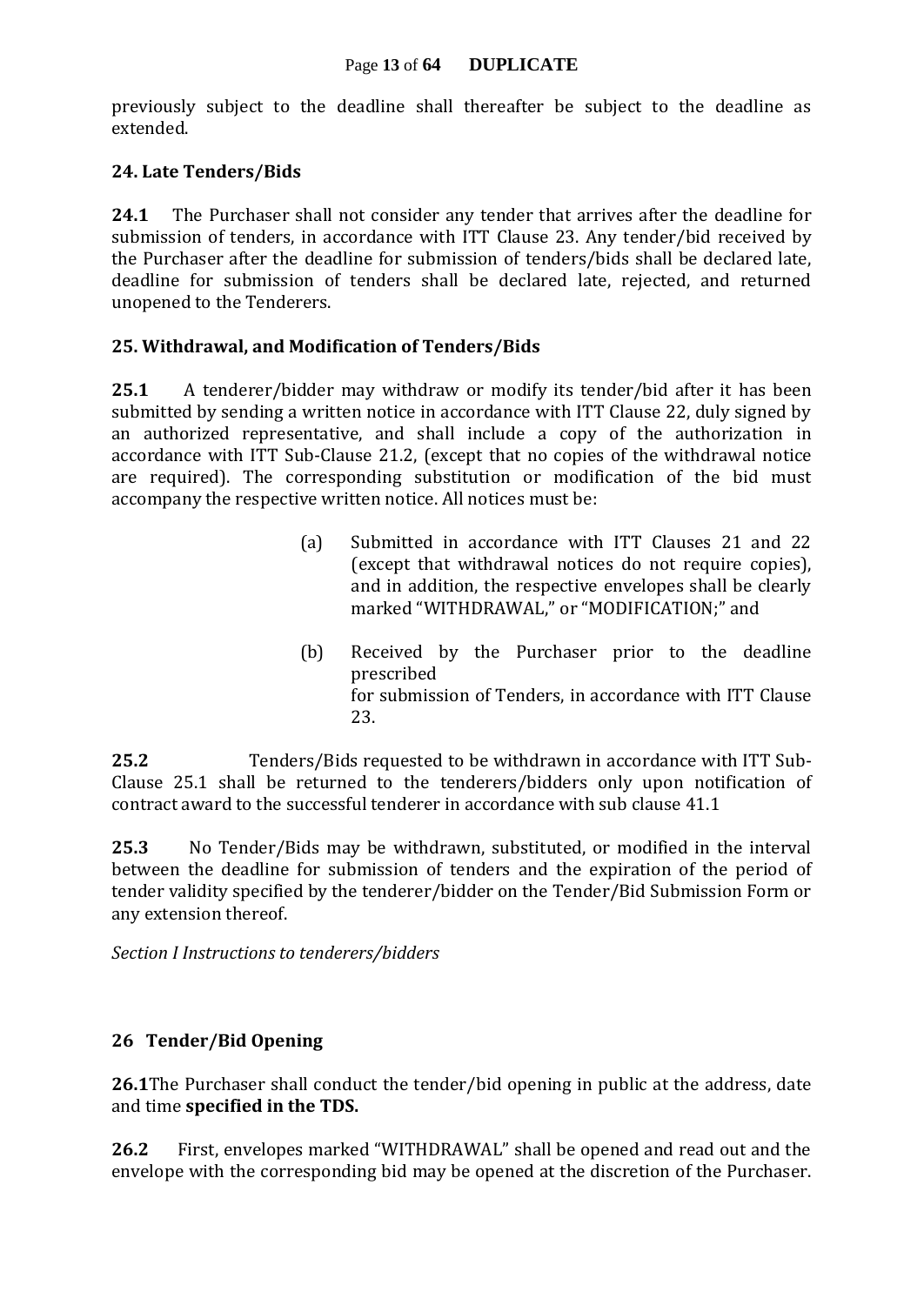#### Page **14** of **64 DUPLICATE**

No tender/bid withdrawal shall be permitted unless the corresponding withdrawal notice contains a valid authorization to request the withdrawal and is read out at tender opening. Envelopes marked "MODIFICATION" shall be opened and read out with the corresponding Tender/Bid. No tender modification shall be permitted unless the corresponding modification notice contains a valid authorization to request the modification and is read out at Tender/Bid opening. Only envelopes that are opened and read out at tender/bid opening shall be considered further.

**26.3**All other envelopes shall be opened one at a time, reading out: the name of the tenderer and whether there is a modification; the Tender/Bid Prices, including any discounts and alternative offers; the presence of a Tender/Bid Security, if required; and any other details as the Purchaser may consider appropriate. Only discounts and alternative offers read out at Tender/Bid opening shall be considered for evaluation. No Tender/Bidshall be rejected at Tender/Bid opening except for late tenders/bids, in accordance with ITT Sub Clause 24.1.

**26.4**The Purchaser shall prepare a record of the tender/bid opening that shall include, as a minimum: the name of the tenderer/bidder and whether there is a withdrawal, or modification; the Tender/BidPrice, per lot if applicable, including any discounts, and the presence or absence of a Tender/Bidcurity or Tender/Bid-Securing Declaration. The tenders/Bids that were opened shall be resealed in separate envelopes, promptly after the tender/bid opening. The tenderer's/bid'srepresentatives who are present shall be requested to sign the attendance sheet. A copy of the record shall be distributed to all tenderers/bidders who submitted tenders in time.

#### **Evaluation and Comparison of Tenders/Bids**

#### **27. Confidentiality**

**27.1** Information relating to the examination, evaluation, comparison, and postqualification (if applicable) of Tenders/Bids, and recommendation of contract award, shall not be disclosed to Tenderer/Bidders or any other persons not officially concerned with such process until publication of the Contract Award.

**27.2**Any effort by a Tenderer/Bidder to influence the Purchaser in theexamination, evaluation, comparison, and post-qualification of the Tenders/Bids or contract award decisions may result in the rejection of its Tender/Bid.

*Section I Instructions to tenderers*

**27.3**Notwithstanding ITT Sub-Clause 27.2, if any tenderer/bidder wishes to contact the Purchaser on any matter related to the tendering/ bidding process, from the time of tender opening to the time of Contract Award, it should do so in writing.

#### **28.Clarification of Tenders/Bids**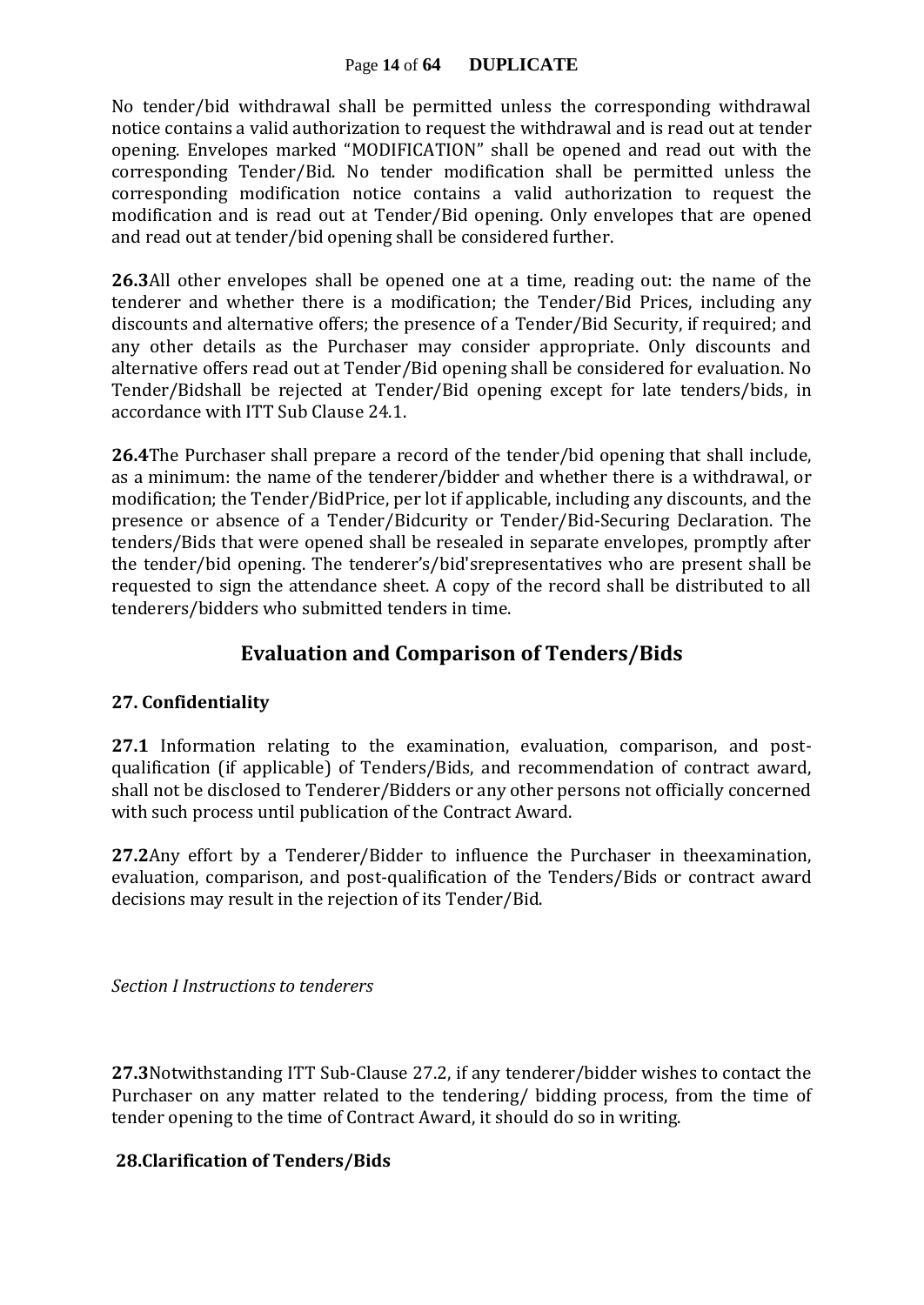#### Page **15** of **64 DUPLICATE**

**28.1**To assist in the examination, evaluation, comparison and post

qualification of the tenders/bids, the Purchaser may, at its discretion, request any tenderer/bidder for a clarification of its tender. Any clarification submitted by a tenderer/bidder in respect to its tender and that is not in response to a request by the Purchaser shall not be considered for purpose of evaluation. The Purchaser's request for clarification and the response shall be in writing. No change in the prices or substance of the be in writing. No change in the prices or substance of the tender/bid shall be sought, offered, or permitted, except to confirm the correction of arithmetic errors discovered by the Purchaser in the Evaluation of the bids, in accordance with Evaluation of the tenders, in accordance with ITT Clause 30.

#### **29.Responsiveness of Tenders/Bids**

**29.1** The Purchaser's determination of a tender's responsiveness is to be based on the contents of the tender/biditself.

**29.2** A substantially responsive tender/bidis one that conforms to all the terms, conditions, and specifications of the Tender/bid Documents without material deviation, reservation, or omission. A material deviation, reservation, or omission is one that:

**(a)**affect in any substantial way the scope ,quality ,or performance of the Goods and Related Services specified in the Contract ;or

**(b)**limits in any substantial way, inconsistent with the Tender/BidDocuments, the Purchaser's rights or the tenderer's obligations under the Contract ;or

**(c)**if rectified would unfairly affect the competitive position of other tenderers presenting substantially responsive tenders.

**29.3**If a tender is not substantially responsive to the Tender/bid Documents, it shall be rejected by the Purchaser and may not subsequently be made responsive by the tenderer/bidder by correction of the material deviation, reservation, or omission.

#### **30.Nonconformities, Errors, and Omissions**

**30.1** Provided that a tender is substantially responsive, the Purchaser may waive any non-conformities or omissions in the tender/bid that do not constitute a material deviation.

*Section I Instructions to tenderers/bidders*

**30.2** Provided that a tender/bid is substantially responsive, the Purchaser may request that the tenderer/bidder submit the necessary information or documentation, within a reasonable period of time, to rectify nonmaterial nonconformities or omissions in the tender/bid related to documentation requirements. Such omission shall not be related to any aspect of the price of the tender. Failure of the tenderer/bidder to comply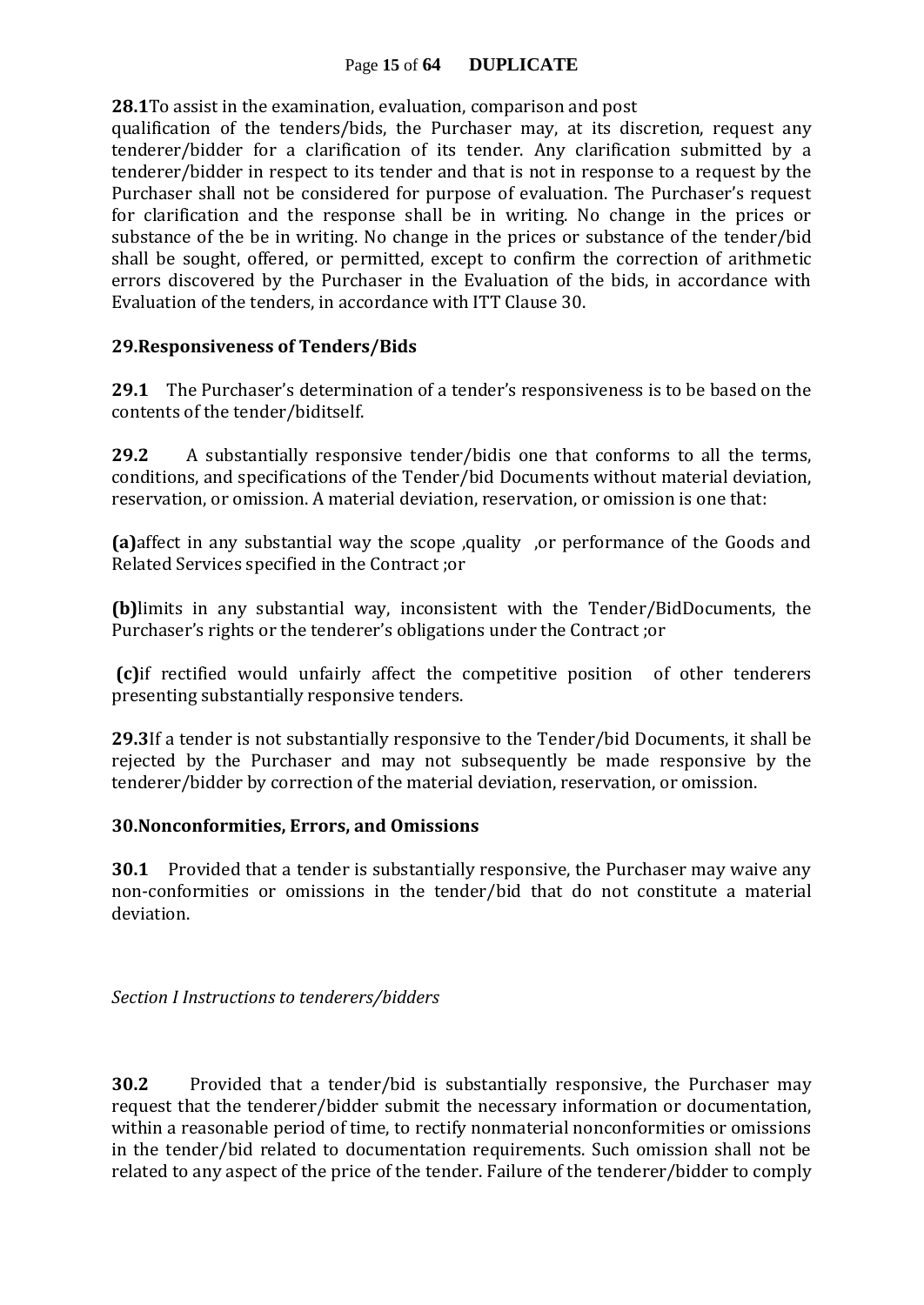with the request may result in the rejection of its Tender.

**30.3**Provided that the tender is substantially responsive, the Purchaser shall correct arithmetical errors on the following basis:

> **(a)** if there is a discrepancy between the unit price and the line item total that is obtained by multiplying the unit price by the quantity, the unit price shall prevail and the line item total shall be corrected, unless in the opinion of thePurchaser there is an obvious misplacement of the decimal point in the unit price, in which case the line item total as quoted shall govern and the unit price shall be corrected;

> **(b)** If there is an error in a total corresponding to the addition or subtraction of subtotals, the subtotals shall prevail and the total shall be corrected; and

> **(c)** If there is a discrepancy between words and figures, the amount in words shall prevail, unless the amount expressed in words is related to an arithmetic error, in which case the amount in figures shall prevail subject to (a) and (b) above.

**30.4** If the tenderer/bidder that submitted the lowest evaluatedtender/biddoes not accept the correction of errors, its tender shall be disqualified and its tender/bid Security shall be forfeited.

#### **31. Preliminary Examination of Tenders/Bids**

**31.1**The Purchaser shall examine the tenders/bids to confirm that all documents and technical documentation requested in ITT Clause 11 have been provided, and to determine the completeness of each document submitted.

**31.2**The Purchaser shall confirm that the following documents and information have been provided in the tender. If any of these documents or information is missing, the tender/bid shall be rejected.

> **(a)**Tender Submission Form, in accordance with ITTSub-Clause 12.1;

*Section I Instructions to tenderers/bidders*

(b) Price Schedules, in accordance with ITT Sub-Clause 12;

(c )Bid Bond/Security, in accordance with ITTClause 20.

#### **32. Examination of Terms and Conditions; Technical Evaluation**

**32.1**The Purchaser shall examine the tender/bid to confirm that all terms and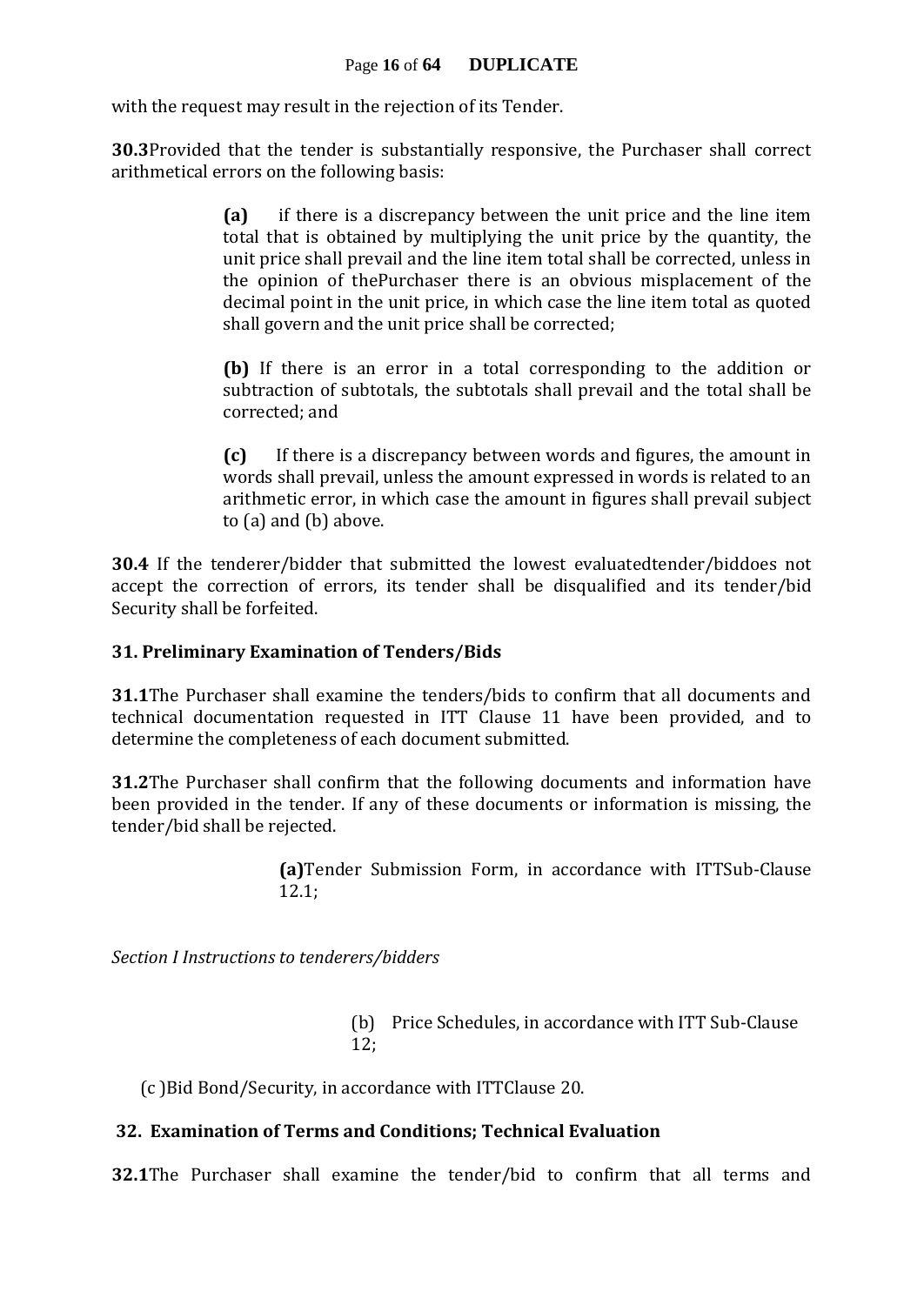#### Page **17** of **64 DUPLICATE**

conditions specified in the CC and the **Contract Data**have been accepted by the Tenderer/Bidder without any material deviation or reservation.

**32.2**The Purchaser shall evaluate the technical aspects of the tender/bidsubmitted in accordance with ITT Clause 17, to confirm that all requirements specified in Section V, Schedule of Requirements of the Tender/Bid Documents have been met without any material deviation or reservation.

**32.3** If, after the examination of the terms and conditions and the technical evaluation, the Purchaser determines that the tender/bid is not substantially responsive in accordance with ITT Clause 29, the Purchaser shall reject the Tender/Bid.

#### **33. Conversion to Single Currency**

**33.1**If the tenderers/bidders are allowed to quote in foreign currencies in accordance with sub clause 15.1, for evaluation and comparison purposes, the Purchaser shall convert all tender/bid prices expressed in foreign currencies in to Sri Lankan Rupees using the selling rates prevailed 28 days prior to closing of tenders/bids as published by the Central Bank of Sri Lanka. If this date falls on a public holiday the earliest working day prior to the date shall be applicable.

#### **35. Examination/Evaluation of Tenders/bids**

**35.1**The Purchaser shall Examine/evaluate each tender/bidthat has been determined, up to this stage of the evaluation, to be substantially responsive.

**35.2**ToExamine/ evaluate a Tender/bid, the Purchaser shall only use all the factors, methodologies and criteria defined in this ITT Clause 35.

*Section I Instructions to tenderers/bidders*

**35.3**To evaluate a Tender/Bid, the Purchaser shall consider the following:

- (a) The Tender/Bid Price as quoted in accordance with clause 14;
- (b) Price adjustment for correction of arithmeticerrors in accordance with ITT Sub-Clause 30.3;
- (c) Price adjustment due to discounts offered in accordance with ITT/ITB Sub-Clause 14.2; and 14.3
- (d) Adjustments due to the application of the evaluation criteria specified in the BDS/TDS from amongst those set out in Section III, Evaluation and Qualification Criteria;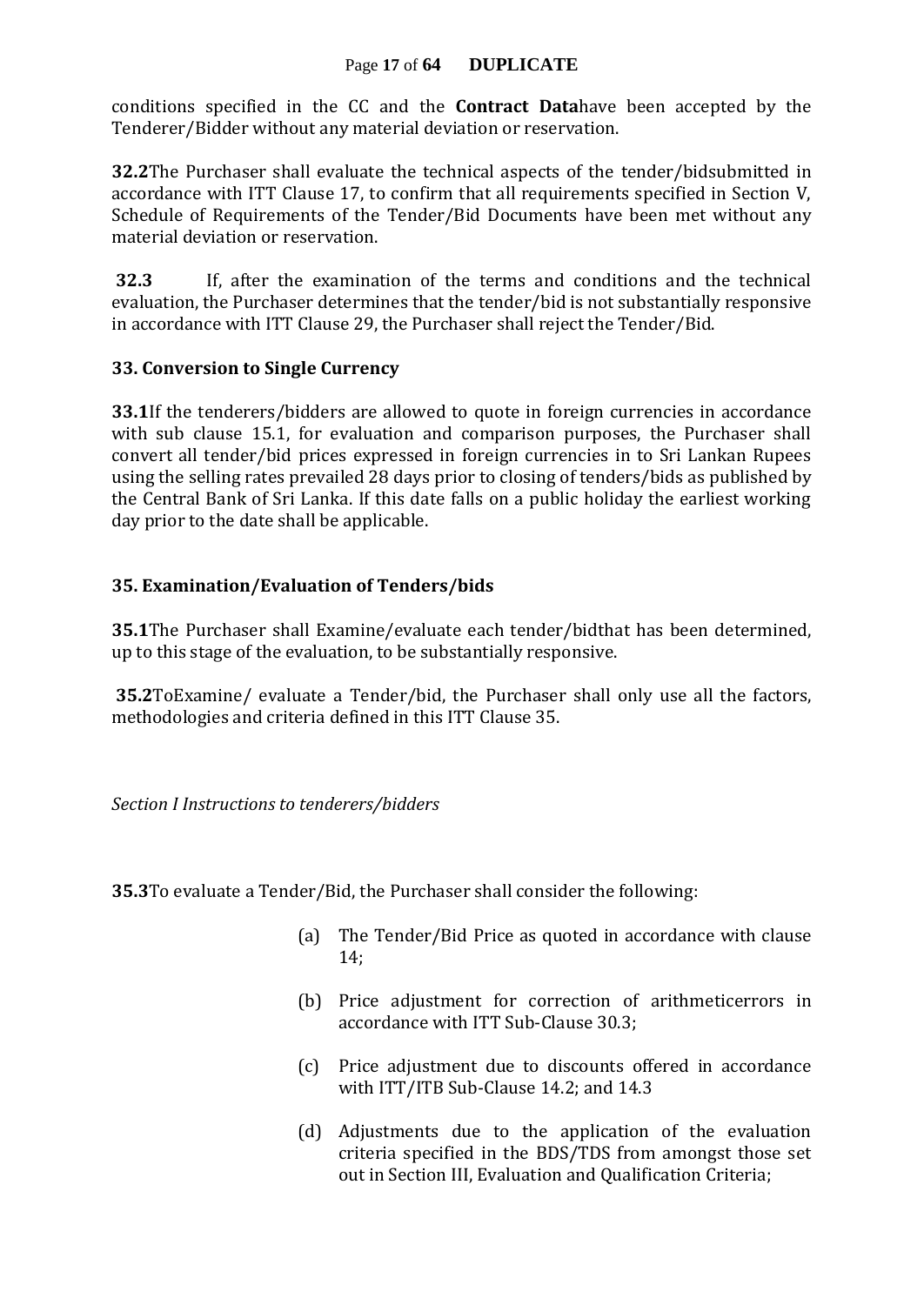(e) Adjustments due to the application of a domestic preference, in accordance with ITT/ITB Clause 34 if applicable.

**35.4** The Purchaser's evaluation of a tender/bid may require the consideration of other factors, in addition to the factors sted in ITT Sub-Clause 35.3, if specified in TDS. These factors may be related to the characteristics, performance, and terms and conditions of purchase of the Goods and Related Services. The effect of the factors selected, if any, shall be expressed in monetary terms to facilitate comparison of tenders.

**35.5**If so specified in the TDS, these Tender/Bid Documents shall allow tenderers/bidders to quote for one or more lots, and shall allow the Purchaser to award one or multiple lots to more than one tenderer/bidder. The methodology of evaluation to determine the lowest-evaluated lot combinations is specified in Section III, Evaluation and Qualification Criteria.

#### **36. Comparison of Tenders/Bids**

**36.1**The Purchaser shall compare all substantially responsive bids to determine the lowest-evaluated tender/bid, in accordance with ITT Clause 35.

#### **37. Post qualification of the Tenderer/Bidder**

**37.1**The Purchaser shall determine to its satisfaction whether the tenderer/bidderthat is selected as having submitted the lowest evaluated and substantially responsive bid is qualified to perform the Contract satisfactorily.

**37.2**The determination shall be based upon an examination of the documentary evidence of the tenderer's qualifications submitted by the tenderer/bidder, pursuant to ITT/ITB Clause 18.

*Section I Instructions to tenderers/bidders*

**37.3** An affirmative determination shall be a prerequisite for award of the Contract to the tenderer/bidder. A negative determination shall result in disqualification of the tender/bid, in which event the Purchaser shall proceed to the next lowest evaluated tender to make a similar determination of that tenderer's/bidder's capabilities to perform satisfactorily.

#### **38. Purchaser's Right to Accept Any Tender/Bid, and to reject any or All Tenders**

 **38.1**The Purchaser reserves the right to accept or reject any tender/bid, and to annul the tendering/bidding process and reject all tenders/bids at any time prior to contract award, without thereby incurring any liability to tenderers/bidders.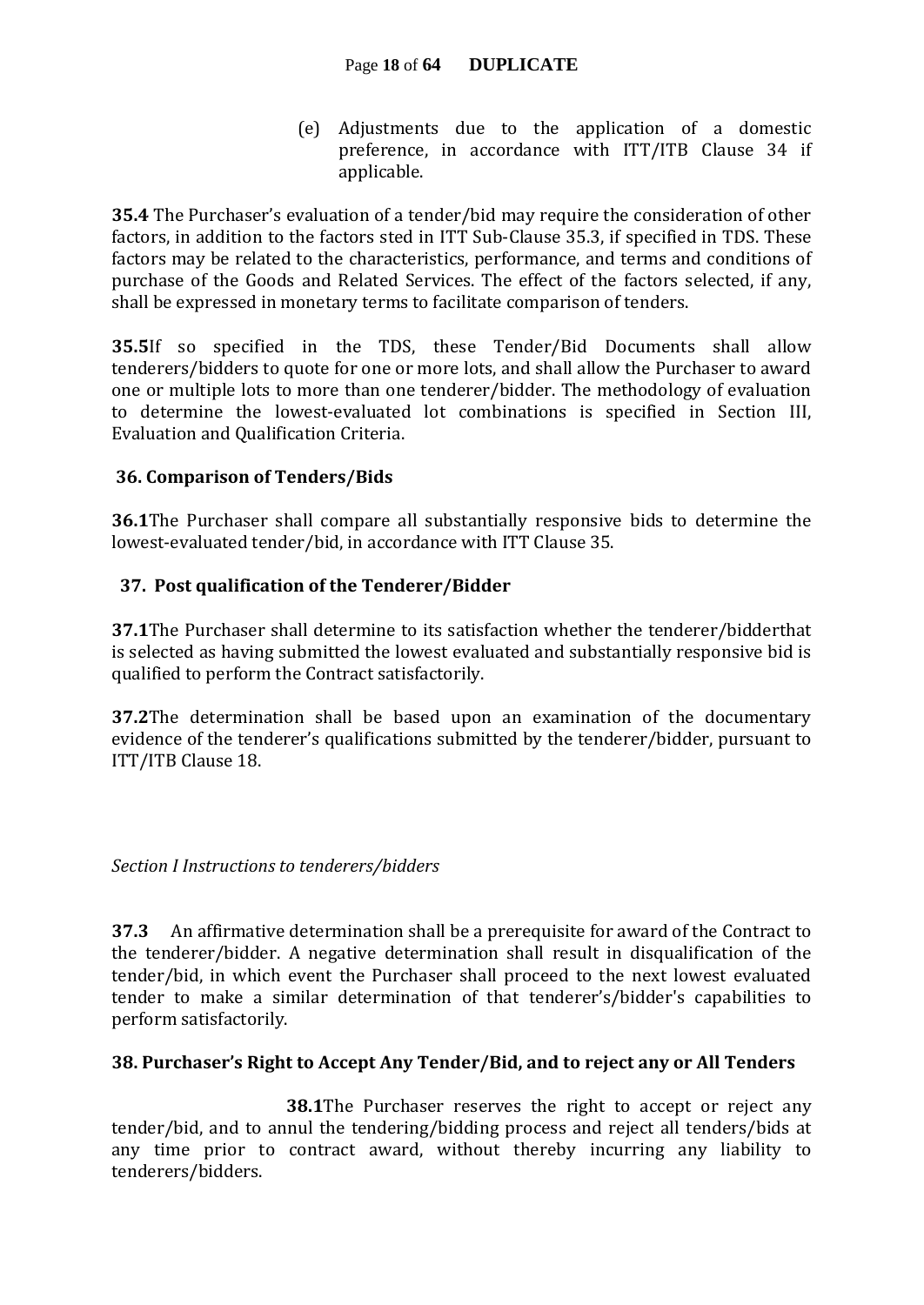#### **Award of Contract**

#### **39. Award Criteria**

**39.1**The Purchaser shall award the Contract to the tenderer/bidder whose offer has been determined to be the lowest evaluated tender/bid and is substantially responsive to the Tender/Bid Documents, provided further that the tenderer/bidder is determined to be qualified to perform the Contract satisfactorily.

#### **40. Purchaser's Right to Vary Quantities at Time of Award**

**40.1**At the time the Contract is awarded, the Purchaser reserves the right to increase or decrease the quantity of Goods and Related Services originally specified in Section V, Schedule of Requirements, provided this does not exceed. twenty five percent (25%) or one unit whichever is higher and without any change in the unit prices or other terms and conditions of the tender and the Tender/Bid Documents.

#### **41. Notification of Award**

**41.1**Prior to the expiration of the period of tender/bid validity, the Purchaser shall notify the successful tenderer, in writing, that its tender has been accepted.

**41.2**Until a formal Contract is prepared and executed, the notification of award shall constitute a binding Contract.

 **41.3** Upon the successful tenderer's/bidder's furnishing of the signed Contract Form and performance security pursuant to ITT Clause 43, the Purchaser will promptly notify each unsuccessful tenderer/bidder and will discharge its tender security, pursuant to ITT Clause 20.4.

*Section I Instructions to Tenderers/Bidders*

#### **42. Signing of Contract**

**42.1**Within Seven (7) days after notification, the Purchaser shall complete the Agreement, and inform the successful tenderer to sign it.

**42.2**Within Seven (7) days of receipt of such information, the successful tenderer/bidder shall submit acceptance letter.

#### **43. Performance Security**

**43.1**Within fourteen (14) days of the receipt of notification of award from the Purchaser, the successful tenderer/bidder, if required, shall furnish the Performance Security in accordance with the CC, using for that purpose the Performance Security Form included in Section VIII Contract forms. The Employer shall promptly notify the name of the winning tenderer/bidder to each unsuccessful tenderer/bidder and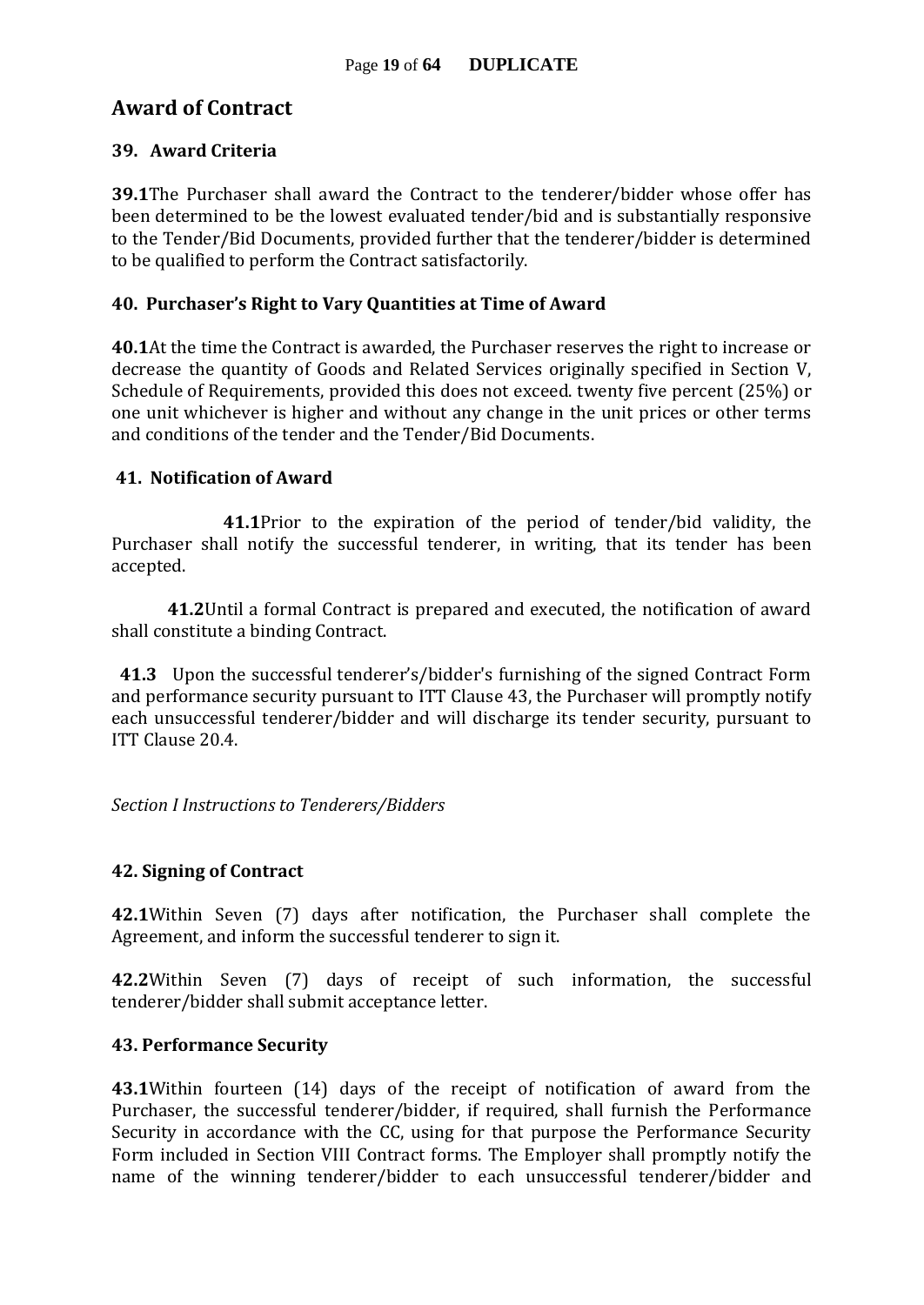discharge the Tender/bidSecurities of the unsuccessful tenderers/bidders pursuant to ITT Sub-Clause 20.4.

**43.2** Failure of the successful tenderer/bidder to submit the above mentioned performance security or submit the Contract shall constitute grounds for the annulment of the award and forfeiture of the Tender or execution of the Bid Bond/Security. In that event the Purchaser may award the Contract to the next lowest evaluated tenderer/bidder, whose offer is substantially responsive and is determined by the Purchaser to be qualified to perform the Contract satisfactorily.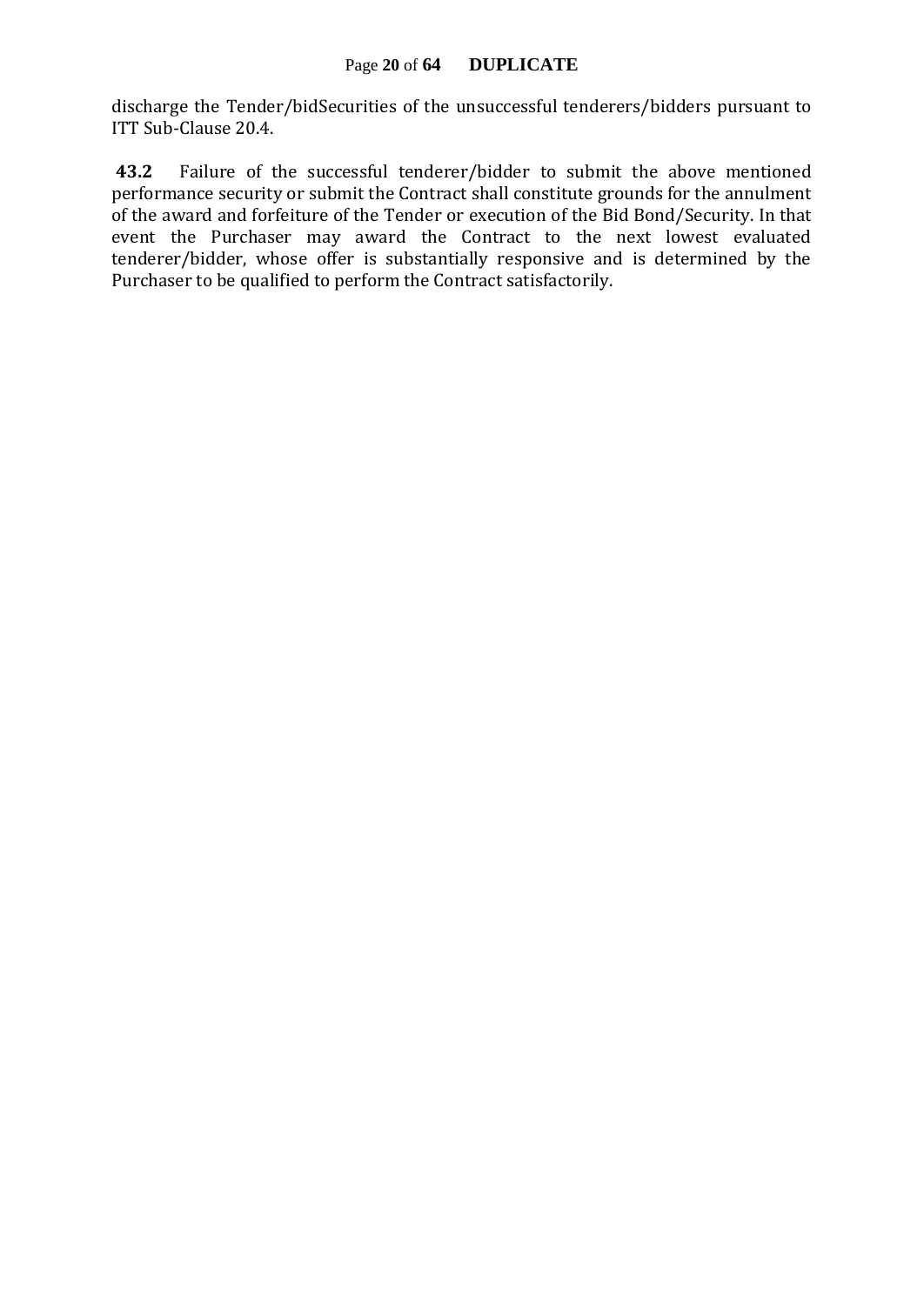### **Section II. Tender Data Sheet (TDS)**

The following specific data for the goods to be procured shall complement, supplement, or amend the provisions in the Instructions to Tenderers (ITT). Whenever there is a conflict, the provisions herein shall prevail over those in ITT.

*[Instructions for completing the Tender Data Sheet are provided, as needed, in the notes in italics mentioned for the relevant ITT Clauses.*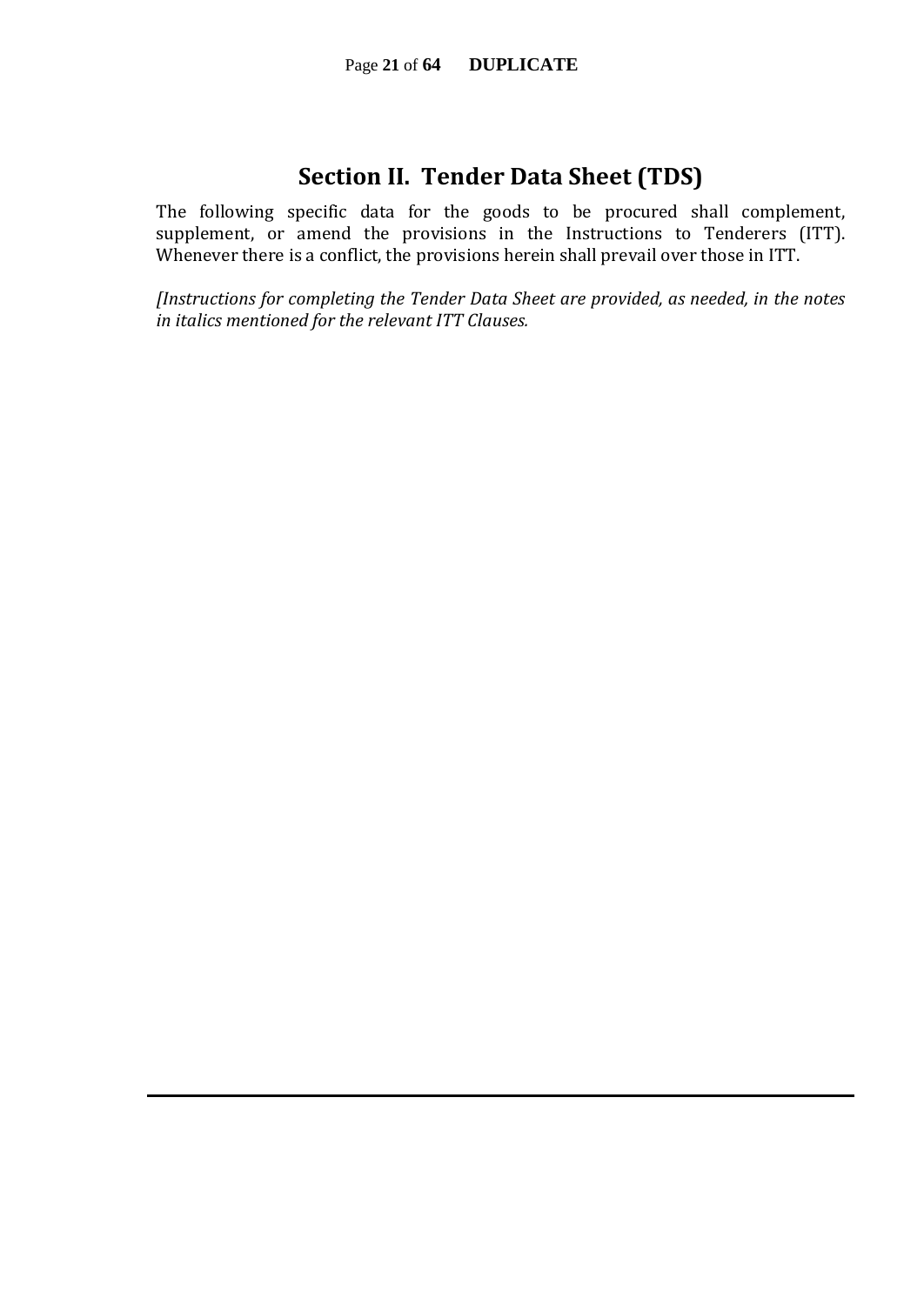| <b>ITT Clause</b><br>Reference | A. General                                                                                                                                                                                                                                                                                                                                                                                                                                                                                                                                                                                               |  |  |  |  |  |
|--------------------------------|----------------------------------------------------------------------------------------------------------------------------------------------------------------------------------------------------------------------------------------------------------------------------------------------------------------------------------------------------------------------------------------------------------------------------------------------------------------------------------------------------------------------------------------------------------------------------------------------------------|--|--|--|--|--|
| <b>ITT 1.1</b>                 | The Purchaser is <sup>1</sup> : Colombo Municipal Council                                                                                                                                                                                                                                                                                                                                                                                                                                                                                                                                                |  |  |  |  |  |
| <b>ITT 1.1</b>                 | The name of the Tender is of Supply And Installation of Digital Meeting<br><b>Automation Software</b><br>CPD 18/1134/2022                                                                                                                                                                                                                                                                                                                                                                                                                                                                                |  |  |  |  |  |
| <b>ITT 2.1</b>                 | The source of funding is <sup>2</sup> : CMC Funds                                                                                                                                                                                                                                                                                                                                                                                                                                                                                                                                                        |  |  |  |  |  |
|                                | <b>B. Contents of Tender Documents</b>                                                                                                                                                                                                                                                                                                                                                                                                                                                                                                                                                                   |  |  |  |  |  |
| <b>ITT 7.1</b>                 | For <b>Clarification of tender purposes</b> only, the Purchaser's address is:<br>Attention <sup>3</sup> : Chief Accountant (Procurement)<br>Address <sup>4</sup> : Central Procurement Department Colombo Municipal Council<br>Telephone: 0112-686389,0112-686369<br>Facsimile number: 0112-662329<br>Electronic mail address: caccproc@colombo.mc.gov.lk                                                                                                                                                                                                                                                |  |  |  |  |  |
| <b>ITT 11.1</b><br>(e)         | The tenderer shall submit the following additional documents: [insertlist of<br>documents, if any]<br>1. Full Details of TenderersBusiness / Company Registration with the<br>memorandum & articles of the company.<br>2. Details of performance evidence for past three years. (Awarding letters,<br>purchase orders & performance letters etc.)<br>3. Copy of VAT Registration letter.<br>4. List of reputed users & Locations which were supplied by the bidder.<br>5. Tenderers whose tenders are over Rs. 5.0 Million should submit PCA<br>3 certificate issued by the public certificate register. |  |  |  |  |  |
| ITB 15.15                      | The bidder shall quote the local expenditure in Sri Lankan Rupees.<br>{list the items]                                                                                                                                                                                                                                                                                                                                                                                                                                                                                                                   |  |  |  |  |  |

 $\frac{1}{2}$ <br>insert **complete** legal name of the Procuring Entity<br> $\frac{2}{3}$  insert the source of funding such as GOSL, World Bank, Asian Development Bank etc<br> $\frac{3}{3}$  insert name and designation of the Officer responsible f

Procurement Division if any ]<br><sup>4</sup>insert floor and room number, if applicable<br><sup>5</sup> Delete if *the bidders are not allowed to quote in currencies other than Sri Lankan Rupees*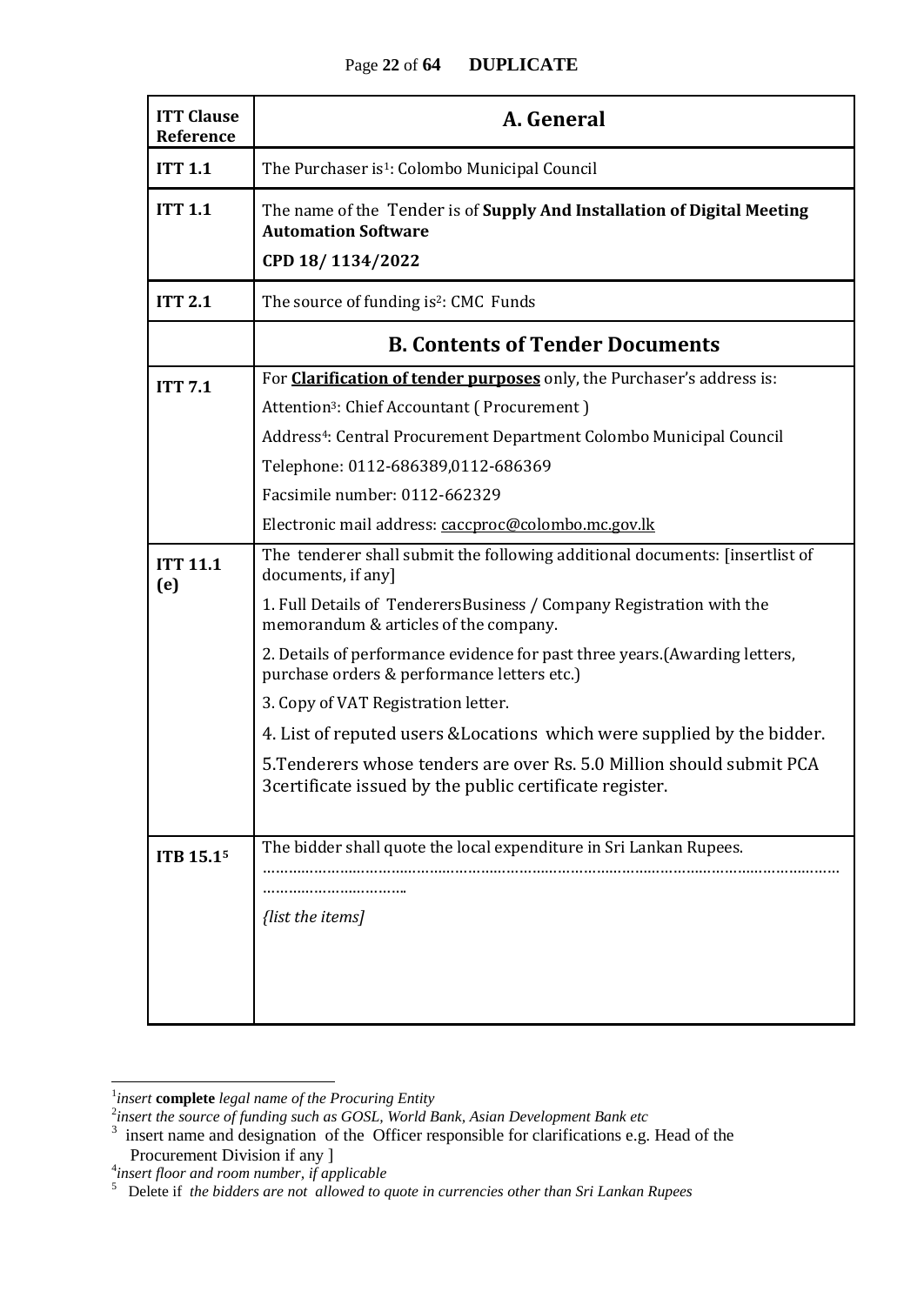|                       | <b>C. Preparation of Tenders</b>                                                                                                                                                                                                                                                                                                                                                                                        |  |  |  |  |  |  |
|-----------------------|-------------------------------------------------------------------------------------------------------------------------------------------------------------------------------------------------------------------------------------------------------------------------------------------------------------------------------------------------------------------------------------------------------------------------|--|--|--|--|--|--|
| ITT 19.1 <sup>6</sup> | The tender price shall be validity until 120 days from the date of tender<br>opening & tenderer can't change the tender prices within the<br>agreement period.                                                                                                                                                                                                                                                          |  |  |  |  |  |  |
| <b>ITT 20.1</b>       | Tender shall include a Bid Bond/Tender Security (issued by bank)<br>(a)<br>included in Section IV tender Forms;                                                                                                                                                                                                                                                                                                         |  |  |  |  |  |  |
|                       | <b>Bid Bond/Security</b> obtained in favour of the Municipal Commissioner to the<br>value of Rs. 200,000.00 (Rupees Two Hundred Thousand) valid for 150<br>days (One Hundred & Fifty days) from the closing date of bids should be<br>provided along with the tender. Tender Guarantee should be obtained only<br>from a recognized Bank accepted by the Central Bank of Sri Lanka under<br>Banking Act No: 30 of 1988. |  |  |  |  |  |  |
| <b>ITT 20.27</b>      | The amount of the Bid Bond/Tender Security shall be <sup>8</sup> :<br>200,000.00 (Two Hundred Thousand Only)                                                                                                                                                                                                                                                                                                            |  |  |  |  |  |  |
|                       | The validity period of the Bid Bond/Tender security shall be until $\frac{1}{2}$ : 150 Days<br>(150 Days, from the opening of bids)                                                                                                                                                                                                                                                                                     |  |  |  |  |  |  |
|                       | D. Submission and Opening of Tenders                                                                                                                                                                                                                                                                                                                                                                                    |  |  |  |  |  |  |

<sup>&</sup>lt;sup>6</sup><br><sup>5</sup>insert day, month, and year, i.e. 16 September, 2006<sup>7</sup><br><sup>8</sup> [insert amount<br><sup>9</sup> insert day, month, and year, i.e. 13 October, 2006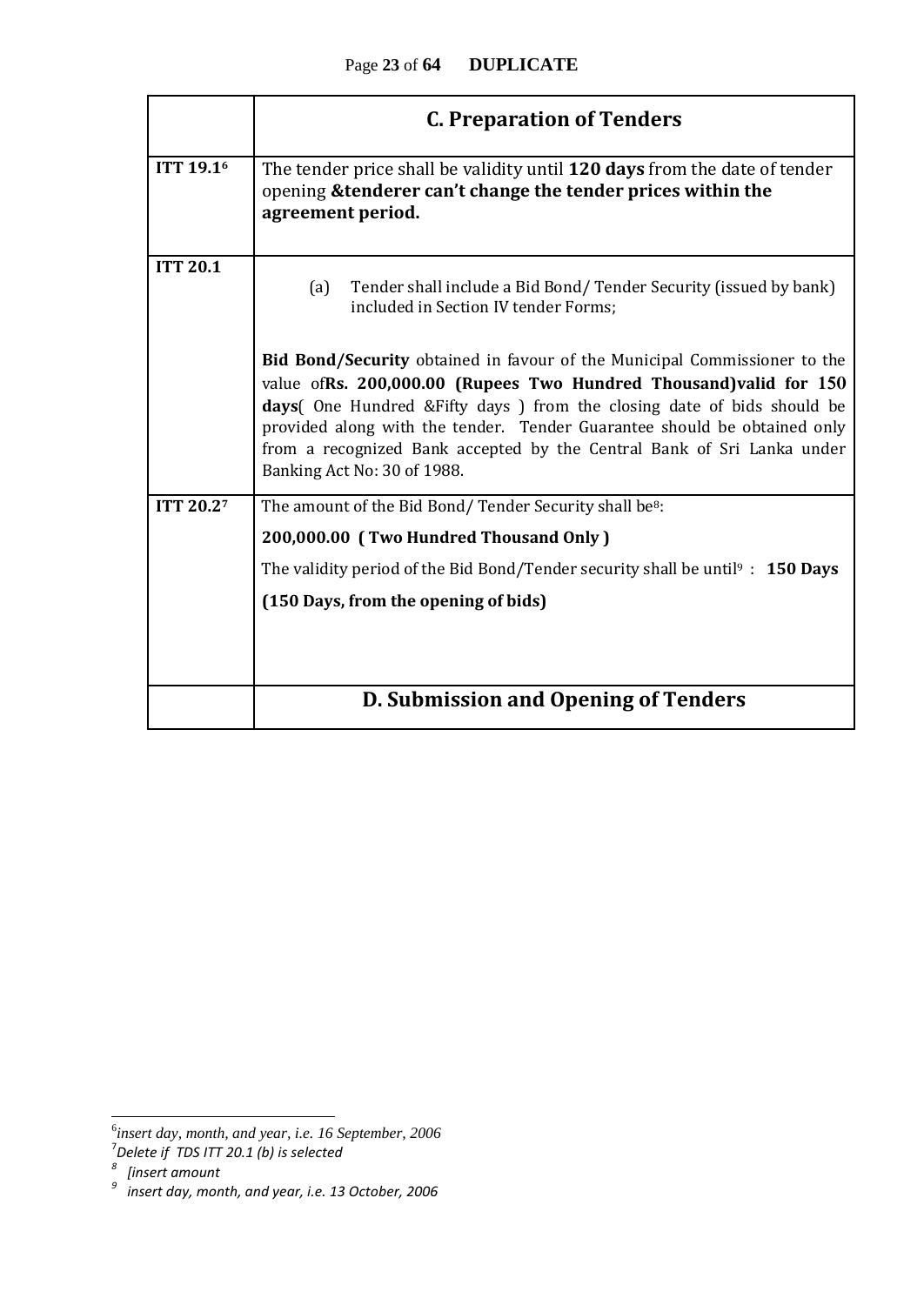| <b>ITT 22.2</b><br>(c) | The inner and outer envelopes shall bear the following identification<br>marks <sup>10</sup> : Tender for <b>Supply &amp; Installation of Digital Meeting</b><br><b>Automation Software</b>                                                                                                                                                                                            |
|------------------------|----------------------------------------------------------------------------------------------------------------------------------------------------------------------------------------------------------------------------------------------------------------------------------------------------------------------------------------------------------------------------------------|
|                        | CPD 18/1134/2022                                                                                                                                                                                                                                                                                                                                                                       |
|                        | TENDERS should be forwarded in Original with Duplicate. Both copies of<br>the tender shall be signed and sealed by the Tenderer and enclose in<br>separate envelops and Seal, each shall be marked "ORIGINAL"<br>&"DUPLICATE" and the Name of the Tendered, Item and Closing Date:<br>and Address to the "Municipal Commissioner" Colombo Municipal<br>Council, Town Hall, Colombo 07. |
|                        | Thereafter Both ORIGINAL and DUPLICATE should be enclosed to one<br>envelop and Sealed AND mark the Name of tendering item to be<br>supplied on top left hand corner and Closing Date and Address to<br>Municipal Commissioner, Colombo Municipal Council, Town Hall,<br>Colombo 07. TENDERER'S Name and Address should not be                                                         |
|                        | written on each envelope. That any words Mark or other                                                                                                                                                                                                                                                                                                                                 |
|                        | reference on the cover or envelop, identifying the name of                                                                                                                                                                                                                                                                                                                             |
|                        | the Tenderer with change the tender to be invalid.                                                                                                                                                                                                                                                                                                                                     |
|                        | The duly perfected tenders Should be deposited in the Tender Box kept in<br>the Municipal Secretary's Department, Town Hall, Colombo 07,<br>before closing as per time and date, published in the press Notice.                                                                                                                                                                        |
|                        | TENDERERS or their authorized representatives are allowed to be<br>present at the time of opening of the tenders.                                                                                                                                                                                                                                                                      |
| <b>ITT 23.1</b>        | For tender submission purposes, the Purchaser's address is:                                                                                                                                                                                                                                                                                                                            |
|                        | Attention <sup>11</sup> : Municipal Commissioner Address <sup>12</sup> : Colombo Municipal<br>Council, Town hall, Colombo 07                                                                                                                                                                                                                                                           |
|                        | The deadline for the submission of tenders is: Supply & Installation of<br><b>Digital Meeting Automation Software</b>                                                                                                                                                                                                                                                                  |
|                        | Date: 2022/07/07 Time <sup>13</sup> : 10.00 a.m.                                                                                                                                                                                                                                                                                                                                       |

1

<sup>10</sup>*insert the name and/or number that must appear on the tender envelope to identify this specific tendering process*

<sup>11</sup>*insert full name and the designation of the officer in charge*

<sup>12</sup>*insert floor and room number, if applicable] [important to avoid delays or misplacement of tenders*

<sup>13</sup>*insert time, and identify if a.m. or p.m., i.e. 10:30 a.m*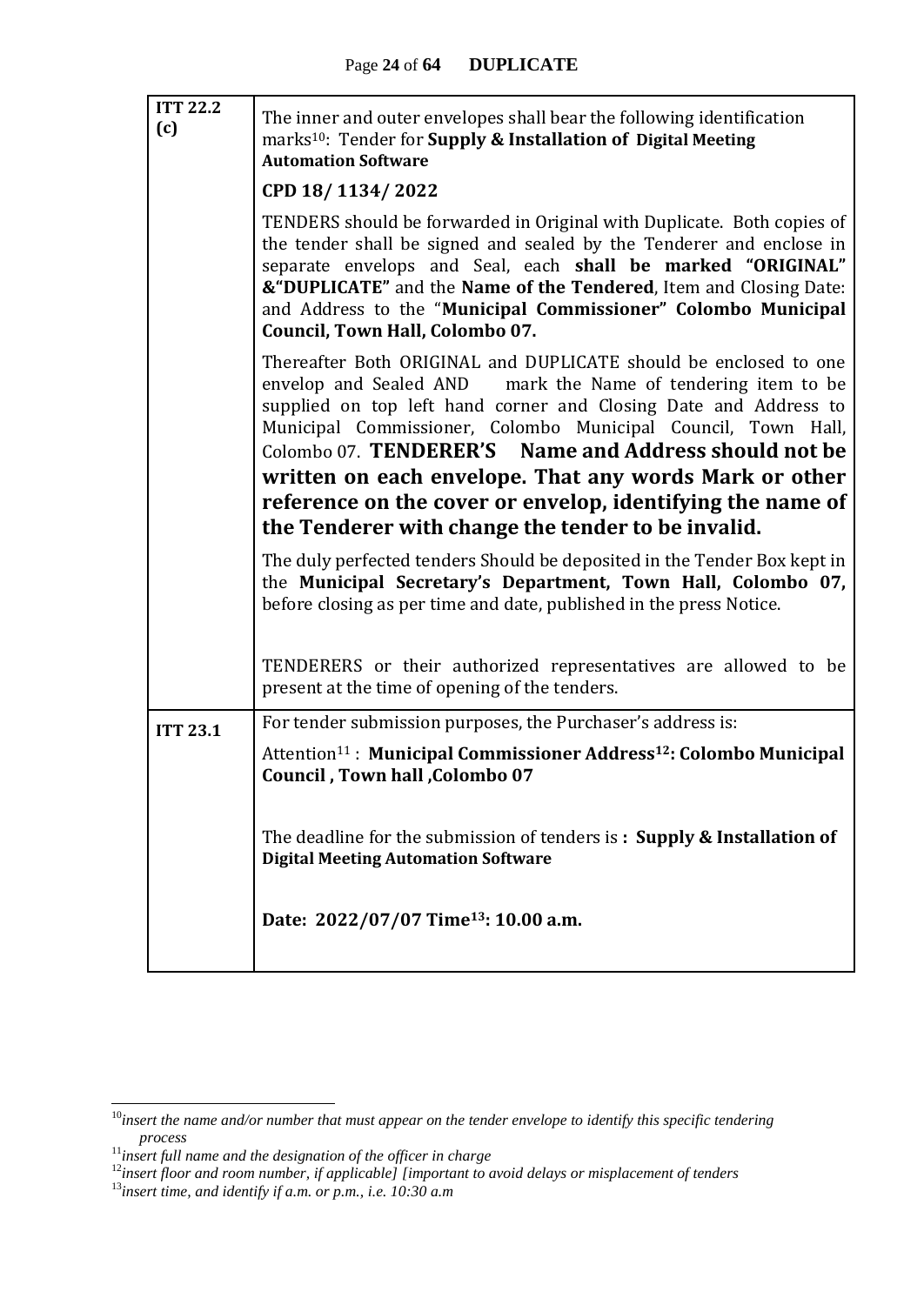| <b>ITT 26.1</b>                                | The tender opening shall take place at: Colombo Municipal Council                                          |                                                                                                                                      |  |  |  |  |  |  |  |  |
|------------------------------------------------|------------------------------------------------------------------------------------------------------------|--------------------------------------------------------------------------------------------------------------------------------------|--|--|--|--|--|--|--|--|
|                                                | <b>Address: Municipal Secretary's Department, Colombo Municipal</b><br><b>Council Town hall Colombo 07</b> |                                                                                                                                      |  |  |  |  |  |  |  |  |
|                                                | Date: 2022 / 07/07                                                                                         |                                                                                                                                      |  |  |  |  |  |  |  |  |
|                                                | Time: 10.00 a.m.                                                                                           |                                                                                                                                      |  |  |  |  |  |  |  |  |
| <b>E. Evaluation and Comparison of Tenders</b> |                                                                                                            |                                                                                                                                      |  |  |  |  |  |  |  |  |
| ITT 35.414                                     |                                                                                                            | The following factors and methodology will be used for evaluation:                                                                   |  |  |  |  |  |  |  |  |
|                                                |                                                                                                            | (list the factors and methodology)                                                                                                   |  |  |  |  |  |  |  |  |
|                                                | I                                                                                                          | Completeness of Tenderer's tender submission from<br>with<br>Authorized signature (ITT 12.1)                                         |  |  |  |  |  |  |  |  |
|                                                | II                                                                                                         | Bid Bond/ security shall be describe in the TDS                                                                                      |  |  |  |  |  |  |  |  |
|                                                | $III$ )                                                                                                    | Comply to the all the terms, conditions &specifications of the<br>tender document.                                                   |  |  |  |  |  |  |  |  |
|                                                | IV)                                                                                                        | Bid Bond security shall be describe in the TDS                                                                                       |  |  |  |  |  |  |  |  |
|                                                | V)                                                                                                         | Comply with key provisions of the specifications & Conditions                                                                        |  |  |  |  |  |  |  |  |
|                                                | $\bullet$                                                                                                  | comply with delivery period.(Delivery Shall be within 14 days<br>from the date of issuing purchase order)                            |  |  |  |  |  |  |  |  |
|                                                | $\bullet$                                                                                                  | Selected tenderer's shall supplied in time to the Colombo<br>Municipal Council the  specified in TDS as per the<br>delivery Schedule |  |  |  |  |  |  |  |  |
|                                                | VI)                                                                                                        | Price schedule shall be according to the section IV of                                                                               |  |  |  |  |  |  |  |  |
|                                                | Tender forms.                                                                                              |                                                                                                                                      |  |  |  |  |  |  |  |  |
|                                                | VII)                                                                                                       | Check samples to comply according to the specifications $\&$<br>expected quality.                                                    |  |  |  |  |  |  |  |  |
|                                                | VIII)                                                                                                      | Quality of the product / material.                                                                                                   |  |  |  |  |  |  |  |  |
|                                                | IX)                                                                                                        | Price Comparison.                                                                                                                    |  |  |  |  |  |  |  |  |
|                                                | X)                                                                                                         | PCA (3) Registration (If relevant)                                                                                                   |  |  |  |  |  |  |  |  |
|                                                |                                                                                                            |                                                                                                                                      |  |  |  |  |  |  |  |  |
|                                                |                                                                                                            |                                                                                                                                      |  |  |  |  |  |  |  |  |

<sup>&</sup>lt;sup>14</sup> Insert only if required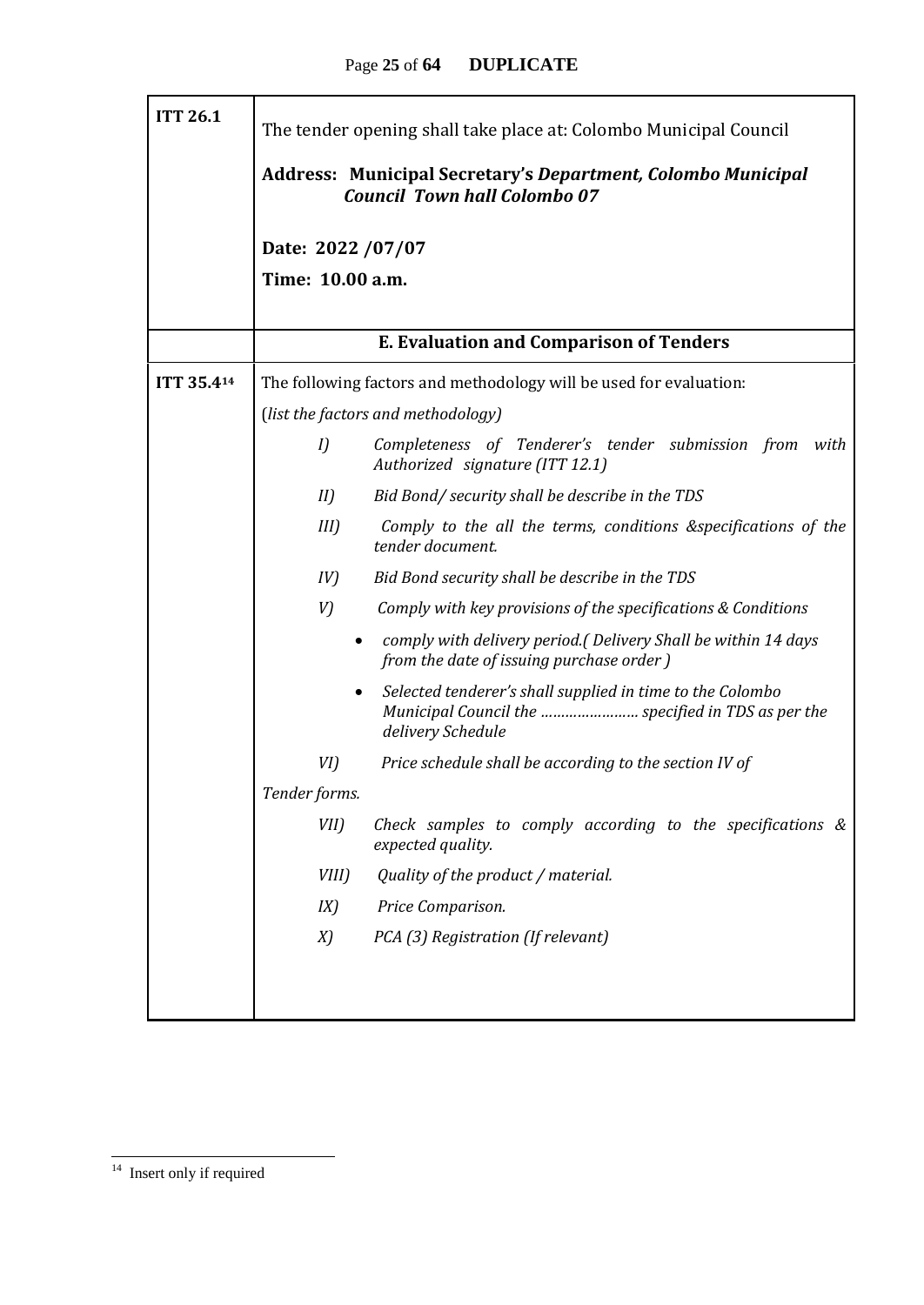#### **Section III. Evaluation and Qualification Criteria**

#### **Qualifications**

#### **Step 01**

- 1. The Tenderer eligible
	- 1.1 The Tenderer shall be registered as a company Partnership or Individual business under relevant authorities in Sri Lanka to supply of ….………………. (Yes / No)
- 2. Duly filled Tender Submission form &tender documents …………… (Yes / No)
- 3. Tender Submission form and all relevant tender documents duly filled and is signed properly by and authorized party, including the power of attorney if stipulated and generally in order.……………………………………………………… (Yes / No)
- 4. Bid Bond/ Tender Security submitted is in a acceptable format for required amount and duration (As per describe in tender data sheet) ……………………………………………… (Yes / No)
- 5. *PCA (3) Registration (If relevant)*

#### **If Qualified**

#### **Step 02**

6. Tender is containing all required critical documents including Supporting evidence of Tenderer is eligibility and qualified………… (Yes / No) 6.1 Price schedule shall be according to the section IV of Tender Forms………………………………………………………………..(Yes / No) 6.2 Comply to the all the terms, conditions &specifications of the Tender Document. ………………………………………………… (Yes / No) 6.3 Comply with key provisions of the specifications & Conditions  $\triangleright$  comply with delivery period. (Delivery Shall be within one month

from the date of issuing purchase order ) ………………….. (Yes / No)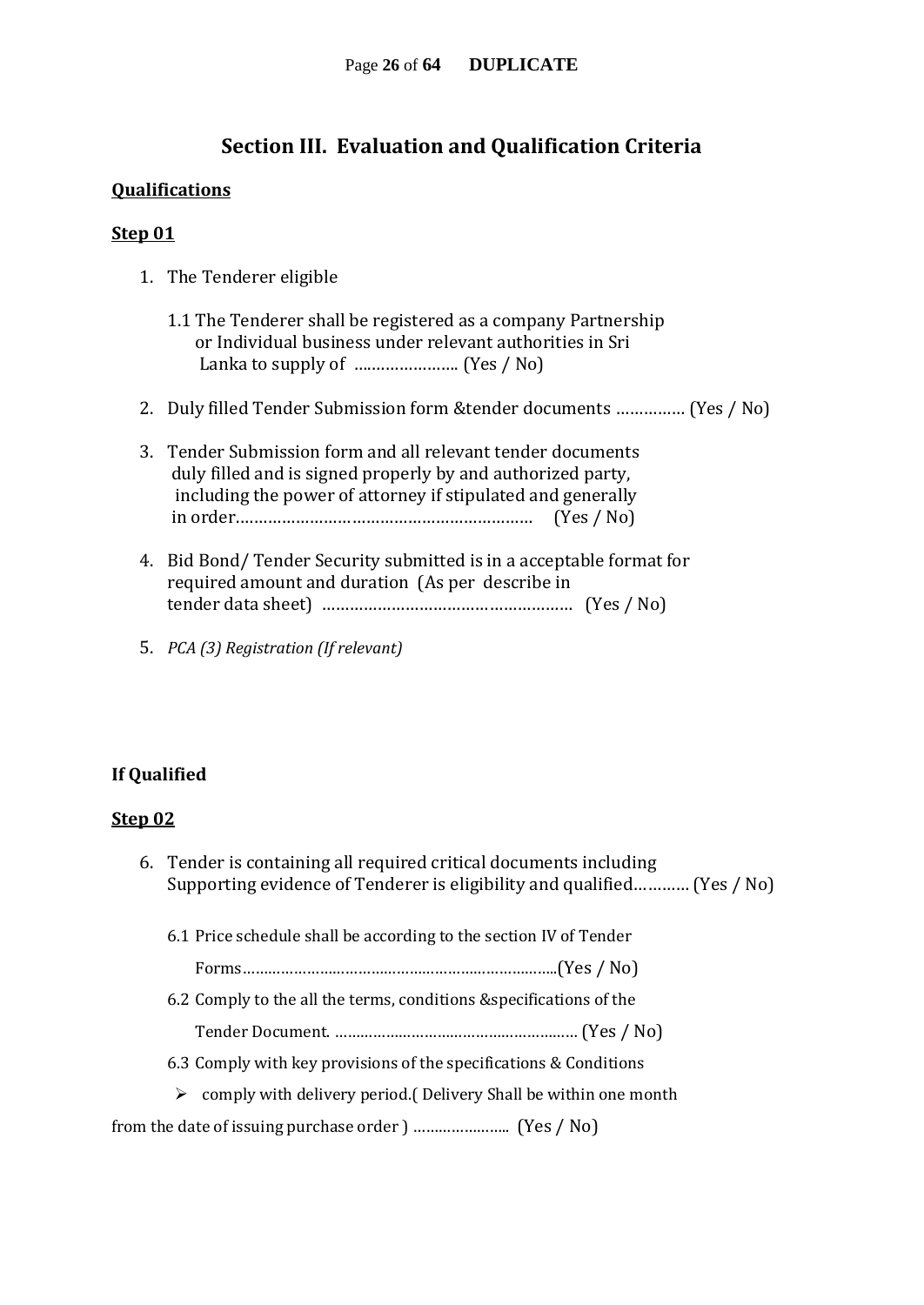#### Page **27** of **64 DUPLICATE**

| $\triangleright$ Tenderer's shall supply in time to the Colombo Municipal |  |  |  |  |  |
|---------------------------------------------------------------------------|--|--|--|--|--|
| Council the Supply & Installation of Digital Meeting Automation Software  |  |  |  |  |  |
| specified in TDS                                                          |  |  |  |  |  |
|                                                                           |  |  |  |  |  |
| 5.4 Check samples to comply according to the specifications (Yes / No)    |  |  |  |  |  |
|                                                                           |  |  |  |  |  |
|                                                                           |  |  |  |  |  |
| Step 03                                                                   |  |  |  |  |  |

### **If Qualified**

|  |  |  | (Yes / No) |  |
|--|--|--|------------|--|
|--|--|--|------------|--|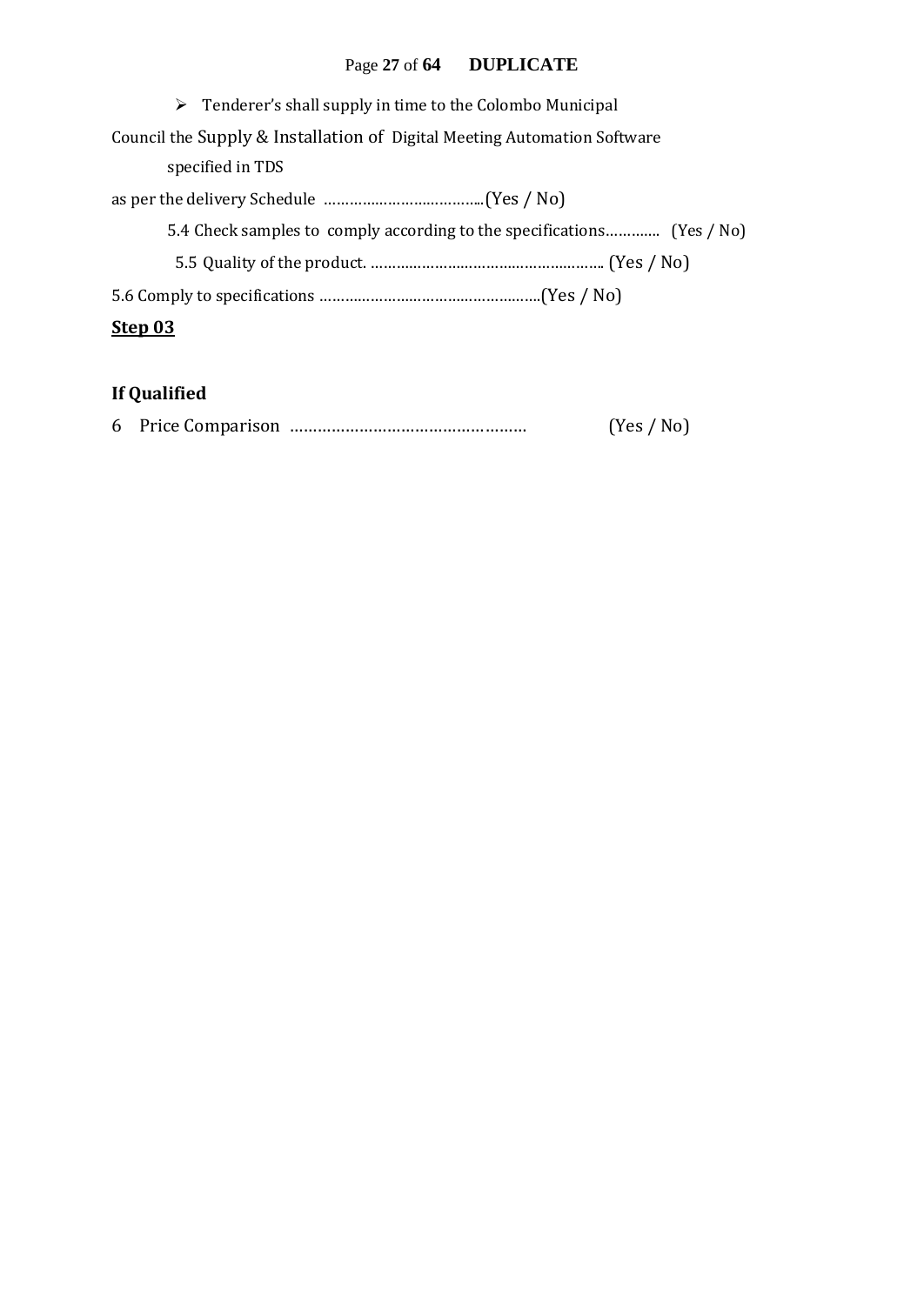#### **Section IV. Tender Forms**

### **Table of Forms**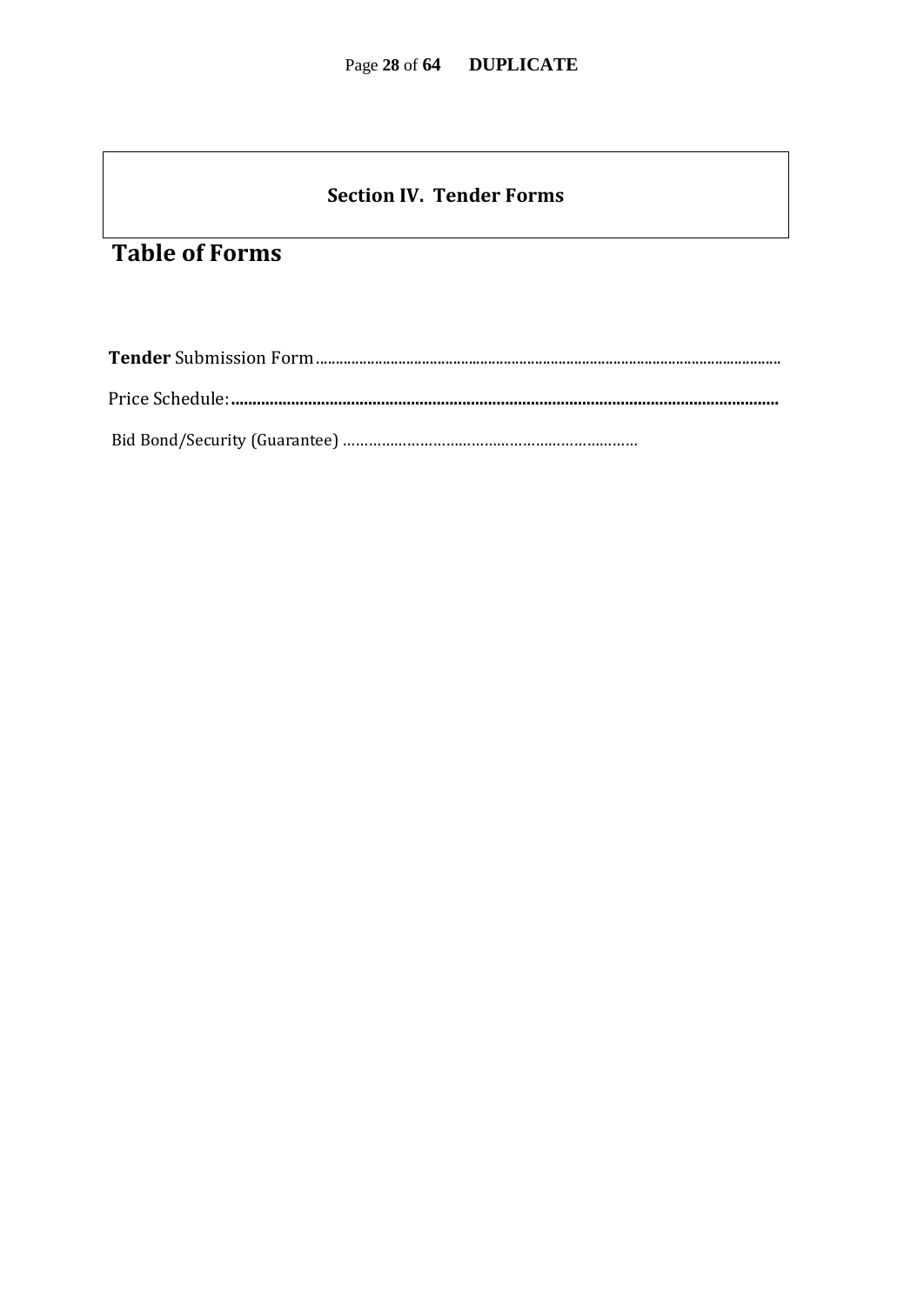### **Tender Submission Form**

*[The Tenderer shall fill in this Form in accordance with the instructions indicated No alterations to its format shall be permitted and no substitutions shall be accepted.]*

Date: …....................................... *[insert date (as day, month and year) of Tender Submission]*

No.: CPD/ 18/ 1134/2022

To: Municipal Commissioner, Colombo Municipal Council.

We, the undersigned, declare that:

- (a) We have examined and have no reservations to the Tender Documents, including Addenda No.: *[insert the number and issuing date of each Addenda];* ……………………………………………………………………………………………………………………………………… ……………………………
- (b) We offer to supply in conformity with the Tender Documents and in accordance with the Delivery Schedules specified in the Schedule of Requirements the following Goods

The prices of the tender for **Supply& Installation of Digital Meeting Automation Software** without VAT, including any discounts offered is mentioned in the price schedule. (Page 30-35) Rs...........................................................

If the tender will be offered I/We accepted to supply of **Supplying& Installation of Digital Meeting Automation Software** under required quantity under mention in purchase order will be given by Colombo Municipal Council.

- **(c)** Our tender shall be with ITT Sub-Clause 23.1, and it shall remain binding upon us and may be accepted at any time before the expiration of that period 120days (Including bid submission and agreement period) from submission of tender) :- **……………………………………………(Accepted / Not Accepted )**
- **(d)** If our tender is accepted, we commit to obtain a performance security in accordance with ITT Clause 43 and CC Clause 17 for the due performance of the Contract:- **………………………………………… ………..(Accepted/ Not Accepted )**
- (e) We have no conflict of interest in accordance with ITT Sub-Clause 4.3; **……………………………………………………. (Accepted/ Not Accepted )**
- (f) Our firm, its affiliates or subsidiaries—including any subcontractors or suppliers for any part of the contract—has not been declared blacklisted by the National Procurement Agency;
- (k) We understand that this tender, together with your written acceptance thereof included in your notification of award, shall constitute a binding contract between us, until a formal contract is prepared and executed.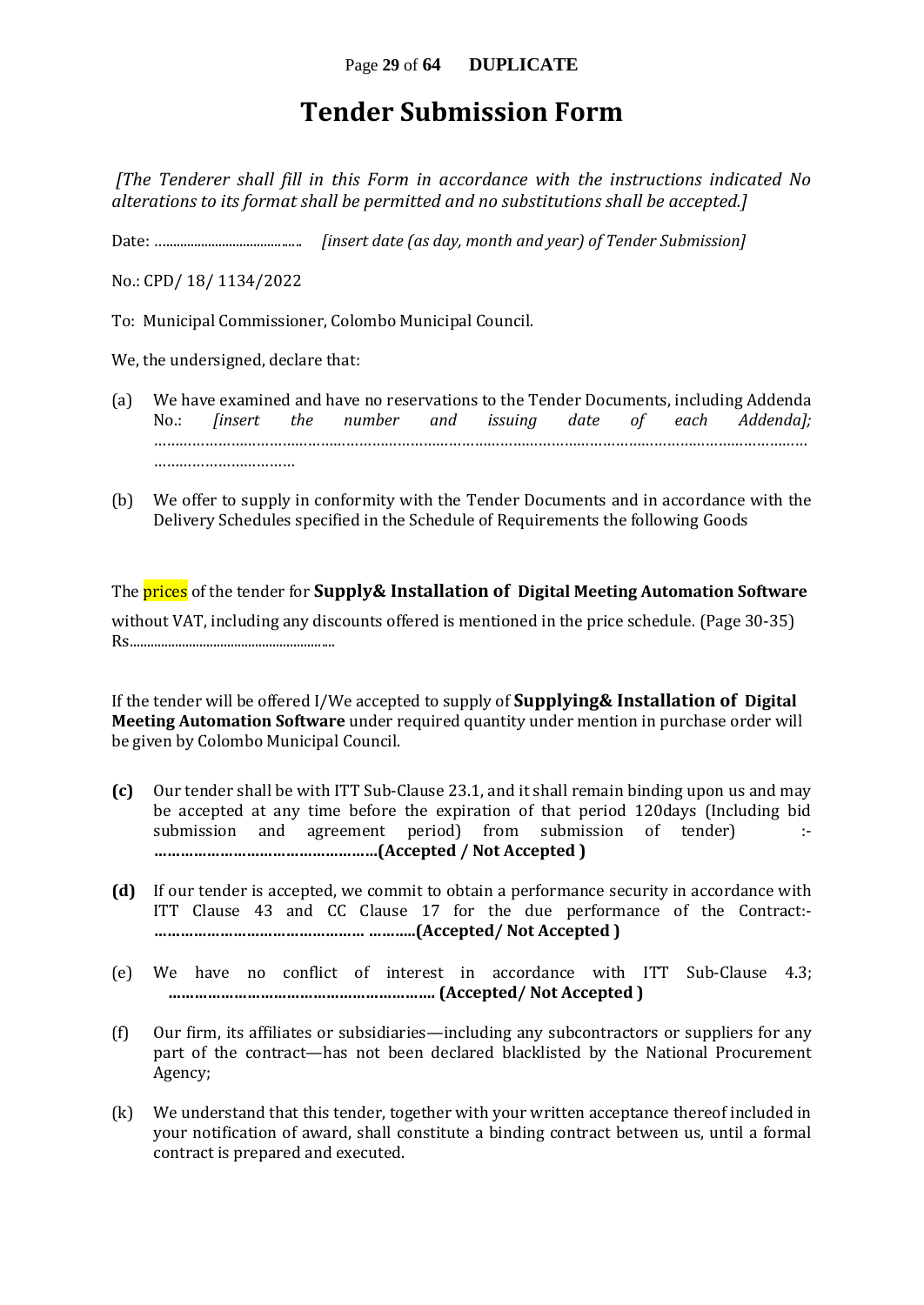- (l) We understand that you are not bound to accept the lowest evaluated tender or any other tender that you may receive.
- (m) We understand that Colombo Municipal Council reserves the right to accept or reject any tender or part their of without giving any reason what so ever:

**………………………………………………………………………. Signed:** *[insert signature of person whose name and capacity are shown]*

**………………………………………………………………………. In the capacity of** *[insert legal capacity of person signing the Tender Submission Form]*

**………………………………………………………… Name:** *[insert complete name of person signing the Tender Submission Form]*

**…………………………………………………………..**

**Duly authorized to sign the tender for and on behalf of:** *[insert complete name of Tenderer]*

**Dated on \_\_\_\_\_\_\_\_\_\_\_\_ day of \_\_\_\_\_\_\_\_\_\_\_\_\_\_\_\_\_\_, \_\_\_\_\_\_\_** *[insert date of signing]*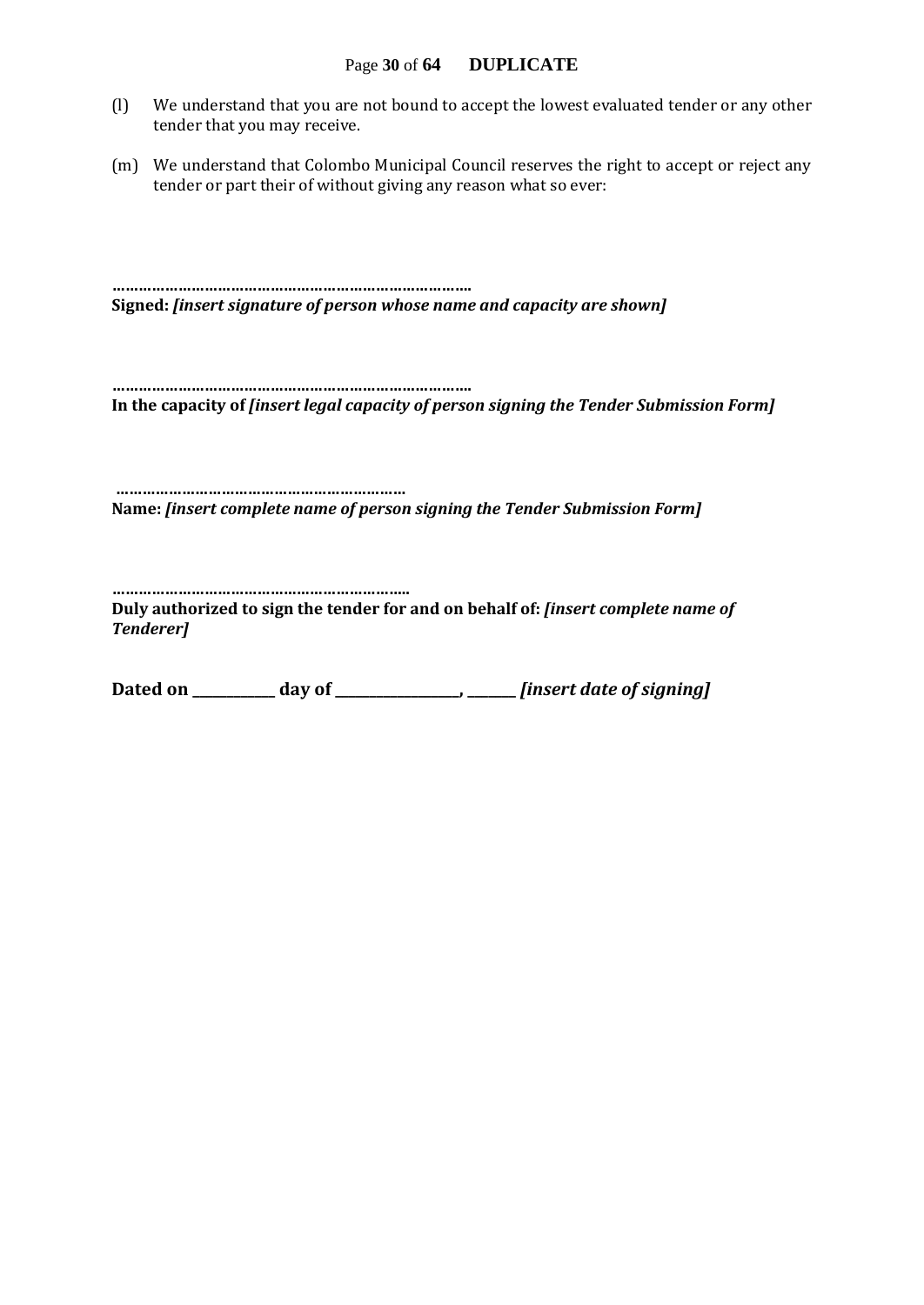#### **Colombo Municipal Council**

**Tender For Supply& Installation of Digital Meeting Automation Software**

#### **PRICE SCHEDULE-**

**Supply& Installation of Digital Meeting Automation Software**

#### **No. CPD/18 /1134/2022**

| Ite<br>m<br>No. | <b>Description</b>                                                               | Unit of<br><b>Measure</b> | Brand/<br>Make/country<br>of manufacture | <b>Unit Price</b><br>Rs.(without<br>vat) | <b>Discoun</b> | After<br><b>Discount</b><br><b>Unit Price</b><br>Rs. | 12% VAT | <b>Unit Price</b><br>(With Vat) |
|-----------------|----------------------------------------------------------------------------------|---------------------------|------------------------------------------|------------------------------------------|----------------|------------------------------------------------------|---------|---------------------------------|
|                 | <b>Supply&amp; Installation of Digital Meeting</b><br><b>Automation Software</b> |                           |                                          |                                          |                |                                                      |         |                                 |

Note: Tenderer/Bidder should be dully filled, signed and forwarded this price schedule with the tender. Otherwise tender/bid will be rejected without giving any reason whatsoever.

I/We agree and bind myself/ourselves that the price (rate) given in this tender/bid is valid for acceptance for a period of 120 Days from the date of closing of tender and the quoted price (rate) will firm and not subject to adjustment, not can it be withdrawn after closing of the tender/bid and to supply, delivery and pile the materials at the CMC stores at the rate quoted by me/us and according to the specification given, on receipt of an official order issued by the Chief Accountant (Procurement) of the CMC.

Company VAT Reg. No.:…………………………………………………………………

…………………………………………… Signature & Seal of the Firm

Date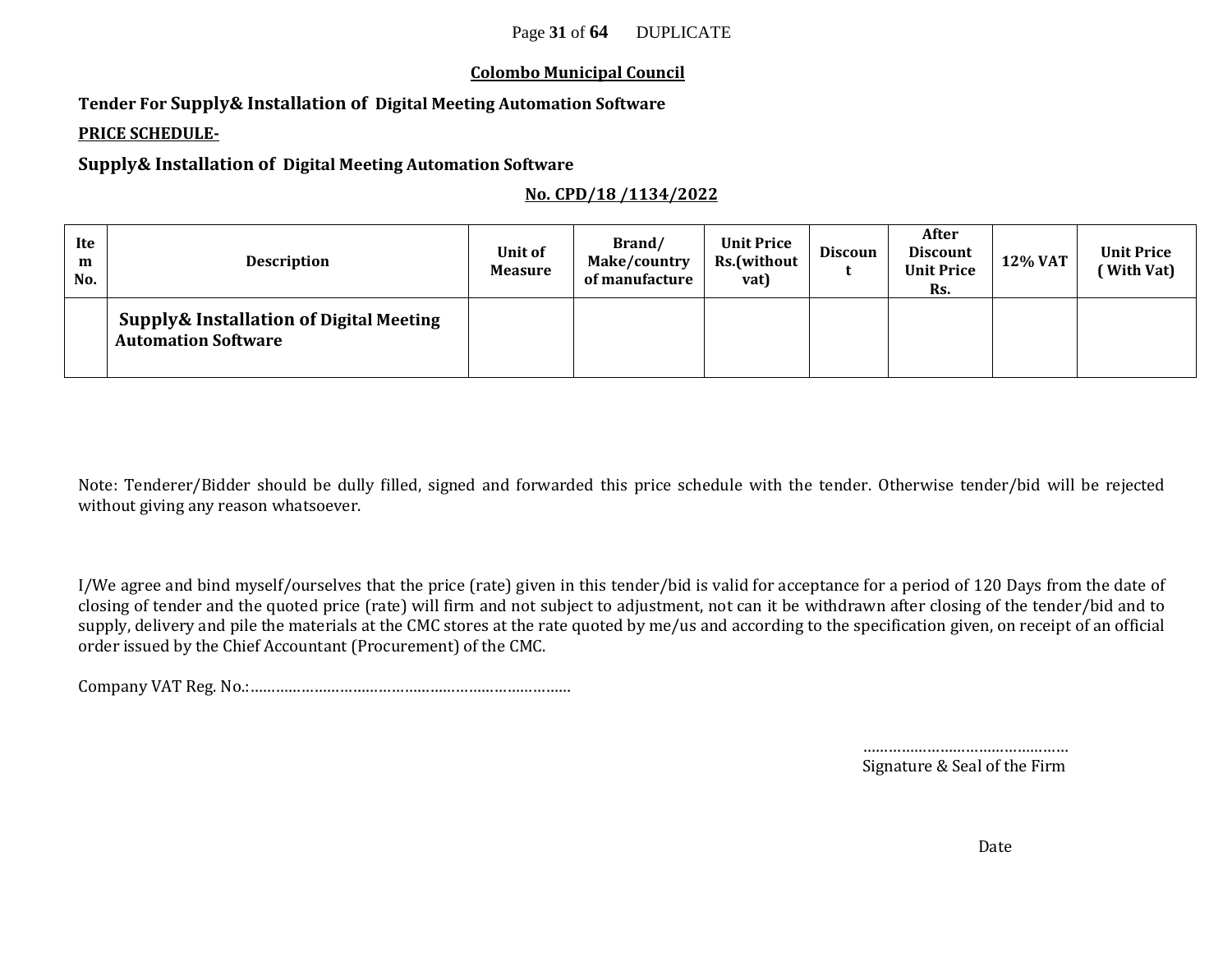#### Page 32 of 64 DUPLICATE

| NAME IN BLOCK CAPITALS:-. |  |
|---------------------------|--|
|                           |  |
|                           |  |
| ADDRESS                   |  |
|                           |  |
|                           |  |

#### *WITNESSES*

| Signature:              |
|-------------------------|
| Name in Block Capitals: |
| Address:                |

Address: Date: …………………………………………

Address: Date: ………………………………………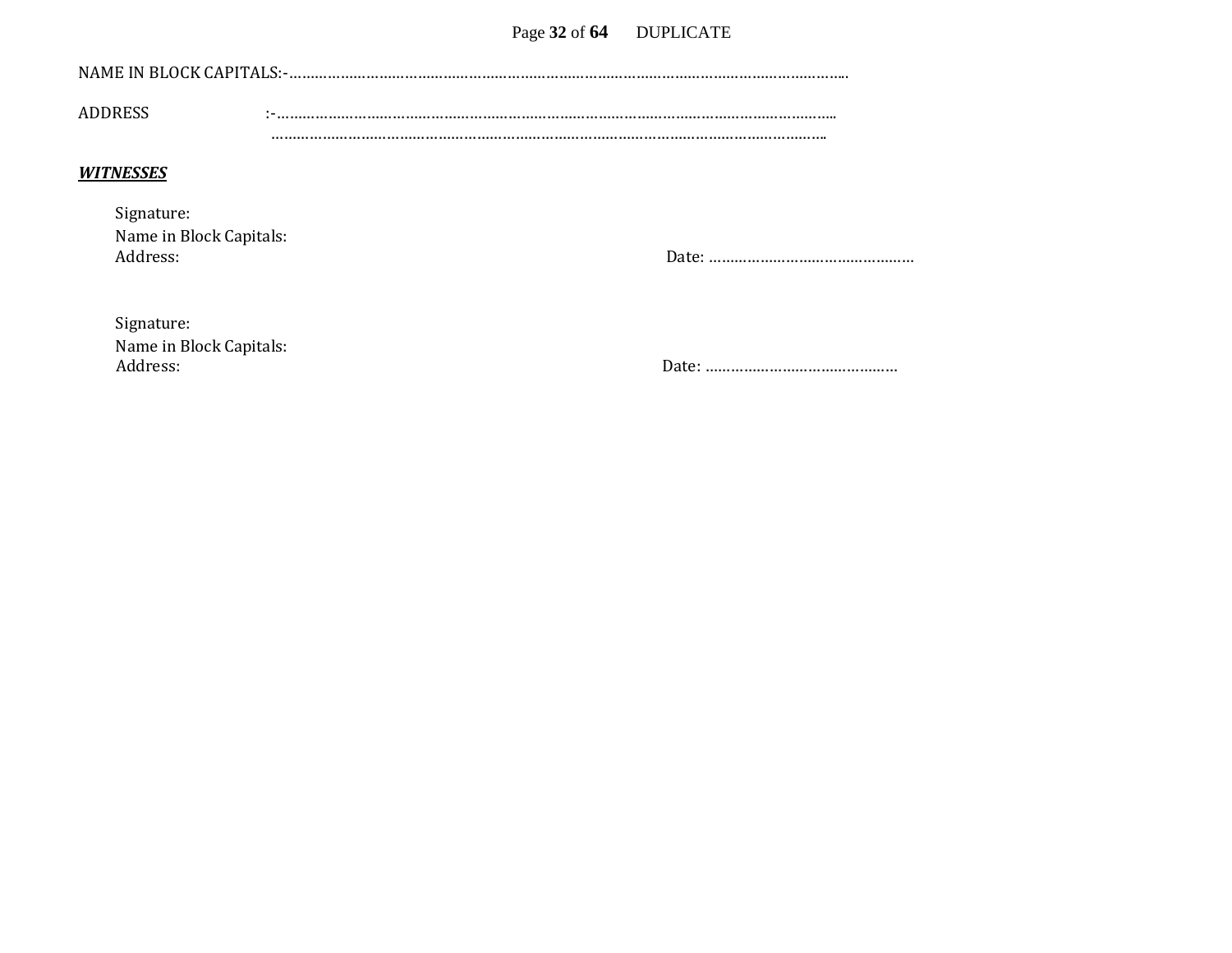## **Bid Bond/BidSecurity**

[Note: the purchaser is required to fill the information marked as "\*" and delete this note prior to selling of the tender document]

[this Bank Guarantee form shall be filled in accordance with the instructions indicated in brackets]

--------------- [insert issuing agency's name, and address of issuing branch or office] ------

\***Beneficiary:** Municipal Commissioner, Colombo Municipal Council.

**Date:** -------- [insert (by issuing agency) date]

**TENDER/BIDGUARANTEE No.:**---------- [insert (by issuing agency) number]

We have been informed that --------- [insert (by issuing agency) name of the Tenderer; if a joint venture, list complete legal names of partners] (hereinafter called "the Tenderer/Bidder") has submitted to you its bid dated --------- [insert (by issuing agency) date](hereinafter called

"theTender/Bid") for the supply of [insert name of Supplier] under Invitation for Tenders/Bids No. ---------- [insert IFT number] ("the IFT").

Furthermore, we understand that, according to your conditions, Tenders/Bids must be supported by a Tender/Bid Guarantee.

At the request of the Tenderer/Bidder, we --------------- [insert name of issuing agency] hereby irrevocably undertake to pay you any sum or sums not exceeding in total an amount of --------- -- [insert amount in figures] ---------- [insert amount in words]) upon receipt by us of your first demand in writing accompanied by a written statement stating that the Tenderer/Bidder is in breach of its obligation(s) under the tender conditions, because the Tenderer/Bidder:

- (a) has withdrawn its Tender/Bid during the period of tender validity specified; or
- (b) does not accept the correction of errors in accordance with the Instructions to Tenderers/Bidders (hereinafter "the ITT/ITB"); or
- (c) having been notified of the acceptance of its Tender/Bid by the Purchaser during the period of tender validity, (i) fails or refuses to execute the Contract Form, if required, or (ii) fails or refuses to furnish the Performance Security, in accordance with the ITT/ITB.

This Guarantee shall expire: (a) if the Tenderer/Bidder is the successful Tenderer/Bidder, upon our receipt of copies of the Contract signed by the Tenderer/Bidder and of the Performance Security issued to you by the Tenderer; or (b) if the Tenderer/Bidder is not the successful Tenderer/Bidder, upon the earlier of (i) our receipt of a copy of your notification to the Tenderer/Bidder that the Tenderer/Bidderwas unsuccessful, otherwise it will remain in force up to ------ (insert date)

Consequently, any demand for payment under this Guarantee must be received by us at the office on or before that date.

[signature(s) of authorized representative(s) ]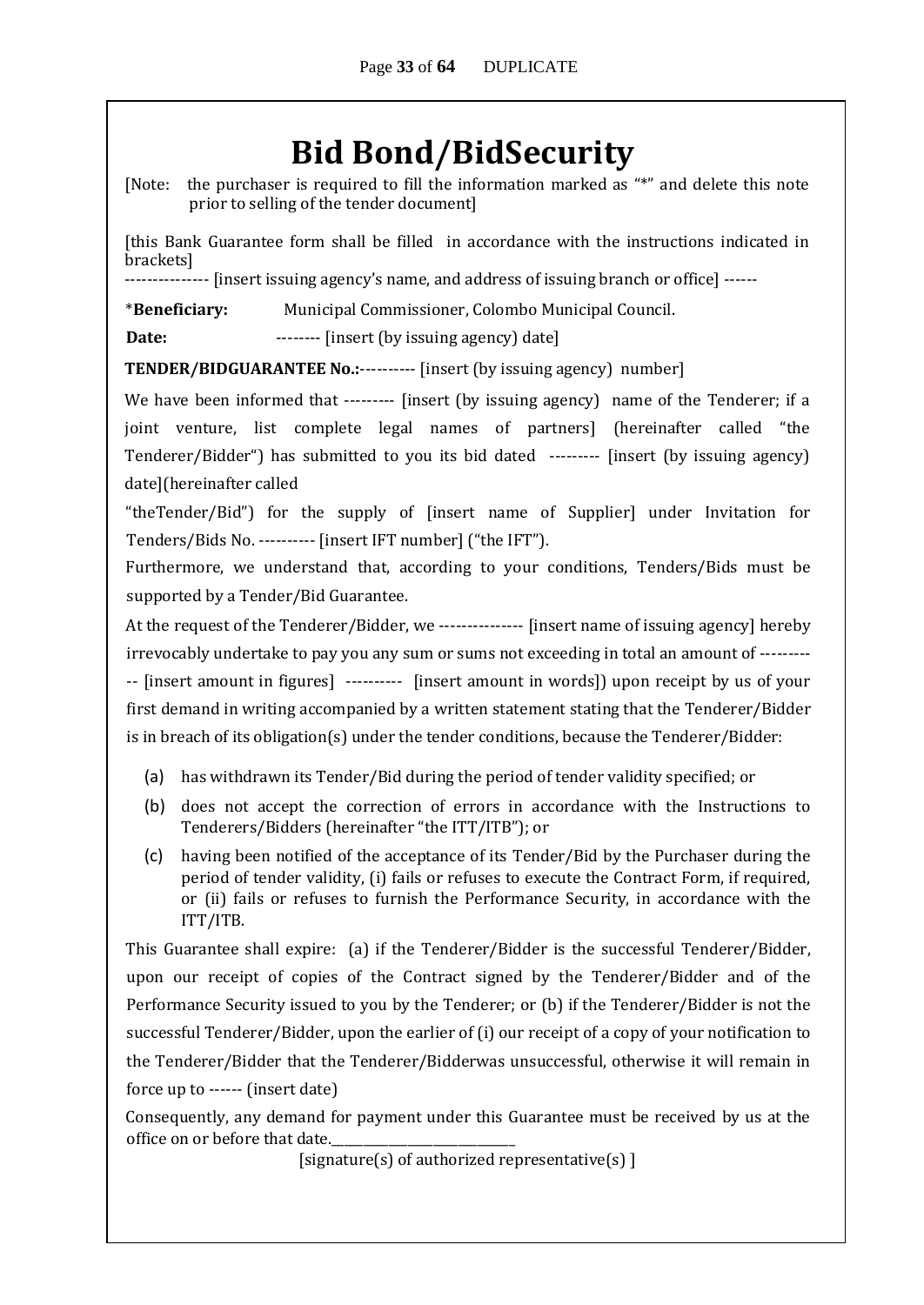#### **Section V. Schedule of Requirements**

### **Contents**

 **1.**List of Goods and Delivery Schedule **.........................................................................** 2 . Technical Specifications ………………………………………………………………

3. Inspections and Tests ……………………………………………………………………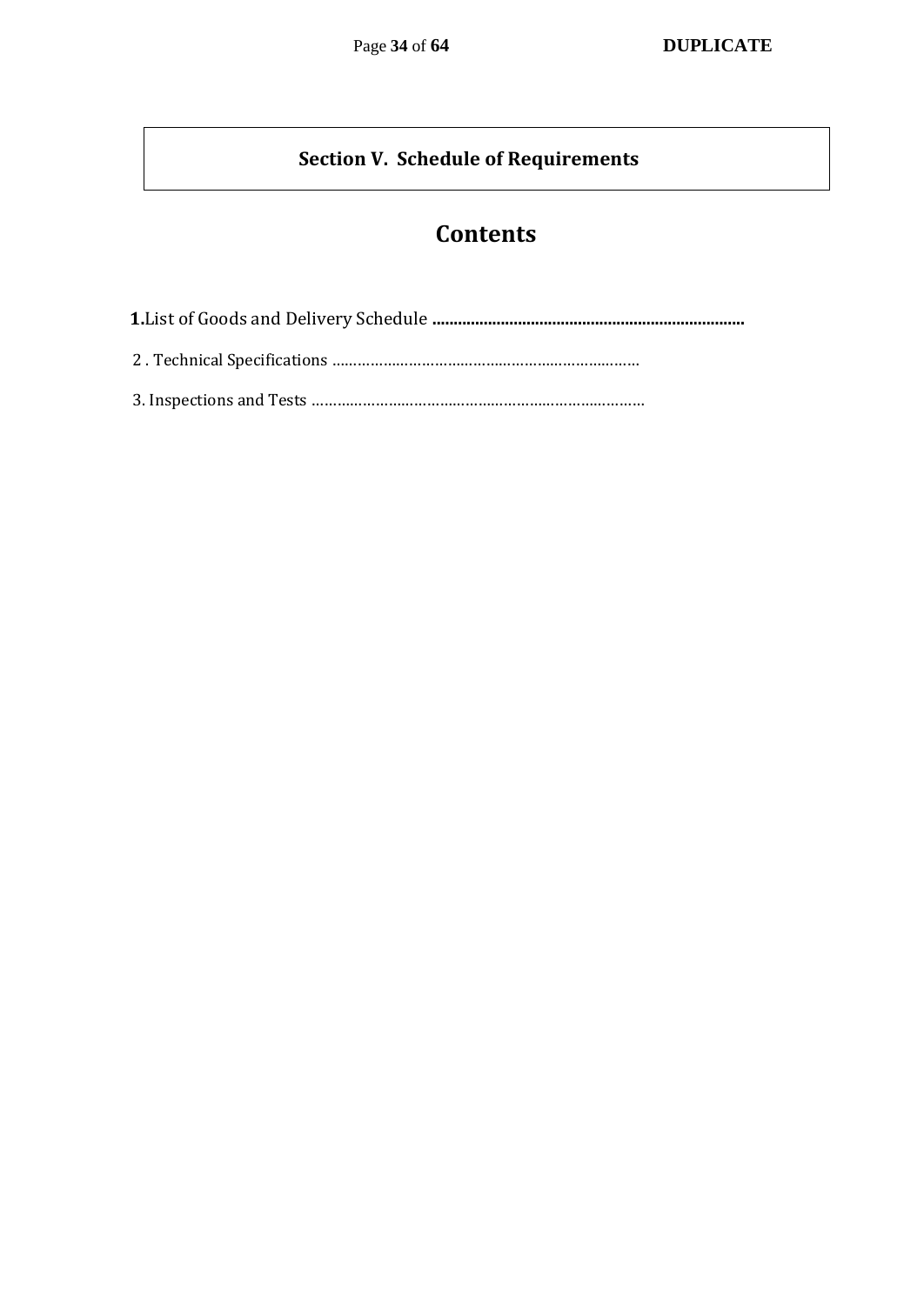Section VI. Schedule of Requirements

-

## **1. List of Goods and Delivery Schedule**

*[The Purchaser shall fill in this table, with the exception of the column "Tenderer's offered Delivery date" to be filled by the Tenderer]* 

| Line<br>Item | Description of Goods                                                         | Quantity | unit |                                                     | Delivery Date <sup>1</sup>                                     |                                                             |                                                                                                                                                                                                                                                                                                                  |
|--------------|------------------------------------------------------------------------------|----------|------|-----------------------------------------------------|----------------------------------------------------------------|-------------------------------------------------------------|------------------------------------------------------------------------------------------------------------------------------------------------------------------------------------------------------------------------------------------------------------------------------------------------------------------|
| $N^{\circ}$  |                                                                              |          |      | Delivery Location                                   | <b>Earliest Delivery</b><br>Date                               | Latest Delivery Date                                        | Bidder's offered<br>Delivery date [to be<br>provided by the<br>bidder]<br>After issuing PO                                                                                                                                                                                                                       |
|              |                                                                              |          |      |                                                     |                                                                |                                                             |                                                                                                                                                                                                                                                                                                                  |
| 01           | Supplying & Installation<br>of Digital Meeting<br><b>Automation Software</b> |          |      | Main Stores,<br>Suduwella, Darley Rd<br>Colombo 10. | Within days after the<br>email, fax, whatapp, SMS<br>quantity. | Within  days after<br>email, fax, whatapp, SMS<br>quantity. | Within  days after<br>request by relevant officer request by relevant officer request by relevant officer<br>(SK,TO,Engineer) through (SK,TO,Engineer) through (SK,TO,Engineer) through<br>email, fax, whatapp, SMS<br>within the purchase order within the purchase order within the purchase order<br>quantity |

 $^1$ applicable only if delivery is considered for evaluation. If not only one column "Delivery Date" duly filled by the Purchaser is required 2 Refer ITB 17.3 and list accordingly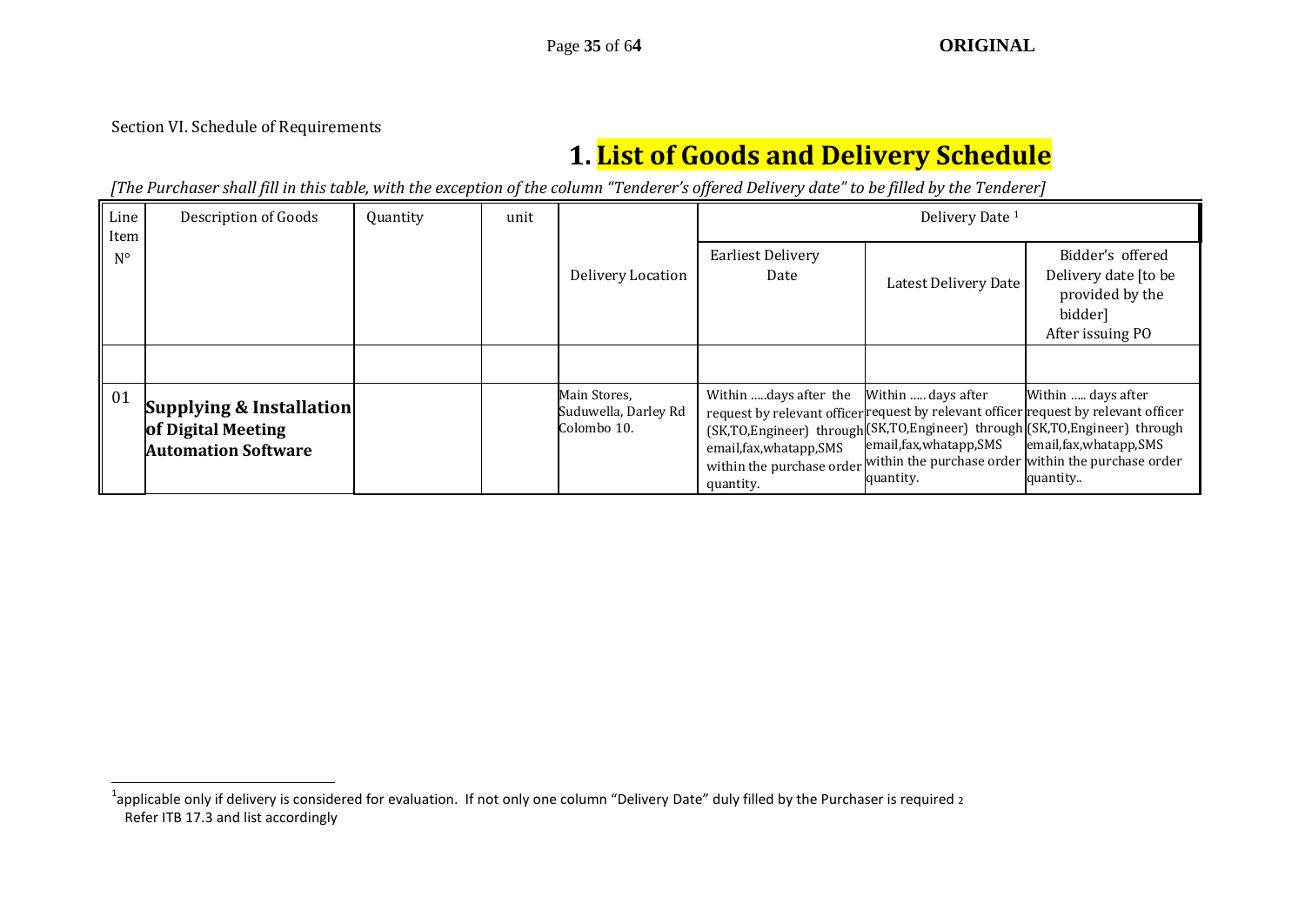### *2. TECHNICAL SPECIFICATIONS*

|    |                                                                                                                                                        | <b>Must</b>                  | <b>Bidders Compliance</b> |         |  |
|----|--------------------------------------------------------------------------------------------------------------------------------------------------------|------------------------------|---------------------------|---------|--|
|    | <b>Technical Specification</b>                                                                                                                         | compliance<br>$\overline{C}$ | Yes/No                    | Remarks |  |
| 01 | This system should be web based and should<br>be able to use in all kind of mobile devices<br>(iPad/Tabs/iPods/Laptops Etc.,) through a<br>mobile App. | $\mathsf{C}$                 |                           |         |  |
| 02 | The mobile App to be installed in each said<br>mobile devices.                                                                                         | $\mathsf C$                  |                           |         |  |
| 03 | The system is to be supported in Windows,<br>Android, Ubuntu and Apple operating systems.                                                              | $\mathsf C$                  |                           |         |  |
| 04 | There are around 20 committee meetings and<br>council meetings for one month.                                                                          |                              |                           |         |  |
|    | The system should have following features:                                                                                                             | $\mathsf{C}$                 |                           |         |  |
|    | Managing meetings,<br>(1)                                                                                                                              |                              |                           |         |  |
|    | (2)<br>Maintaining attendance,                                                                                                                         |                              |                           |         |  |
|    | Creating & managing agenda,<br>(3)                                                                                                                     |                              |                           |         |  |
|    | Managing calendar,<br>(4)                                                                                                                              |                              |                           |         |  |
|    | Managing invitations and notices,<br>(5)                                                                                                               |                              |                           |         |  |
|    | Minutes of Meetings,<br>(6)                                                                                                                            |                              |                           |         |  |
|    | Managing approvals process where<br>(7)<br>applicable,                                                                                                 |                              |                           |         |  |
|    | Comments sharing,<br>(8)                                                                                                                               |                              |                           |         |  |
|    | (9) Preparing, sharing, & printing of<br>circulars, reports, etc.                                                                                      |                              |                           |         |  |
|    | (10) Relevant templates,                                                                                                                               |                              |                           |         |  |
|    | (11) News alerts by<br>administrator/authorized officer,                                                                                               |                              |                           |         |  |
|    | Etc.,                                                                                                                                                  |                              |                           |         |  |
| 05 | The system should have                                                                                                                                 | $\mathsf{C}$                 |                           |         |  |
|    | (1) Meeting/Circular Categories<br>Subcategories,                                                                                                      |                              |                           |         |  |
|    | (2) Viewing Category assigned to the user,                                                                                                             |                              |                           |         |  |
|    | (3) Viewing Subcategory assigned to the                                                                                                                |                              |                           |         |  |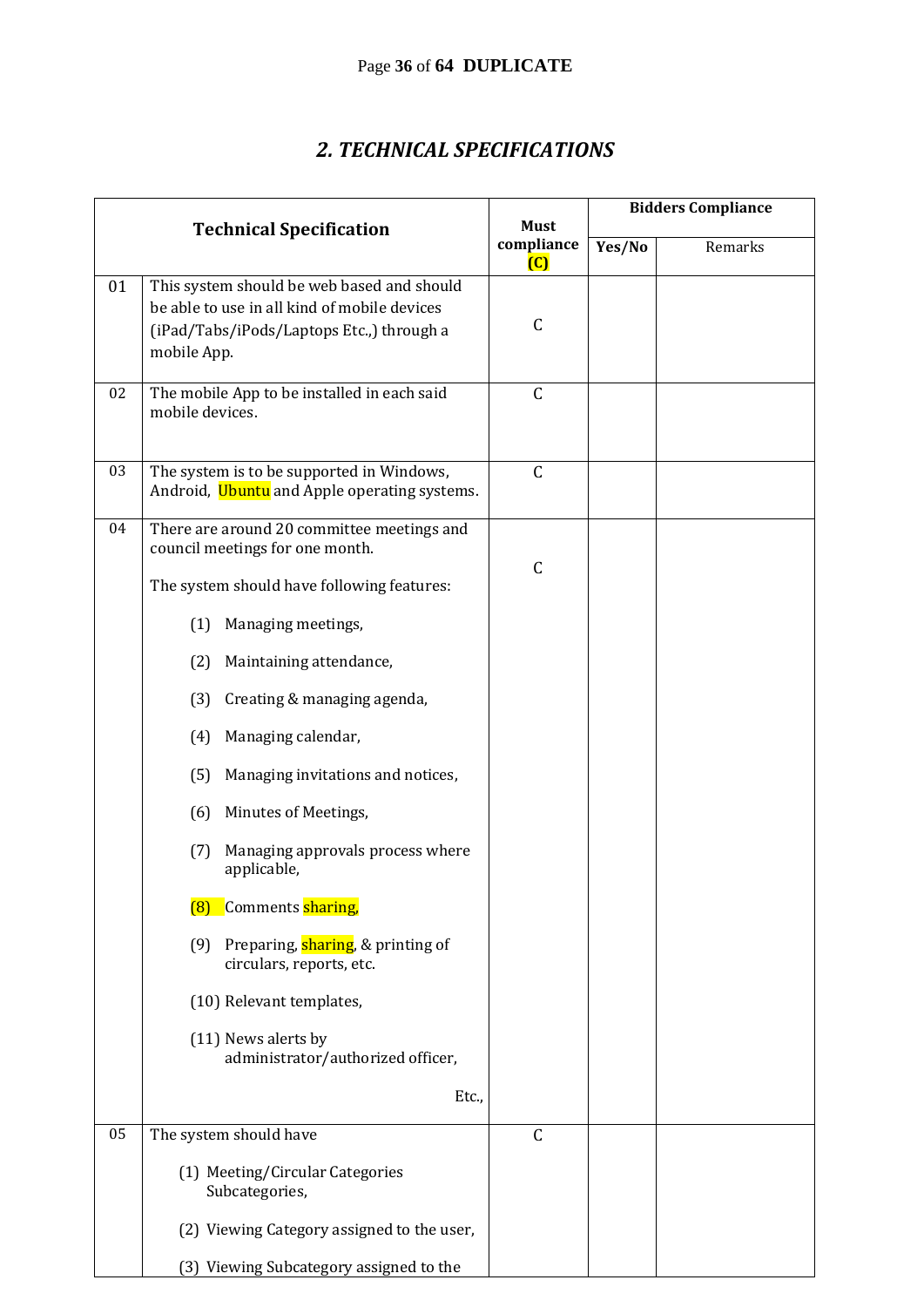|    | user,                                                                                                                                                           |              |  |  |
|----|-----------------------------------------------------------------------------------------------------------------------------------------------------------------|--------------|--|--|
|    | (4) Inserting contents in the assigned<br>categories                                                                                                            |              |  |  |
| 06 | The mobile App should be facilitated to view<br>and download PDF formatted documents<br>which are being produced with scanned images<br>and text documents.     | $\mathsf{C}$ |  |  |
| 07 | It is required to                                                                                                                                               |              |  |  |
|    | send notices and reports only to relevant<br>members.                                                                                                           | $\mathsf C$  |  |  |
| 08 | The system should be able to communicate via<br>Email, SMS, Chats, Etc.,                                                                                        | $\mathsf{C}$ |  |  |
| 09 | The system should support to upload:                                                                                                                            | $\mathsf C$  |  |  |
|    | (1) Office Documents, Worksheets,<br>Presentations, Graphs, Maps, Etc.,                                                                                         |              |  |  |
|    | (2) Scanned documents,                                                                                                                                          |              |  |  |
|    | (3) Images,                                                                                                                                                     |              |  |  |
|    | (4) Multimedia files (Audio & Video)                                                                                                                            |              |  |  |
| 10 | The system should support paper annotations<br>(highlight, write free hand, type text, summary,<br>versioning, etc.,) and versioning (side by side<br>viewing). | $\mathsf C$  |  |  |
| 11 | Facility required to share notes by each user,<br>and it should not be visible to others.                                                                       | $\mathsf C$  |  |  |
| 12 | It is required to maintain history mechanism<br>of:                                                                                                             | $\mathsf{C}$ |  |  |
|    | (1) Meetings,                                                                                                                                                   |              |  |  |
|    | (2) Agenda,                                                                                                                                                     |              |  |  |
|    | (3) Calendar,                                                                                                                                                   |              |  |  |
|    | (4) Invitations and notices,                                                                                                                                    |              |  |  |
|    | (5) Minutes of Meetings,                                                                                                                                        |              |  |  |
|    | (6) Circulars,                                                                                                                                                  |              |  |  |
|    | (7) Reports,                                                                                                                                                    |              |  |  |
|    | (8) Relevant templates, Etc.,                                                                                                                                   |              |  |  |
| 13 | Developer should fully study the current<br>system and make a presentation before<br>developing the app. Developer should obtain                                |              |  |  |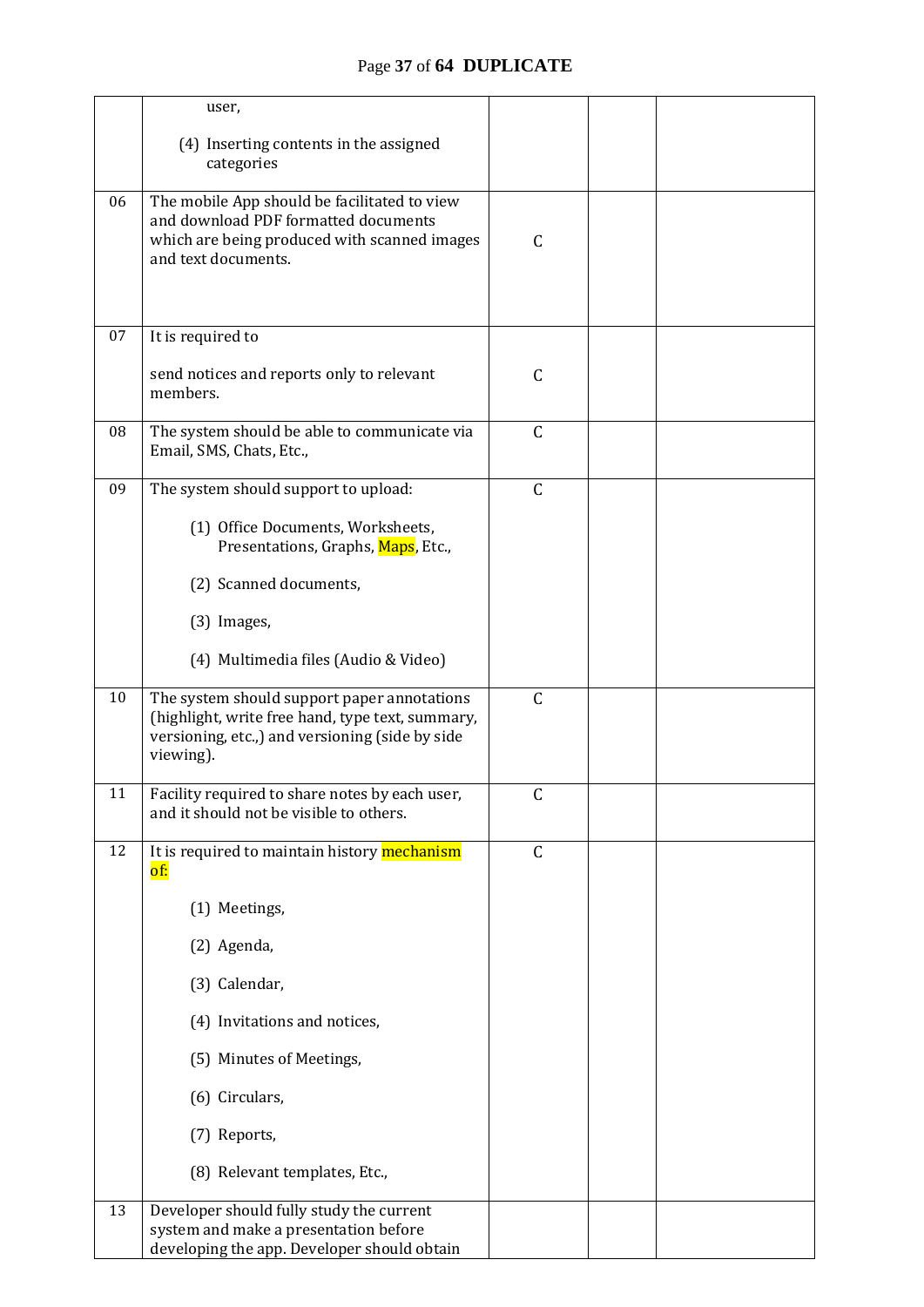|    | CMC approval for the development flow chart.                                                                                                                                                                                              |               |  |
|----|-------------------------------------------------------------------------------------------------------------------------------------------------------------------------------------------------------------------------------------------|---------------|--|
| 14 | The System should be facilitated to<br>upgrade/update based on the futures<br>requirements and the modern technologies.                                                                                                                   | $\mathsf{C}$  |  |
| 15 | Change request/ Modification should be done<br>immediately / within agreed reasonable time<br>period on the request of Colombo Municipal<br>Council.                                                                                      | C             |  |
| 16 | The system should not use any third-party<br>software components or libraries that require<br>licenses, and the system's full source code<br>should be available for changes as needed.                                                   | $\mathsf C$   |  |
| 17 | The software development team should be<br>completely familiar with the software source<br>code and should be able to explain or extend<br>the functionality as needed.                                                                   | $\mathsf{C}$  |  |
| 18 | Source codes should be handed over to CMC at<br>the commissioning the system.                                                                                                                                                             | $\mathsf C$   |  |
| 19 | The software source code of the system should<br>be kept in a central repository to which both<br>the software provider and the Colombo<br>Municipal council have access.                                                                 | $\mathsf{C}$  |  |
| 20 | The system should allow users to upload<br>documents from multiple locations and store<br>those in a central location, such as AWS S3<br>document storage.                                                                                | $\mathsf{C}$  |  |
| 21 | The document storage location should be<br>adaptable and support the use of other<br>locations such as the Sri Lanka Government<br>Cloud or in-house local storage with the<br>necessary security controls and network<br>infrastructure. | C             |  |
| 22 | Developer Should be a Local Company and<br>should have Valid business registration and<br>should have minimum 10 Years' Experience.<br>(Provide proof documents)                                                                          | $\mathsf{C}$  |  |
| 23 | Should have an Experience of Service Providing<br>Both Private and Government Sector.                                                                                                                                                     | $\mathcal{C}$ |  |
| 24 | Should have done at least one project value<br>over Rs. 50 million.                                                                                                                                                                       | $\mathcal{C}$ |  |
| 25 | License should be permanent and no limitation<br>to adding users. (No extra charges be added                                                                                                                                              |               |  |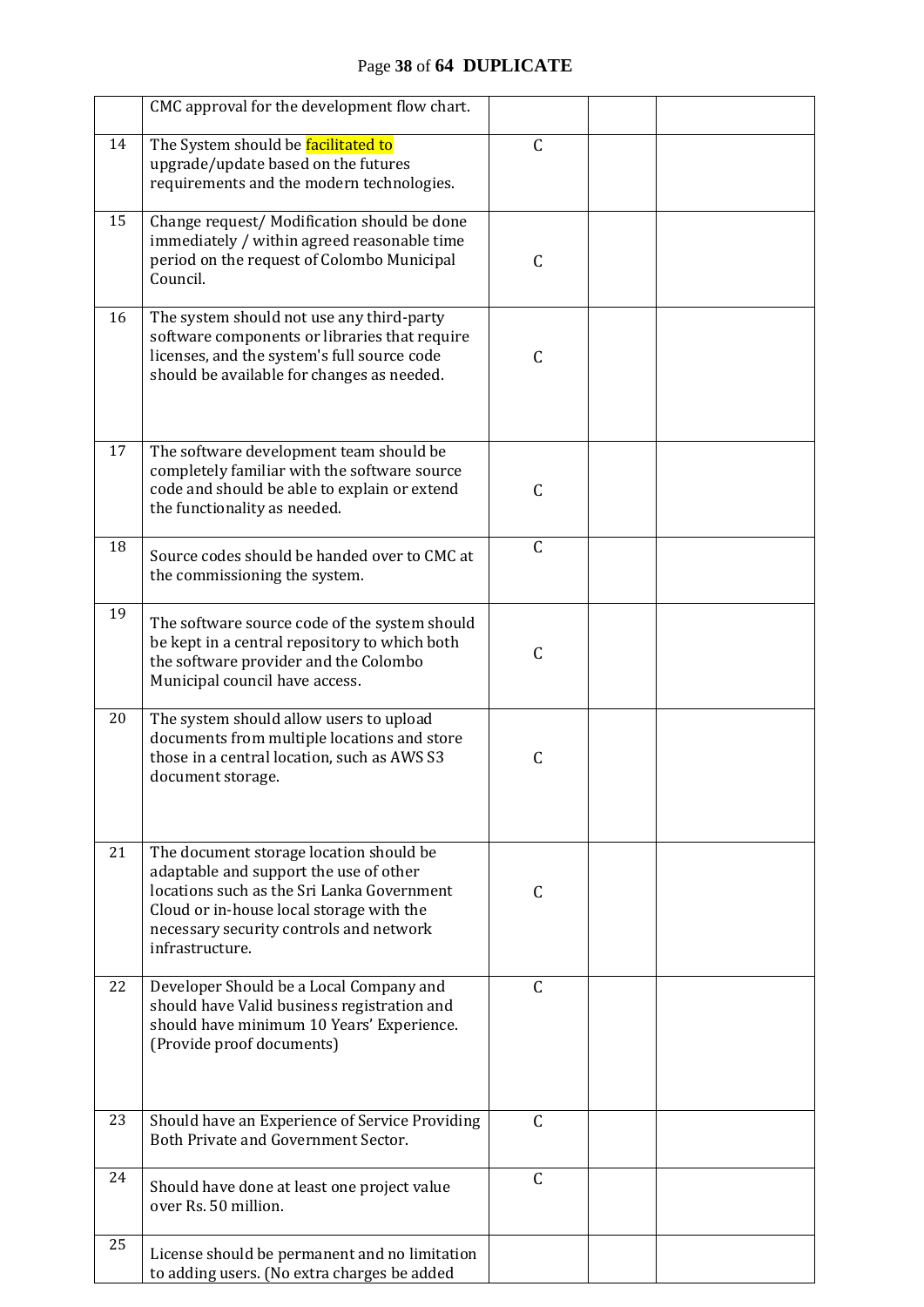#### Page **39** of **64 DUPLICATE**

|    | while increasing the number of users)                                                                                                                        | C            |  |
|----|--------------------------------------------------------------------------------------------------------------------------------------------------------------|--------------|--|
| 26 | User friendly and easy to use where online help<br>screens are provided and has panel driven<br>functions                                                    |              |  |
| 27 | Fully support in On-premises deployment                                                                                                                      |              |  |
| 28 | Adding deleting editing users and privileges                                                                                                                 | $\mathsf C$  |  |
| 29 | Setting password policies                                                                                                                                    | $\mathsf C$  |  |
| 30 | Device administration                                                                                                                                        | $\mathsf C$  |  |
| 31 | Adding deleting editing trusted devices                                                                                                                      | $\mathsf C$  |  |
| 32 | <b>Blocking device</b>                                                                                                                                       | $\mathsf{C}$ |  |
| 33 | Remote wipe off the app                                                                                                                                      | $\mathsf{C}$ |  |
| 34 | Creating and deleting user groups                                                                                                                            | $\mathsf C$  |  |
| 35 | Supports alert presenting of the meeting<br>agenda progress via email, SMS, chats, and<br>system alerts                                                      |              |  |
| 36 | Warranty (Free of charge maintenance) three<br>(03) years (Minimum)                                                                                          | $\mathsf C$  |  |
| 37 | After the warranty period product support<br>shall be minimum ten (10) Years.<br>Post maintenance cost and terms should be<br>mentioned for five (05) years. | $\mathsf{C}$ |  |
| 38 | Backup process should be introduced and<br>implemented.                                                                                                      | $\mathsf{C}$ |  |
| 39 | Developer should make specification for cloud<br>environment, computers, scanners, and other<br>required hardware for fully functionality of the<br>app.     | $\mathsf C$  |  |
| 40 | Secure platform <i>(https://)</i>                                                                                                                            | $\mathsf C$  |  |
| 41 | Application should be verified by security audit<br>firm.                                                                                                    | C            |  |
| 42 | Time duration for the completion of the<br>development and the installation should be<br>mentioned clearly.                                                  |              |  |
| 43 | 24 x 7 on call support (Maintenance and<br>troubleshooting)                                                                                                  | $\mathsf C$  |  |
| 44 | Deployment and installation should be done at<br>CMC premises for each device                                                                                | $\mathsf C$  |  |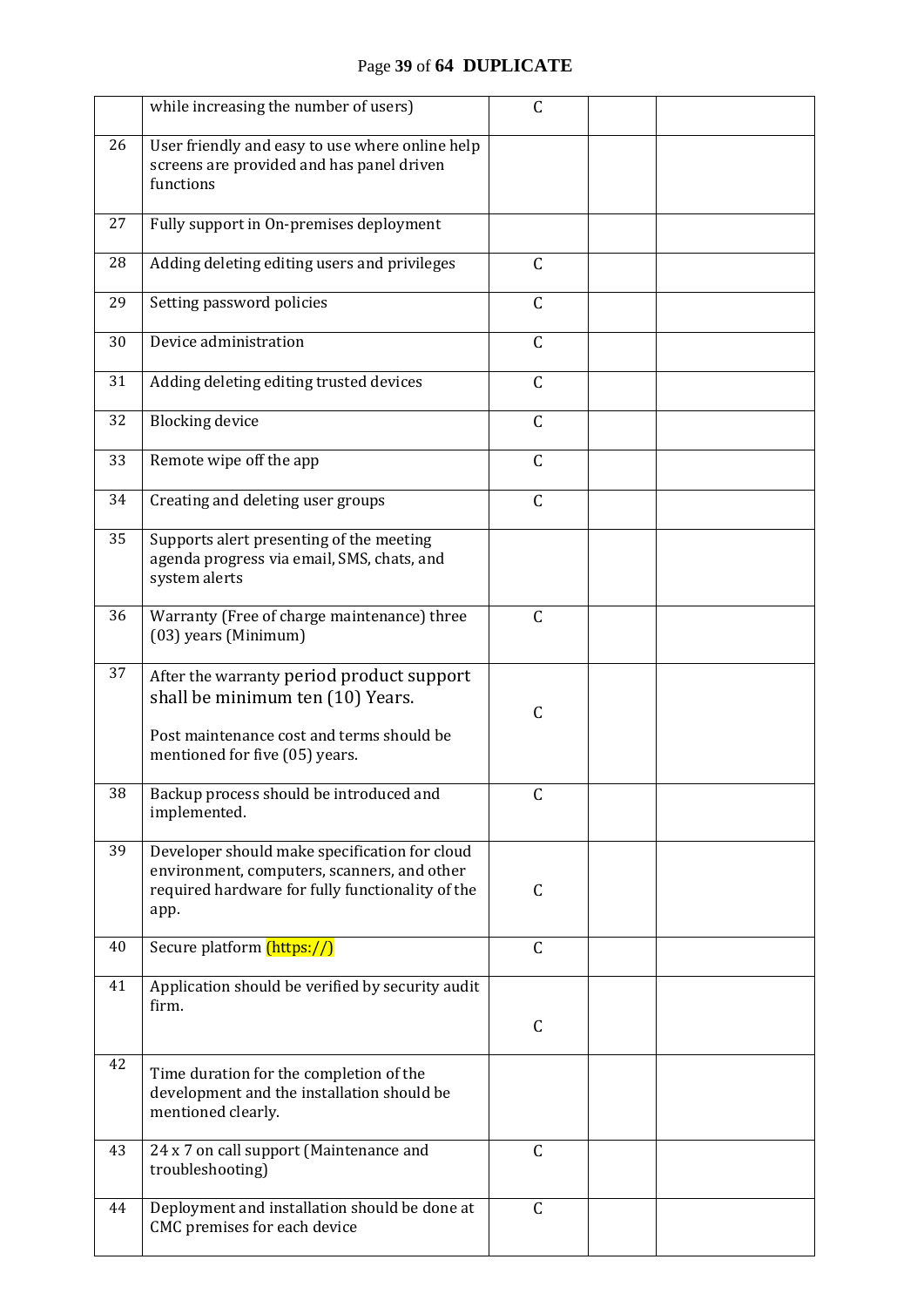#### Page **40** of **64 DUPLICATE**

| 45 | Training for all users / Admin. (Users may be<br>150)                                                                     | $\mathsf C$  |  |
|----|---------------------------------------------------------------------------------------------------------------------------|--------------|--|
| 46 | For the software deployment and the<br>maintenance, if anything is needed from the<br>CMC side, should mentioned clearly. | $\mathsf{C}$ |  |
| 47 | Following documents should be handed over to<br><b>CMC</b>                                                                |              |  |
|    | 1-User guides                                                                                                             | $\mathsf{C}$ |  |
|    | 2-Deploymnet guidance                                                                                                     |              |  |
|    | 3-Configuration document                                                                                                  |              |  |
|    | 4-User acceptancy                                                                                                         |              |  |
|    | 5-Implemantation process flow                                                                                             |              |  |
|    | 6- Any other relevant document                                                                                            |              |  |
| 48 | Vender shall submit a data<br>confidentiality report (Nondisclosure<br>report).                                           |              |  |
| 49 | Vender shall submit a data security<br>report.                                                                            |              |  |
| 50 | Developer should clearly submit their<br>cost for the proposal based on following<br>two (02) options.                    |              |  |
|    | One time purchase (Should mention<br>(1)<br>the maintenance cost for five (05)<br>years after the warranty period)        | $\mathsf C$  |  |
|    | Annual subscription on rental basis<br>(2)                                                                                |              |  |

………………………………………………

**Bidder's Authorized Signature & Rubber stamp**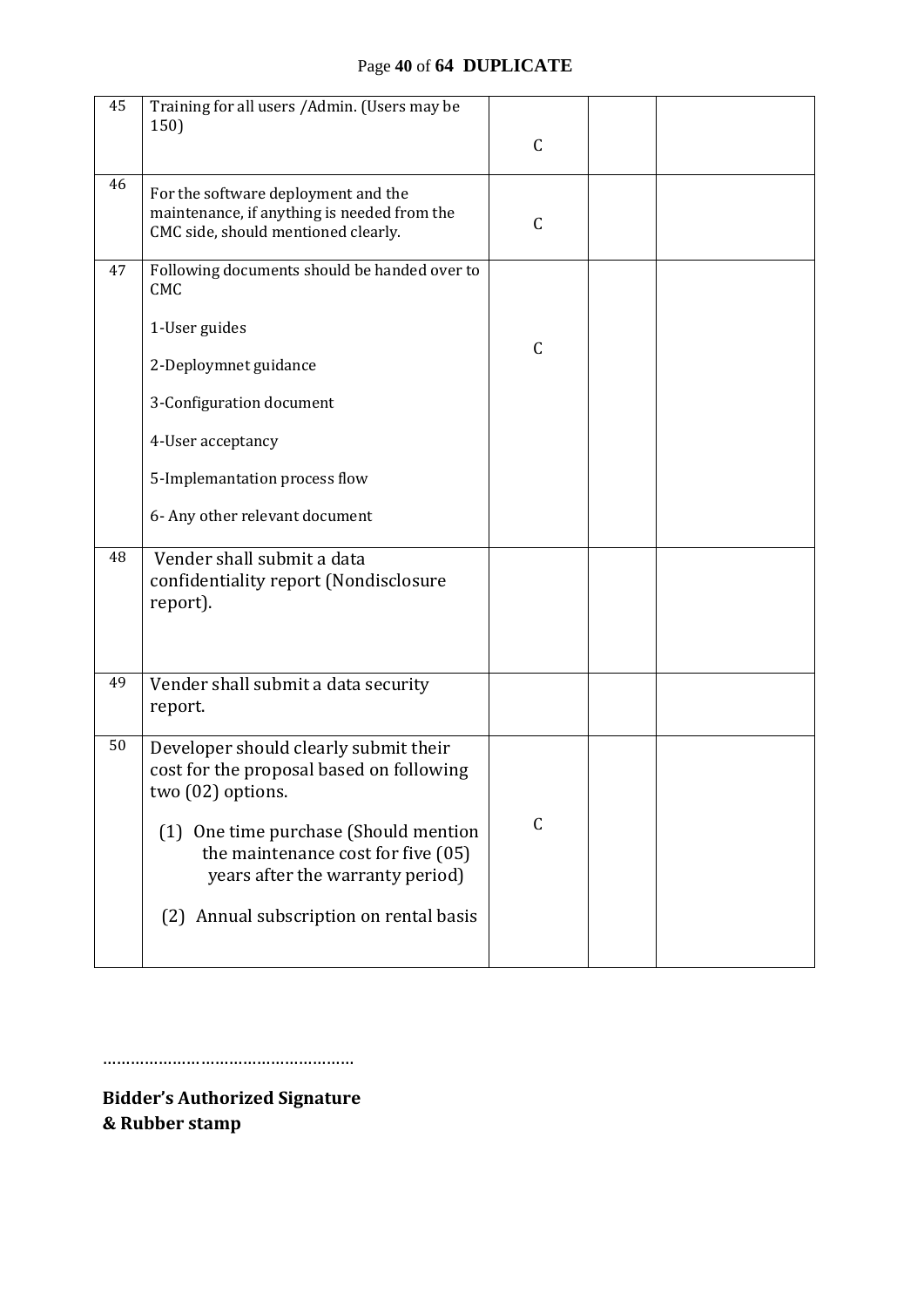### **Required Sample List**

| (b)<br>**<br>(a) |  | $\begin{array}{ccc} \begin{array}{ccc} \circ & \circ & \circ & \circ \end{array} & \begin{array}{ccc} \circ & \circ & \circ & \circ & \circ \end{array} \end{array}$ |    |
|------------------|--|----------------------------------------------------------------------------------------------------------------------------------------------------------------------|----|
|                  |  |                                                                                                                                                                      | دی |

| No              | Item | Submitted | $\overline{\text{Not}}$<br>Submitted | Reasons for non<br>submission |
|-----------------|------|-----------|--------------------------------------|-------------------------------|
| $01\,$          |      |           |                                      |                               |
| $02\,$          |      |           |                                      |                               |
| $\overline{03}$ |      |           |                                      |                               |
| $04\,$          |      |           |                                      |                               |
| $\overline{05}$ |      |           |                                      |                               |
| $\overline{06}$ |      |           |                                      |                               |
| 07              |      |           |                                      |                               |
| $08\,$          |      |           |                                      |                               |
| 09              |      |           |                                      |                               |
| 10              |      |           |                                      |                               |
| $\overline{11}$ |      |           |                                      |                               |
| $12\,$          |      |           |                                      |                               |
| 13              |      |           |                                      |                               |
| 14              |      |           |                                      |                               |
| 15              |      |           |                                      |                               |
| 16              |      |           |                                      |                               |
| 17              |      |           |                                      |                               |
| 18              |      |           |                                      |                               |
| 19              |      |           |                                      |                               |
| $\overline{20}$ |      |           |                                      |                               |
| $\overline{21}$ |      |           |                                      |                               |
| $\overline{22}$ |      |           |                                      |                               |

\*\* **(c ) Non submission of sample: Justifiable and valid reasons should be provided. Such justifiable reasons will be considered in the evaluation.** 

**According to the sample list, sealed sample /samples shall be submitted with bid or before bid opening & handed over to the relevant purchasing officer of the Central Procurement Department. Sample shall be numbered according to the number in the price schedule.**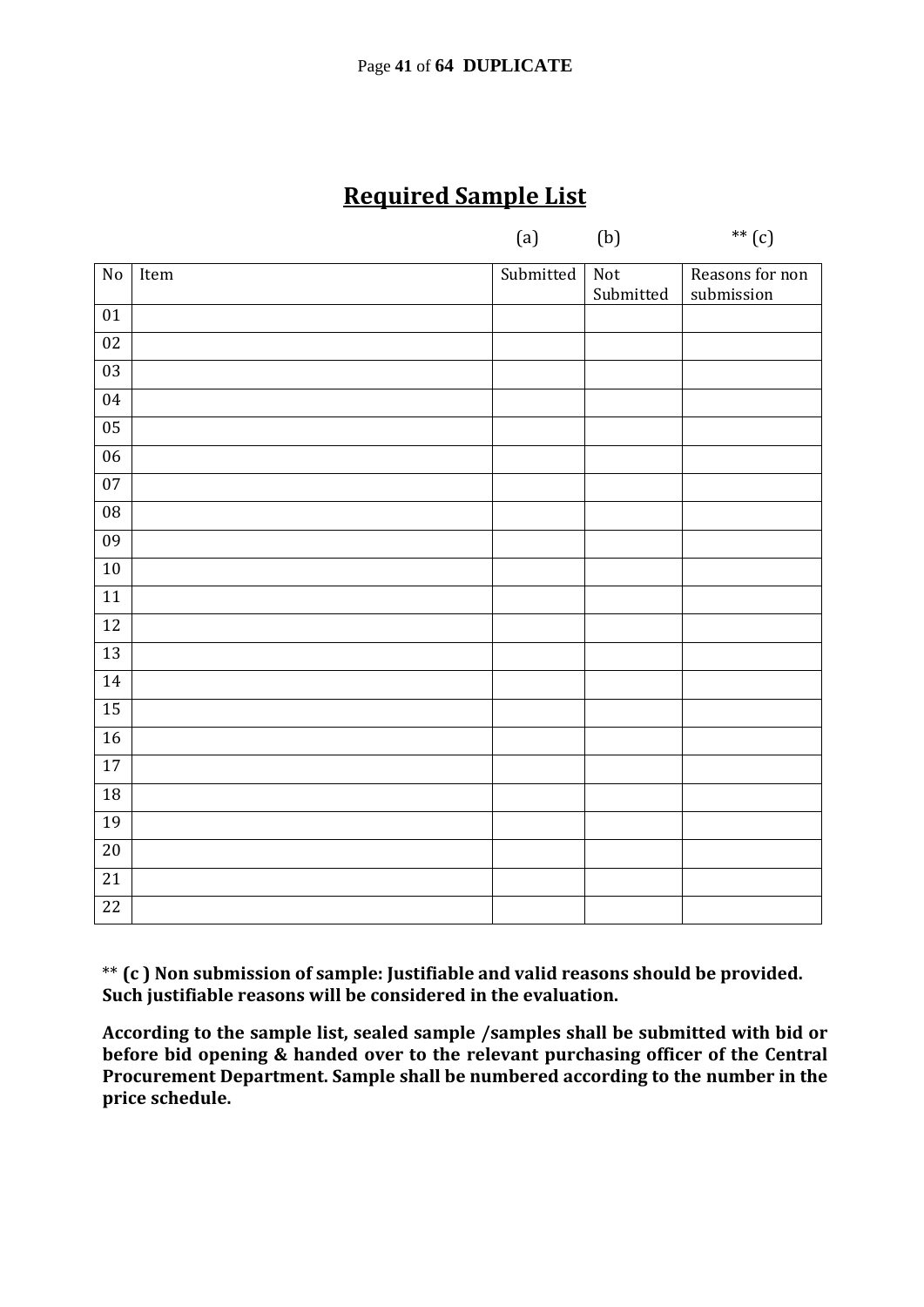## **3. Inspections and Tests**

The following inspections and tests shall be performed: *[insert list of inspections and tests if any]*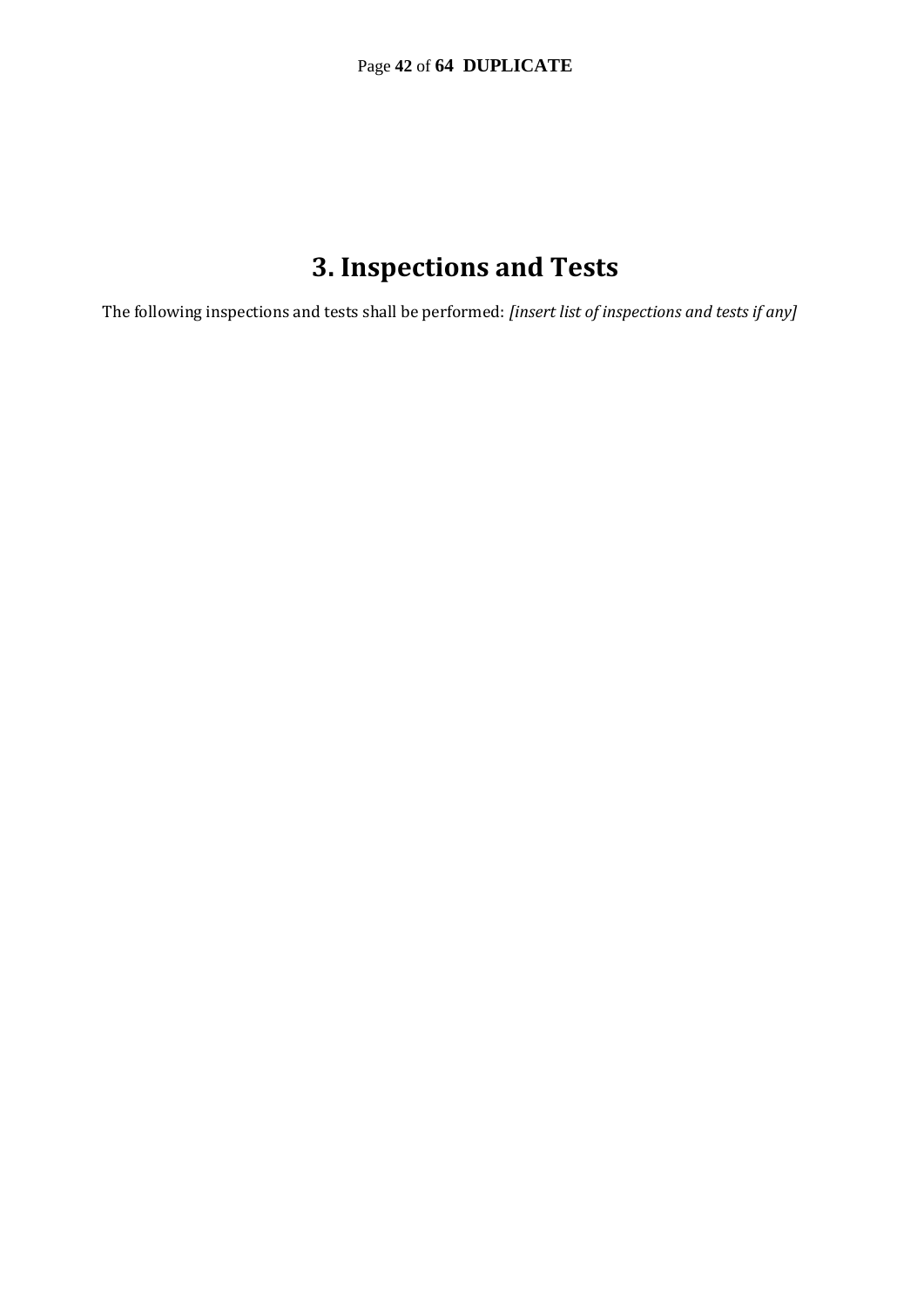### **Section VI. Conditions of Contract**

### **Table of Clauses**

| 1. |  |
|----|--|
| 2. |  |
| 3. |  |
| 4. |  |
| 5. |  |
| 6. |  |
| 7. |  |
| 8. |  |
| 9. |  |
|    |  |
|    |  |
|    |  |
|    |  |
|    |  |
|    |  |
|    |  |
|    |  |
|    |  |
|    |  |
|    |  |
|    |  |
|    |  |
|    |  |
|    |  |
|    |  |
|    |  |
|    |  |
|    |  |
|    |  |
|    |  |
|    |  |
|    |  |
|    |  |
|    |  |
|    |  |
|    |  |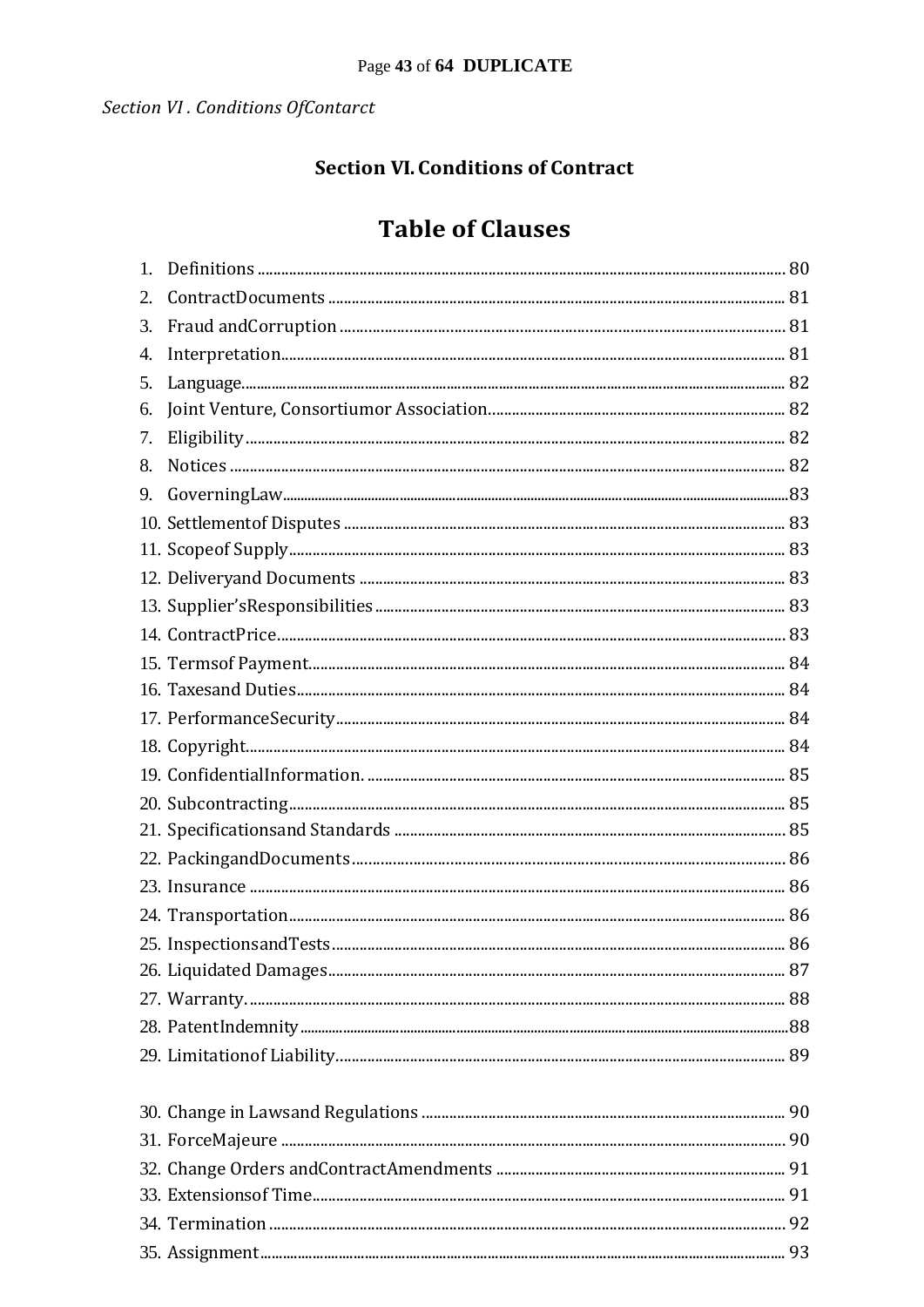### **Section VI. Conditions of Contract**

- **1. Definitions** 1.1 The following words and expressions shall have the meanings hereby assigned to them:
	- (a) "Contract" means the Contract Agreement entered into between the Purchaser and the Supplier, together with the Contract Documents referred to therein, including all attachments, appendices, and all documents incorporated by reference therein.
	- (b) "Contract Documents" means the documents listed in the Contract Agreement, including any amendments thereto.
	- (c) "Contract Price" means the price payable to the Supplier as specified in the Contract Agreement, subject to such additions and adjustments thereto or deductions therefrom, as may be made pursuant to the Contract.
	- (d) "Day" means calendar day.
	- (e) "Completion" means the fulfillment of the supply of Goods to the destination specified and completion of the Related Services by the Supplier in accordance with the terms and conditions set forth in the Contract.
	- (f) "CC" means the Conditions of Contract.
	- (g) "Goods" means all of the Soft ware's commodities, raw material, machinery and equipment, and/or other materials that the Supplier is required to supply to the Purchaser under the Contract.
	- (h) "Purchaser" means the entity purchasing the Goods and Related Services, as specified in the Contract Data.
	- (i) "Related Services" means the services incidental to the supply of the goods, such as insurance, installation, training and initial maintenance and other such obligations of the Supplier under the Contract.
	- (j) "Subcontractor" means any natural person, private or government entity, or a combination of the above, to whom any part of the Goods to be supplied or execution of any part of the Related Services is subcontracted by the Supplier.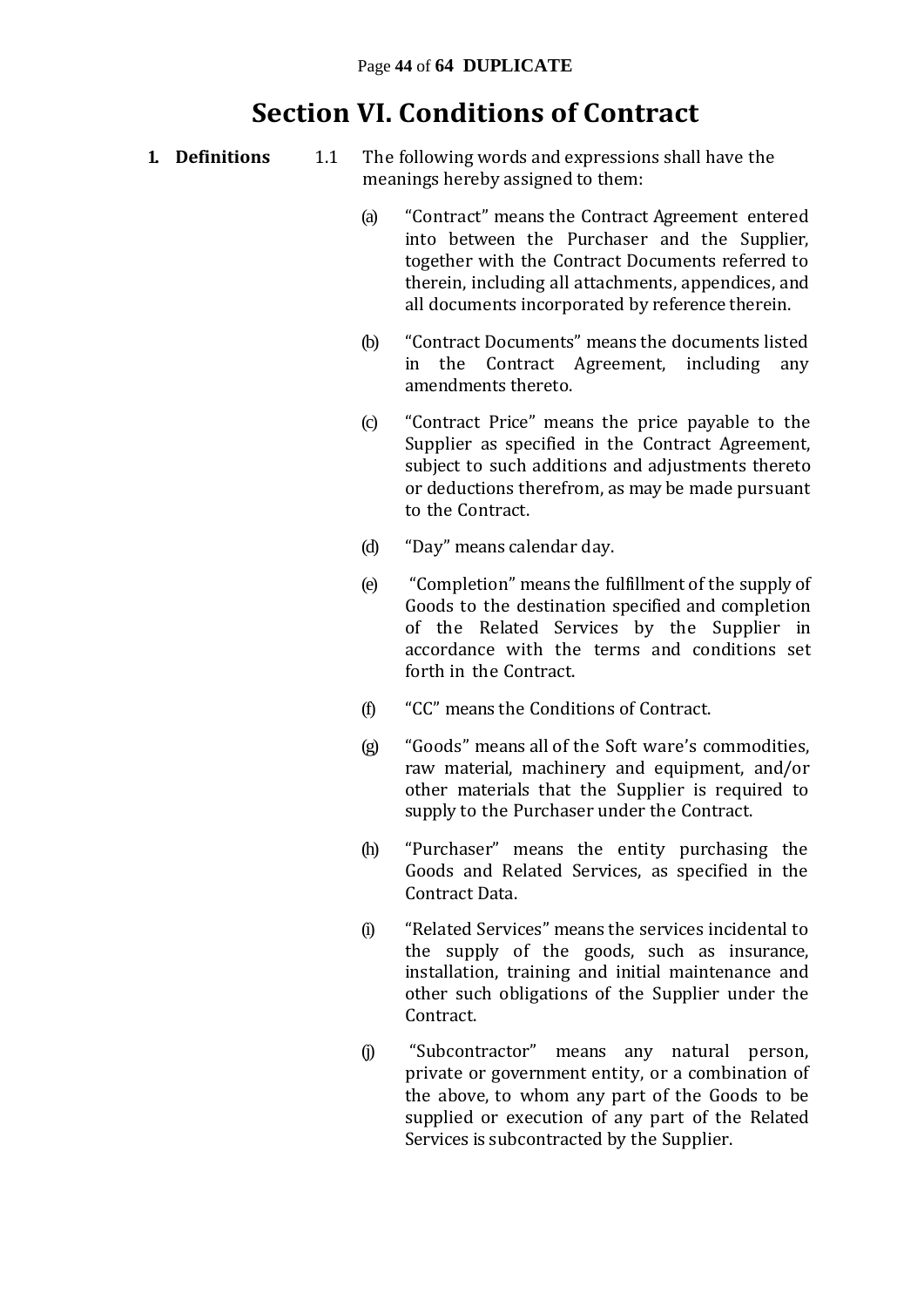- (k) "Supplier" means the natural person, private or government entity,or a combinationof the above, whose bid toperform the Contract has been accepted by the Purchaser and is named as such in the Contract Agreement.
- (l) "The Project Site," where applicable, means the place named in the ContractData.
- 2.1 Subject to the order of precedence set forth in the Contract Agreement, all documents forming the Contract (and all parts thereof) are intended to be correlative, complementary, and mutually explanatory. The Contract Agreement shall be read as a whole.
- 3.1 The Government of Sri Lanka requires the Purchaser aswell as bidders, suppliers, contractors, and consultants to observe the highest standard of ethics during the procurement and execution of such contracts. In pursuit of this policy:
	- (i) "corrupt practice" means offering, giving, receiving, or soliciting, directly or indirectly, of anything of value to influence the action of a public official in the procurement process or in contract execution;
	- (ii) "fraudulent practice" means a misrepresentation or omission of facts in order to influence a procurement process or the execution of a contract;
	- (iii) "collusive practice" means a scheme or arrangement between two or more bidders, with or without the knowledge of the Purchaser to establish bid prices at artificial, noncompetitive levels
	- (iv) "coercive practice" means harming or threatening toharm, directly or indirectly, persons or their property to influencetheir participation in the procurement process or affect the execution of acoract.
- **4. Interpretation** 4.1 If the context so requires it, singular means plural andvice versa.
	- 4.2 EntireAgreement

The Contract constitutes the entire agreement between the Purchaser and the Supplier and supersedes all communications, negotiations and agreements(whether

**2. Contract Documen t**

**3. Fraud and Corruptio s**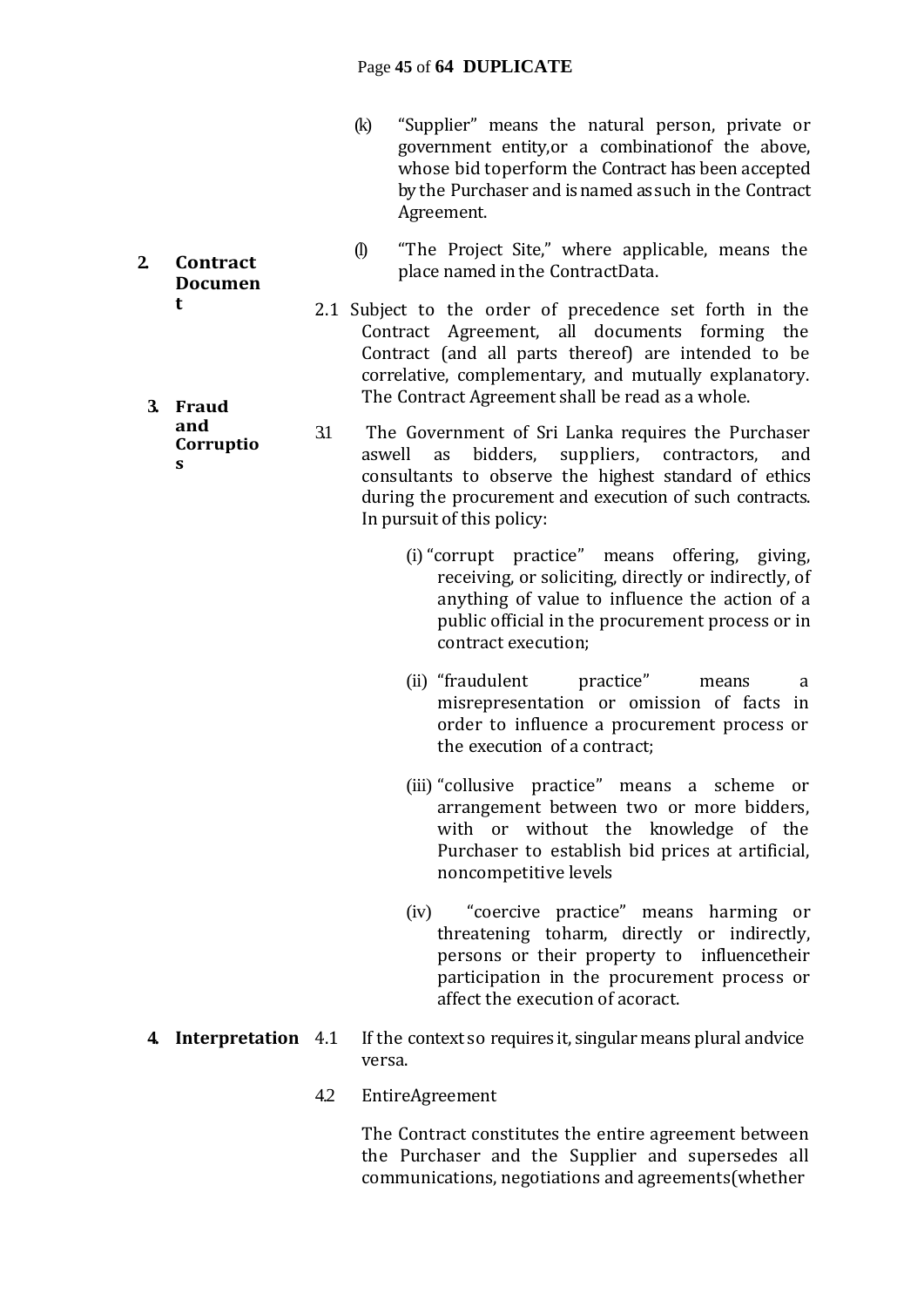Written or oral) of the parties with respect thereto made prior to the date of Contract.

4.3 Amendment

No amendment or other variation of the Contract shall be valid unless it is in writing, is dated, expressly refers to the Contract, and is signed by a duly authorized representative of each party thereto.

4.4 Severability

If any provision or condition of the Contract is prohibited or rendered invalid or unenforceable, such prohibition, invalidity or unenforceability shall not affect the validity or enforceability of any other provisions and conditions of the Contract.

- **5. Language** 5.1 The Contract as well as all correspondence anddocuments relatingto the Contract exchanged by the Supplier and the Purchaser, shall be written in English language. Supporting documents and printed literature that are part of the Contract may be in another language provided they are accompanied by an accurate translation of the relevant passages inthe language specified, inwhich case, for purposes of interpretation of the Contract, this translation shallgovern.
	- 5.2 The Supplier shall bearall costs of translation to the governing language and all risks of the accuracy of such translation, for documents provided by the Supplier.
- **6. Joint Venture, Consortium or Association** 6.1 If the Supplier is ajoint venture, consortium, or association, all of the parties shall be jointly and severally liable to the Purchaser for the fulfillment of the provisions of the Contract and shall designate one party to act as a leader with authority to bind the joint venture, consortium, or association. The composition or the constitution of the joint venture, consortium, or association shall not be altered without the prior consent of thePurchaser.
- **7. Eligibility** 7.1 All goods supplied under this contract shall becomplied with applicable standards stipulated by the Sri Lanka Standards Institute. In the absence of such standards, the Goods supplied shall be complied to other internationally accepted standards, such as British Standards.
- **8. Notices** 8.1 Any notice given by one party to the other pursuant tothe Contract shall be in writing to the address specified in the Contract Data. The term "in writing" means communicatedin written form with proof ofreceipt.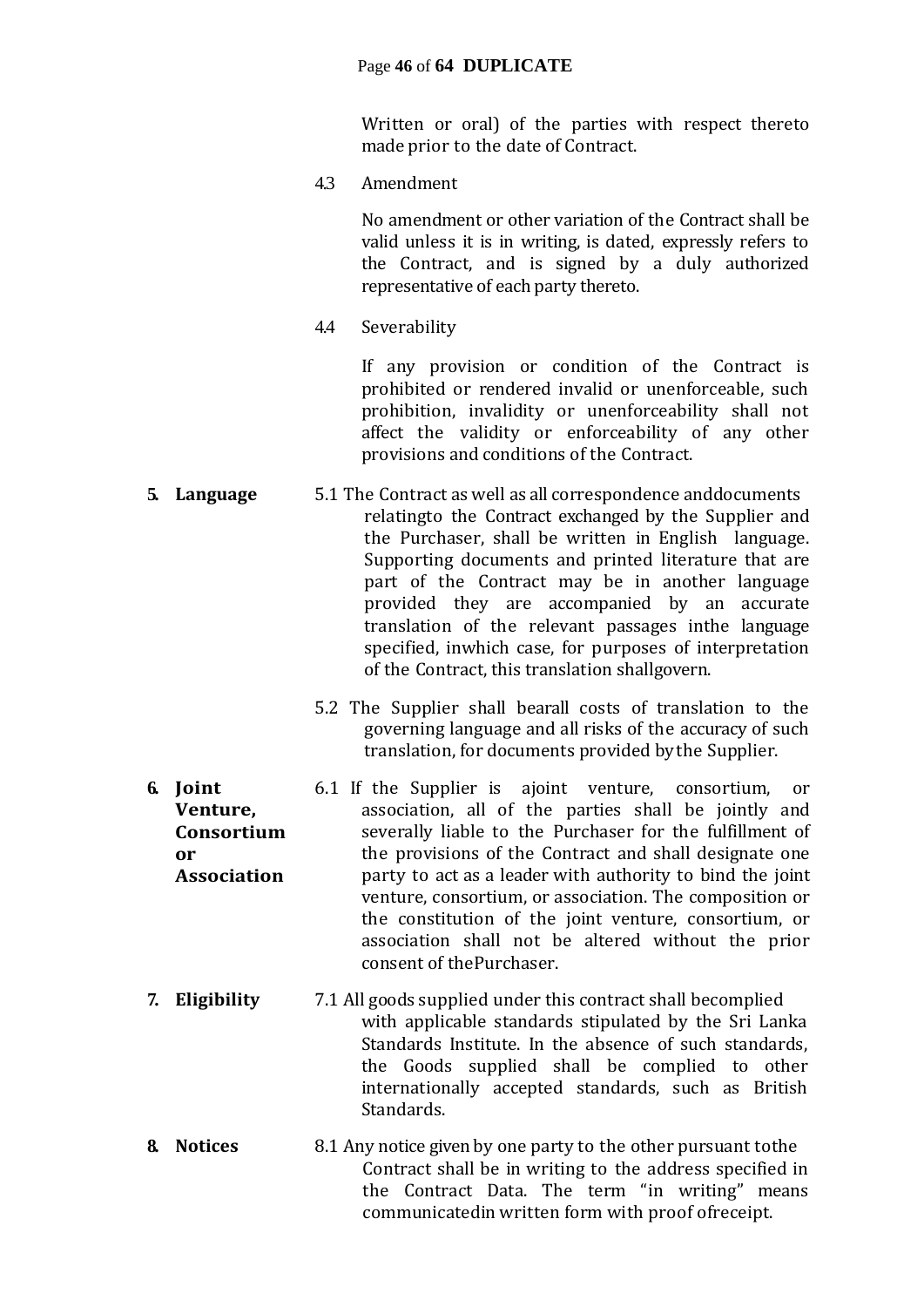#### Page **47** of **64 DUPLICATE**

| 9. | Governin<br>g Law                       |      | 8.2 A notice shall be effective when delivered or on the                                                                                                                                                                                                                                                                                                                                                                                                                                                                                                                                                                                                                                                                                                                                                                  |
|----|-----------------------------------------|------|---------------------------------------------------------------------------------------------------------------------------------------------------------------------------------------------------------------------------------------------------------------------------------------------------------------------------------------------------------------------------------------------------------------------------------------------------------------------------------------------------------------------------------------------------------------------------------------------------------------------------------------------------------------------------------------------------------------------------------------------------------------------------------------------------------------------------|
|    |                                         |      | notice's effective date, whichever islater.                                                                                                                                                                                                                                                                                                                                                                                                                                                                                                                                                                                                                                                                                                                                                                               |
|    | 10. Settlement<br>of Disputes           |      | 9.1 The Contract shall be governed by and interpreted in<br>accordance with the laws of the Democratic Socialist<br>Republic of Sri Lanka.                                                                                                                                                                                                                                                                                                                                                                                                                                                                                                                                                                                                                                                                                |
|    |                                         | 10.1 | The Purchaser and the Supplier shall make every effort<br>to resolve amicably by direct informal negotiation any<br>disagreement or dispute arising between them under<br>or in connection with the Contract.                                                                                                                                                                                                                                                                                                                                                                                                                                                                                                                                                                                                             |
|    |                                         | 10.2 | If, after twenty-eight (28) days, the parties have failed to<br>resolve their dispute or difference by such mutual<br>consultation, then either the Purchaser or the Supplier<br>may give notice to the other party of its intention to<br>commence<br>arbitration, ashereinafter provided, asto the matter indisput<br>e, and no arbitration in respectof thismatter may be<br>commenced unless such notice isgiven. Any dispute or<br>difference in respectof which a notice of intention to<br>commence arbitration has been given in accordance with<br>this Clause shall be finally settled by arbitration.<br>Arbitration may be commenced prior to or after delivery<br>of the Goods under the Contract. Arbitration proceedings<br>conducted<br>shall<br>be<br>in<br>accordancewiththeArbitrationActNo:11 of1995. |
|    |                                         | 103  | Notwithstanding any reference to arbitrationherein,                                                                                                                                                                                                                                                                                                                                                                                                                                                                                                                                                                                                                                                                                                                                                                       |
|    | 11. Scope<br>of<br><b>Supply</b>        |      | the parties shall continue to perform their<br>(a)<br>respective obligations under the Contract unless they<br>otherwise agree; and                                                                                                                                                                                                                                                                                                                                                                                                                                                                                                                                                                                                                                                                                       |
|    | 12 Delivery<br>and                      |      | the Purchaser shall pay the Supplier any monies<br>(b)<br>duethe Supplier.                                                                                                                                                                                                                                                                                                                                                                                                                                                                                                                                                                                                                                                                                                                                                |
|    | <b>Documents</b>                        |      | 11.1 The Goods and Related Services to be supplied shall be<br>as specified in the Schedule of Requirements.                                                                                                                                                                                                                                                                                                                                                                                                                                                                                                                                                                                                                                                                                                              |
|    | 13. Supplier's<br>Responsibili<br>-ties |      | 12.1 Subject to CC Sub-Clause 32.1, the Delivery of the Goods<br>and Completion of the Related Services shall be in<br>accordance with the Delivery and Completion Schedule<br>specified in the Schedule of Requirements. Where<br>applicable the details of shipping and other documents to<br>furnished<br>be<br>by<br>the Supplierarespecified in the Contract Data.                                                                                                                                                                                                                                                                                                                                                                                                                                                   |

13.1 The Supplier shall supply all the Goods and Related Services included in the Scope of Supplyin accordance with CC Clause 11, and the Delivery and Completion Schedule, as per CC Clause 12.

**14. Contract Price** 14.1 Prices charged by the Supplier for the Goods supplieand the Related Services performed under the Contract shallnot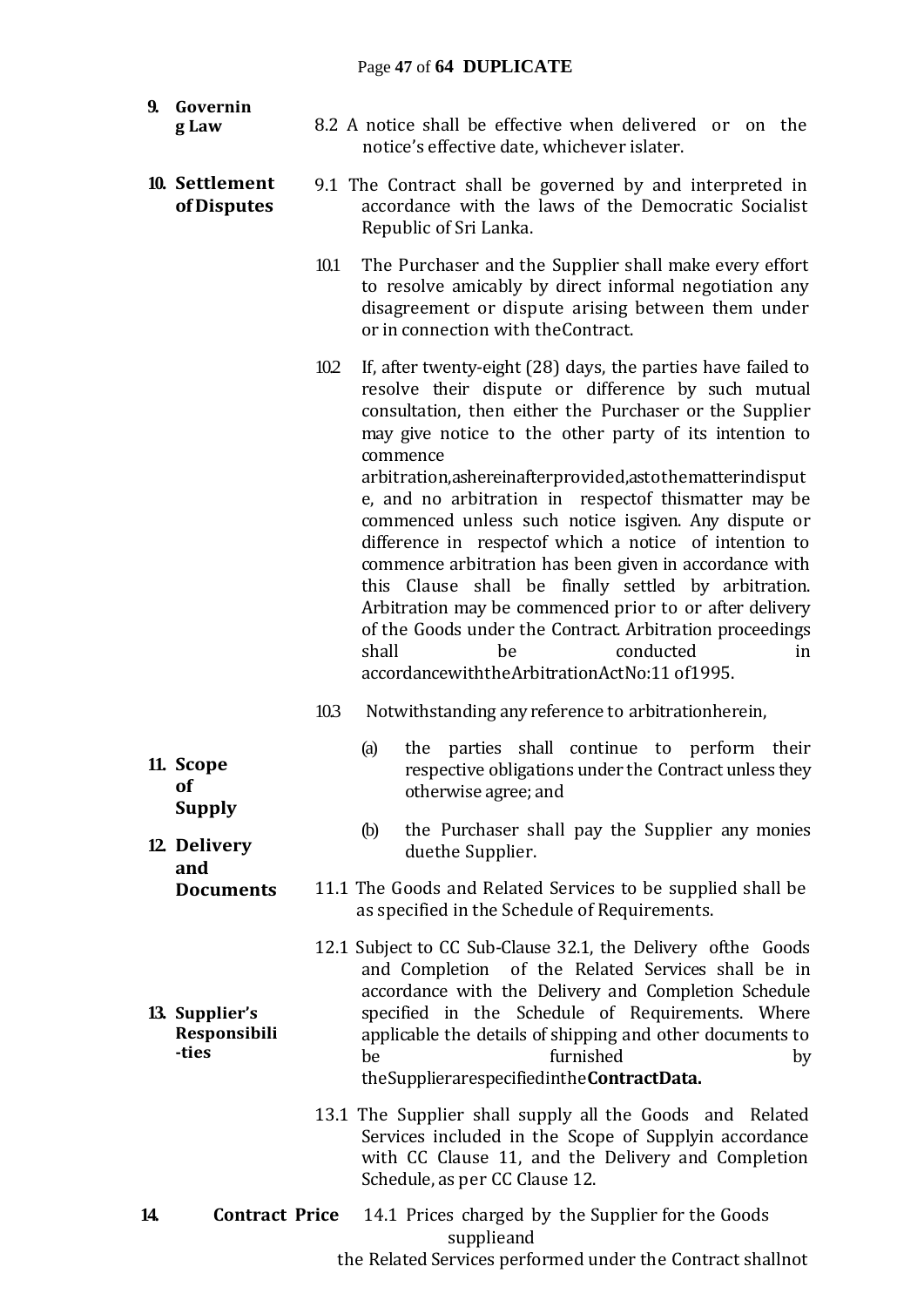#### Page **48** of **64 DUPLICATE**

vary from the prices quoted by the Supplier in its bid.

- 15.1 The Contract Price, shall be paid as specifiedinthe **Contract Data.**
	- 15.2 The Supplier's request for payment shall be made to the Purchaser in writing, accompanied by invoices describing, as appropriate, the Goods delivered and Related Services performed, and by the documents submitted pursuant to CC Clause 12 and upon fulfillment of all other obligations stipulated in the Contract.
	- 15.3 Payments shall be made promptly by the Purchaser, but in no case later than Sixty(60) days after submission of an invoice or request for payment by the Supplier, and after the Purchaser has acceptedit.
- 16.1 The Supplier shall be entirely responsible for all taxes, duties, licensefees, etc., incurred until delivery of the contracted Goods to the Purchaser.
	- 17.1 If required as specified in the Contract Data, the Supplier shall, within fourteen (14) days of the notification of contract award, provide a performance security of Ten percent (10%) of the Contract Price for the performance of theContract.
		- 17.2 The proceeds of the Performance Security shall be payable to the Purchaser as compensation for any loss resulting from the Supplier's failure to complete its obligations under the Contract.
		- 17.3 As specified in the Contract Data, the Performance Security, if required, shall be in Sri Lanka Rupees and shall be in the format stipulated by the Purchaser in the Contract Data, or in another format acceptable to the Purchaser.
		- 17.4 The Performance Security shall be discharged by the Purchaser and returned to the Supplier not later than twenty-eight (28) days following the date of Completion of the Supplier's performance obligations under the Contract, including any warranty obligations.
- **18. Copyright** 18.1 The copyright in all drawings, documents, and other Material scontaining data and information furnished to the Purchaser by the Supplier herein shall remain vested in the Supplier, or, if they are furnished to the Purchaser directly or through the Supplier by any third party, including suppliers of materials, the copyright in such materials shallremain vested in such third party

#### **16. Taxes and Duties**

**15. Terms of Payment**

#### **17. Performanc e Security**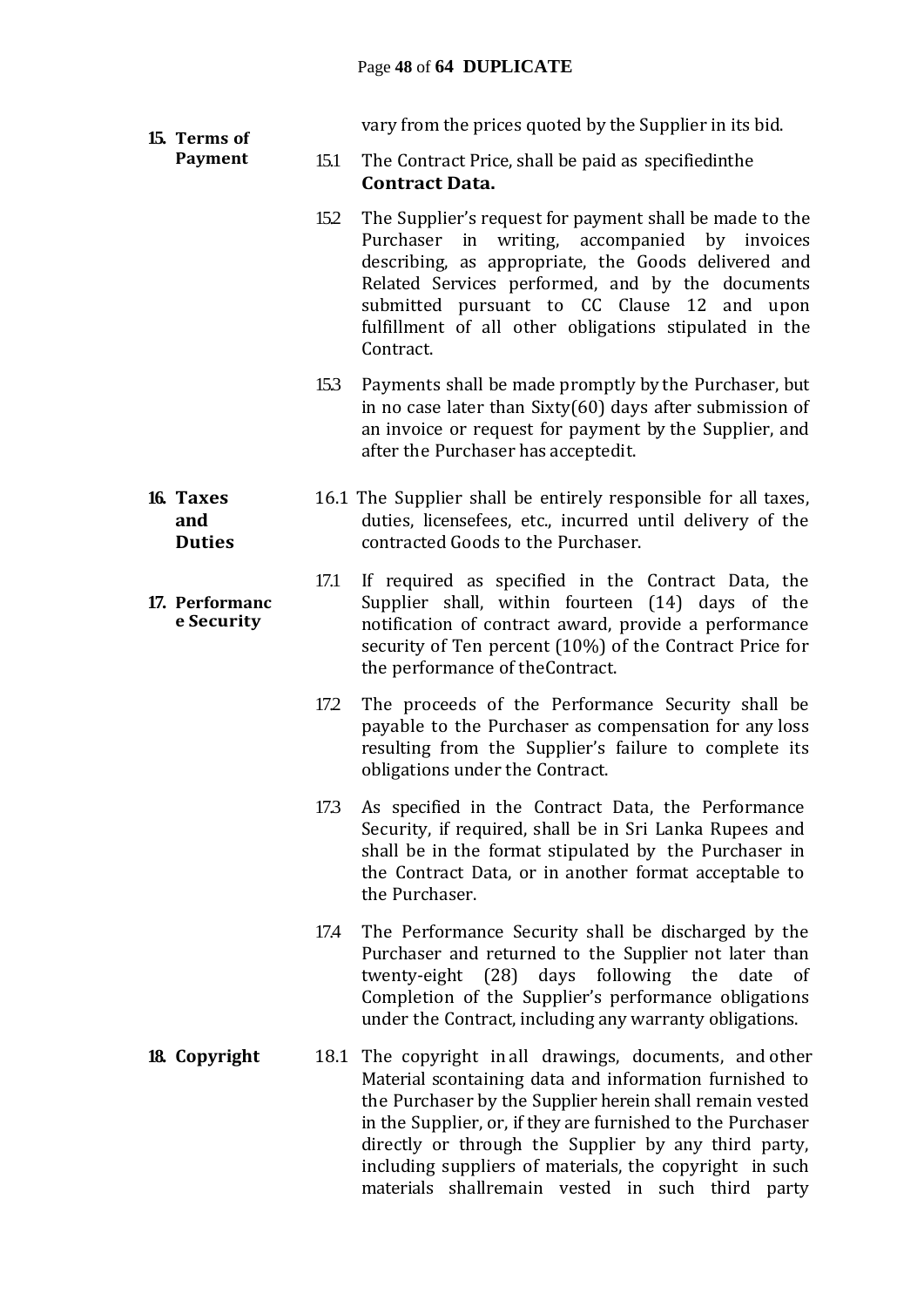| n                         | 19. Confidentia<br>Informatio |      | The Purchaser and the Supplier shall keep confidential and shall<br>not, without the written consent of the other party hereto, divulge<br>to any third party any documents, data, or other information<br>furnished directly or indirectly by the other party hereto in<br>connection with the Contract, whether such information has been<br>furnished prior to, during or following completion or termination<br>of the Contract. Notwithstanding the above, the Supplier may<br>furnish to its Subcontractor such documents, data, and other<br>information it receives from the Purchaser to the extent required<br>for the Subcontractor to perform its work under the Contract, in<br>which event the Supplier shall obtain from such Subcontractor an<br>undertaking of confidentiality similar to that imposed on the<br>Supplier under CC Clause19. |
|---------------------------|-------------------------------|------|---------------------------------------------------------------------------------------------------------------------------------------------------------------------------------------------------------------------------------------------------------------------------------------------------------------------------------------------------------------------------------------------------------------------------------------------------------------------------------------------------------------------------------------------------------------------------------------------------------------------------------------------------------------------------------------------------------------------------------------------------------------------------------------------------------------------------------------------------------------|
|                           |                               | 19.1 | The Purchaser shall not use such documents, data, and<br>other information received from the Supplier for any<br>purposes unrelated to the contract. Similarly, the<br>Supplier shall not use such documents, data, and other<br>information received from the Purchaser for any<br>purpose other than the performance of the Contract.                                                                                                                                                                                                                                                                                                                                                                                                                                                                                                                       |
|                           |                               | 192  | The above provisions of CC Clause 19 shall not in any<br>way modify any undertaking of confidentiality given by<br>either of the parties hereto prior to the date of the<br>Contract in respect of the Supply or any part there of.                                                                                                                                                                                                                                                                                                                                                                                                                                                                                                                                                                                                                           |
|                           |                               | 193  | The provisions of CC Clause 19 shall survive completion<br>or termination, for whatever reason, of the Contract.                                                                                                                                                                                                                                                                                                                                                                                                                                                                                                                                                                                                                                                                                                                                              |
| ing                       | 20. Subcontract-              | 20.1 | The Supplier shall notify the Purchaser in writing of all<br>subcontracts awarded under the Contract if notalready<br>specified in the bid. Such notification, in the original bid<br>or later shall not relievethe Supplier from any of its<br>obligations, duties, responsibilities, or liability under<br>the Contract.                                                                                                                                                                                                                                                                                                                                                                                                                                                                                                                                    |
|                           |                               | 20.2 | Subcontracts shall comply with the provisions of CC<br>Clauses 3 and 7.                                                                                                                                                                                                                                                                                                                                                                                                                                                                                                                                                                                                                                                                                                                                                                                       |
|                           |                               | 21.1 | <b>Technical Specifications and Drawings</b>                                                                                                                                                                                                                                                                                                                                                                                                                                                                                                                                                                                                                                                                                                                                                                                                                  |
| 21. Specifications<br>and | <b>Standards</b>              |      | The Goods and Related Services supplied under<br>(a)<br>this Contract shall conform to the technical<br>specifications and standards mentioned in Section<br>V, Schedule of Requirements and, when no<br>applicable standard is mentioned, the standard<br>shall be equivalent or superior to the official<br>standards whose application is appropriate to the<br>Goods' country oforigin.                                                                                                                                                                                                                                                                                                                                                                                                                                                                   |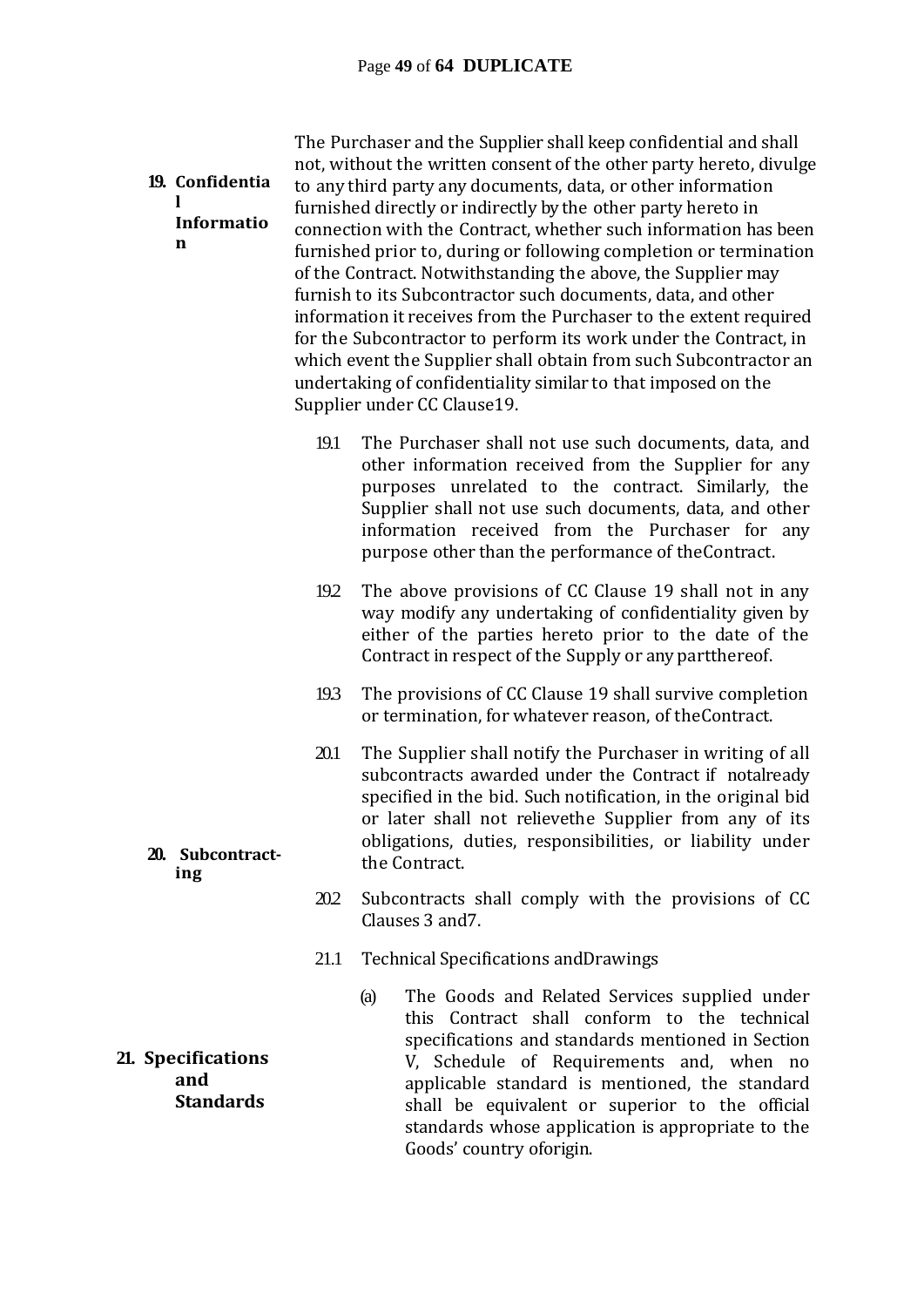#### Page **50** of **64 DUPLICATE**

- (b) The Supplier shall be entitled to disclaim responsibility for any design, data, drawing, specification or other document, or any modification thereof provided or designed by or on behalf of the Purchaser, by giving a notice of such disclaimer tothePurchaser.
- **22. Packing and Document s** (c) Whereverreferences are made inthe Contract to codes and standards in accordance with which it shall be executed, the edition or the revised version of such codes and standards shall be those specified in the Schedule of Requirements. During Contract execution, any changes in anysuch codes and standards shall be applied only after approval by the Purchaser and shall be treated in accordance with CC Clause32.
	- 22.1 The Supplier shall pack the Goods as is required to prevent their damage or deterioration during transit to their final destination, as indicated in the Contract.
- **23. Insurance** 23.1 Unless otherwise specified in the **Contract Data,**the Goods supplied under the Contract shall be fully insured against loss or damage incidental tomanufacture or acquisition, transportation, storage, and delivery.
- **24. Transportation** 24.1 Unless otherwise specified in the **ContractData,** responsibility for arranging transportation of the Goods shall be a responsibility of thesupplier.

**25. Inspection s andTests 25.1** The Supplier shall at its own expense and at no cost to the Purchaser carry out all such tests and/or inspections of the Goods and Related Services as are specified inthe **ContractData.**

- 252 The inspections and tests may be conducted on the premises of the Supplier or its Subcontractor, at point of delivery, and/or at the Goods' final destination, or in another place as specified in the **Contract Data**. Subject toCC Sub-Clause 25.3, if conducted on the premises of the Supplier or its Subcontractor, all reasonable facilities and assistance, including access to drawings and production data, shall be furnished to the inspectors at no charge to the Purchaser.
- 25.3 The Purchaser or its designated representative shall be entitled to attend the tests and/or inspections referred to in CC Sub-Clause 25.2, provided that the Purchaser bear all of its own costs and expenses incurred in connection with such attendance including, but not limited to, all traveling and board and lodgingexpenses.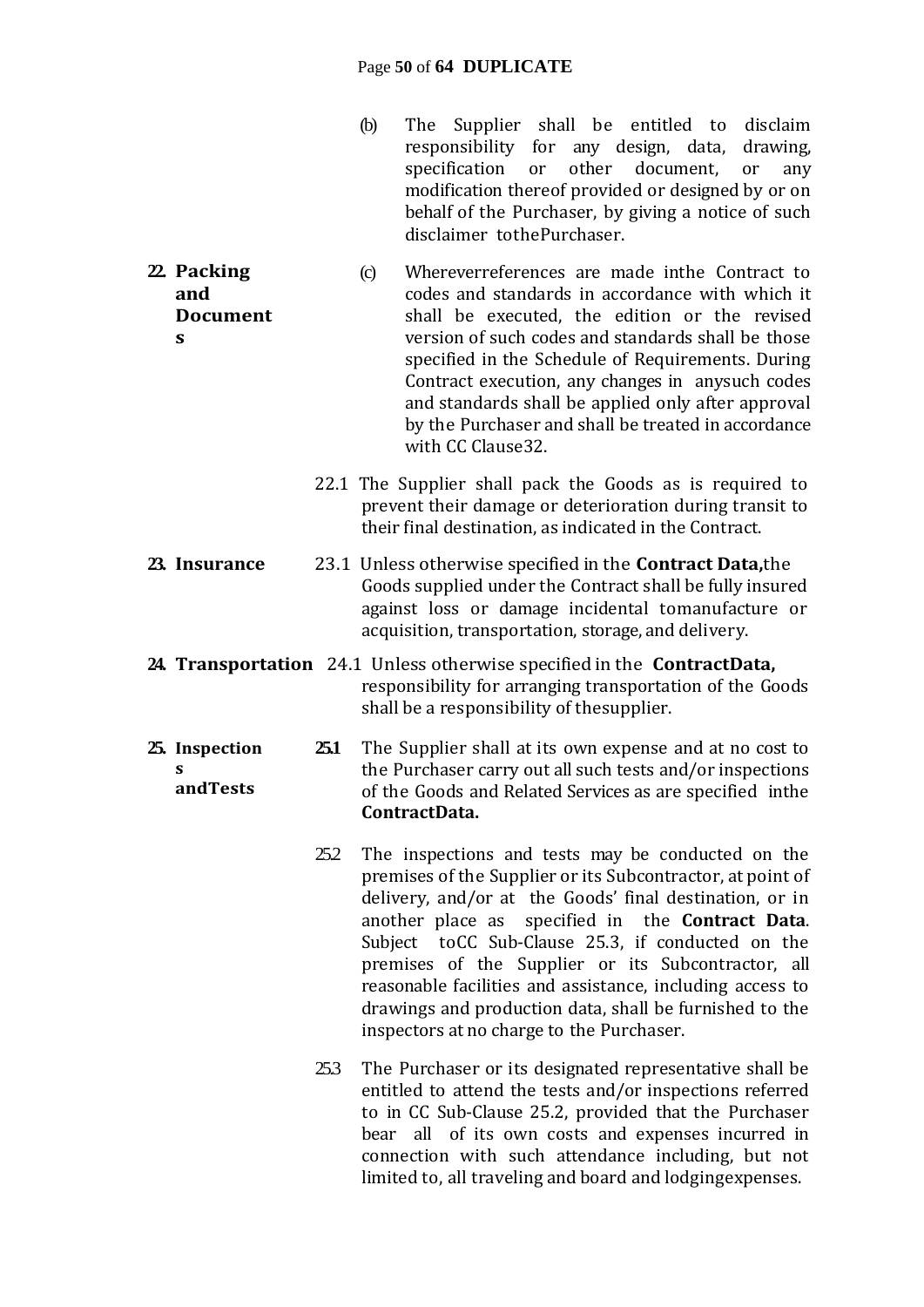#### Page **51** of **64 DUPLICATE**

- 25.4 Whenever the Supplier is ready to carry out any such test and inspection, it shall give a reasonable advance notice, including the place and time, to the Purchaser. The Supplier shall obtain from any relevant third party or manufacturer any necessary permission or consent to enable the Purchaser or its designated representative to attend the test and/orinspection.
- 25.5 The Purchaser may require the Supplier to carry out anytest and/or inspection not required by the Contract but deemed necessary to verify that the characteristics and performance of the Goods complywith the technical specifications codes and standards under the Contract, provided that the Supplier's reasonable costs and expenses incurred in the carrying out of such test and/or inspection shall be added to the Contract Price. Further, if such test and/or inspection impedes the progress of manufacturing and/or the Supplier's performance of its other obligations under the Contract, due allowance will be made in respect of the Delivery Dates and Completion Dates and the other obligations soaffected.
- 25.6 The Supplier shall provide the Purchaser with a report of the results of any such test and/orinspection.
- 25.7 The Purchaser may reject any Goods or any partthereof that failto pass any test and/or inspection or do not conform to the specifications. The Supplier shall either rectify or replace such rejected Goods or parts thereof or make alterations necessary to meet the specifications at no cost to the Purchaser, and shall repeat the test and/or inspection, at no cost to the Purchaser, upon giving a notice pursuant to CC Sub-Clause25.4.
- 25.8 The Supplier agrees that neither the execution of a test and/or inspection of the Goods or any part thereof, nor the attendance by the Purchaser or its representative, nor the issue of any report pursuant to CC Sub-Clause 25.6, shall release the Supplier from any warranties or other obligations under theContract.
- 26.1 Except as provided under CC Clause 31, if the Supplier fails to deliver any or all of the Goods by the Date(s) of delivery or perform the Related Services within the period specified inthe Contract, the Purchaser may without prejudice to all its other remedies under the Contract, deduct from the Contract Price, as liquidated damages, a sum equivalent to the percentage specified in the **Contract Data** of the delivered price of the delayed Goods or unperformed Services for each week or part thereof of delay until actual delivery or performance, up to a maximum deduction of the percentage specified in
- **26. Liquidate d Damages**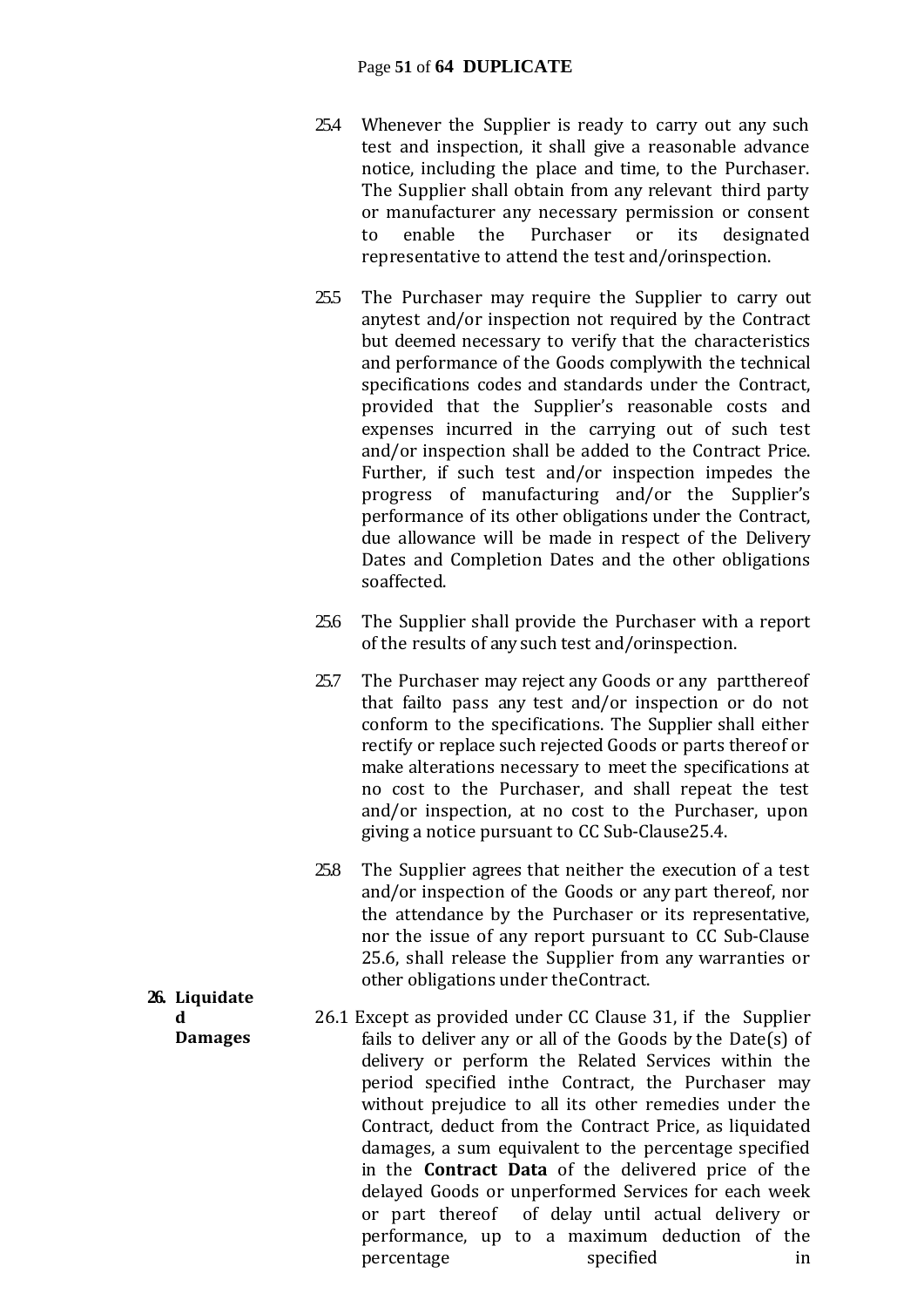those **Contract Data**. Once the maximum is reached, the Purchaser may terminate the Contract pursuant to CC Clause34.

- **27. Warranty** 27.1 The Supplier warrants that all the Goods are new, unused, and of the most recent or current models, and that they incorporate all recent improvements in designand materials, unless provided otherwise in theContract.
	- 27.2 Subject to CC Sub-Clause 21.1(b), the Supplier further warrants that the Goods shall be free from defects arising from any act or omission of the Supplier or arising from design, materials, and workmanship, under normal use in the conditions prevailing in the country of final destination.
	- **27.3** Unless otherwise specified in the **Contract Data**, the warranty shall remain as per the technical sheet attached with this document or any portion thereof as the case may be, have been delivered to and accepted at the final destination indicated in the **Contract Data.**
	- 27.4 The Purchaser shall give notice to the Supplier stating the nature of any such defects together with all available evidence thereof, promptly following the discovery thereof. The Purchaser shall afford all reasonable opportunity for the Supplier to inspect suchdefects.
	- 27.5 Upon receipt of such notice, the Supplier shall, within the period specified in the **Contract Data**, expeditiously repair or replace the defective Goods or parts thereof, at no costto thePurchaser.
	- 27.6 If having been notified, the Supplier fails to remedy the defect within the period specified in the**Contract Data,**the Purchaser may proceed to take within a reasonable period such remedial action as may be necessary, at the Supplier's risk and expense and without prejudice to any other rights which the Purchaser may have against the Supplier under the Contract.
- **28. Patent Indemnity** 28.1 The Supplier shall, subject to the Purchaser's compliance with CC Sub-Clause 28.2, indemnify and hold harmless the Purchaser and its employees and officers from and against any and all suits, actions or administrative proceedings, claims, demands, losses, damages, costs, and expenses of any nature, including attorney's fees and expenses, which the Purchaser may suffer as a result of any infringement or alleged infringement of any patent, utility model, registered design, trademark, copyright, or other intellectual property right registered or otherwise existing at the date of the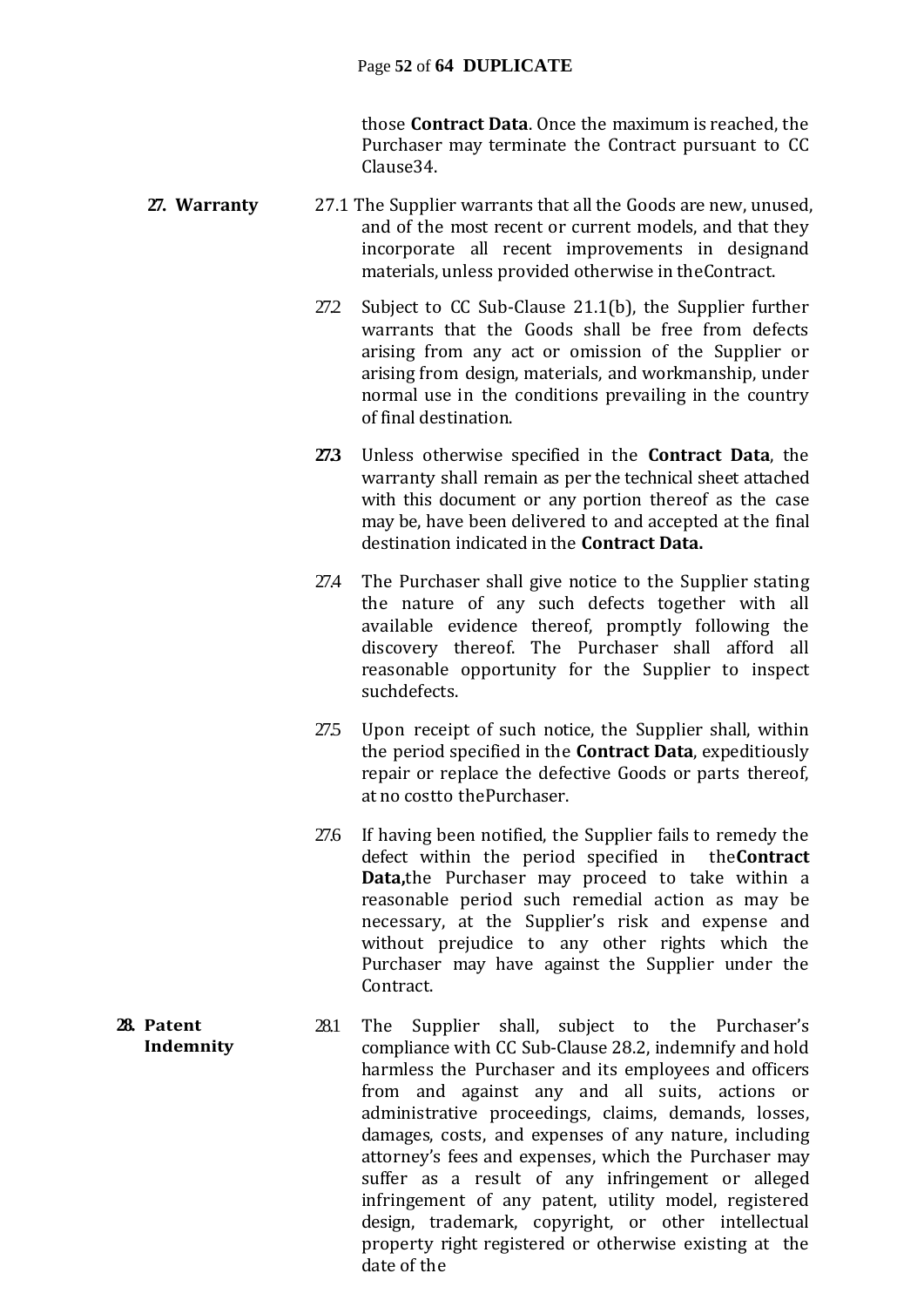#### Page **53** of **64 DUPLICATE**

Contract by reason of:

- (a) the installation of the Goods by the Supplier or the use of the Goods in the country where the Site islocated;and
- (b) the sale in any country of the products produced by the Goods.

Such indemnity shall not cover any use of the Goods or any part thereof other than for the purpose indicated by or to be reasonably inferred from the Contract, neither any infringement resulting from the use of the Goods or any part thereof, or any products produced thereby in association or combination with any other equipment, plant, or materials not supplied by the Supplier, pursuant to the Contract.

- 28.2 If any proceedings are brought or any claim is made against the Purchaser arising out of the matters referred to in CC Sub-Clause 28.1, the Purchaser shall promptly give the Supplier a notice thereof, and the Supplier may at its own expense and in thePurchaser's name conduct such proceedings or claim and any negotiations for the settlement of any such proceedings orclaim.
- 28.3 If the Supplier fails to notify the Purchaser within twenty- eight (28) days after receipt of such notice that it intends to conduct any such proceedings or claim, then the Purchaser shall be free to conduct the same on its ownbehalf.
- 28.4 The Purchaser shall, at the Supplier's request, afford all available assistance to the Supplier inconducting such proceedings or claim, and shall be reimbursed by the Supplier for all reasonable expenses incurred in sodoing.
- 28.5 The Purchaser shall indemnifyand hold harmless the Supplier and its employees, officers, and Subcontractors from and against any and all suits, actions or administrative proceedings, claims, demands, losses, damages, costs, and expenses of any nature, including attorney's fees and expenses, which the Supplier may suffer as a result of any infringement or alleged infringement of any patent, utility model, registered design, trademark, copyright, or other intellectual property right registered or otherwise existing at the date of the Contract arising out of or in connection with any design, data, drawing, specification, or other documents or materialsprovided or designed by or on behalf of thePurchaser.
- 29.1 Except in cases of criminal negligence orwillful misconduct,

#### **29. Limitation of Liability**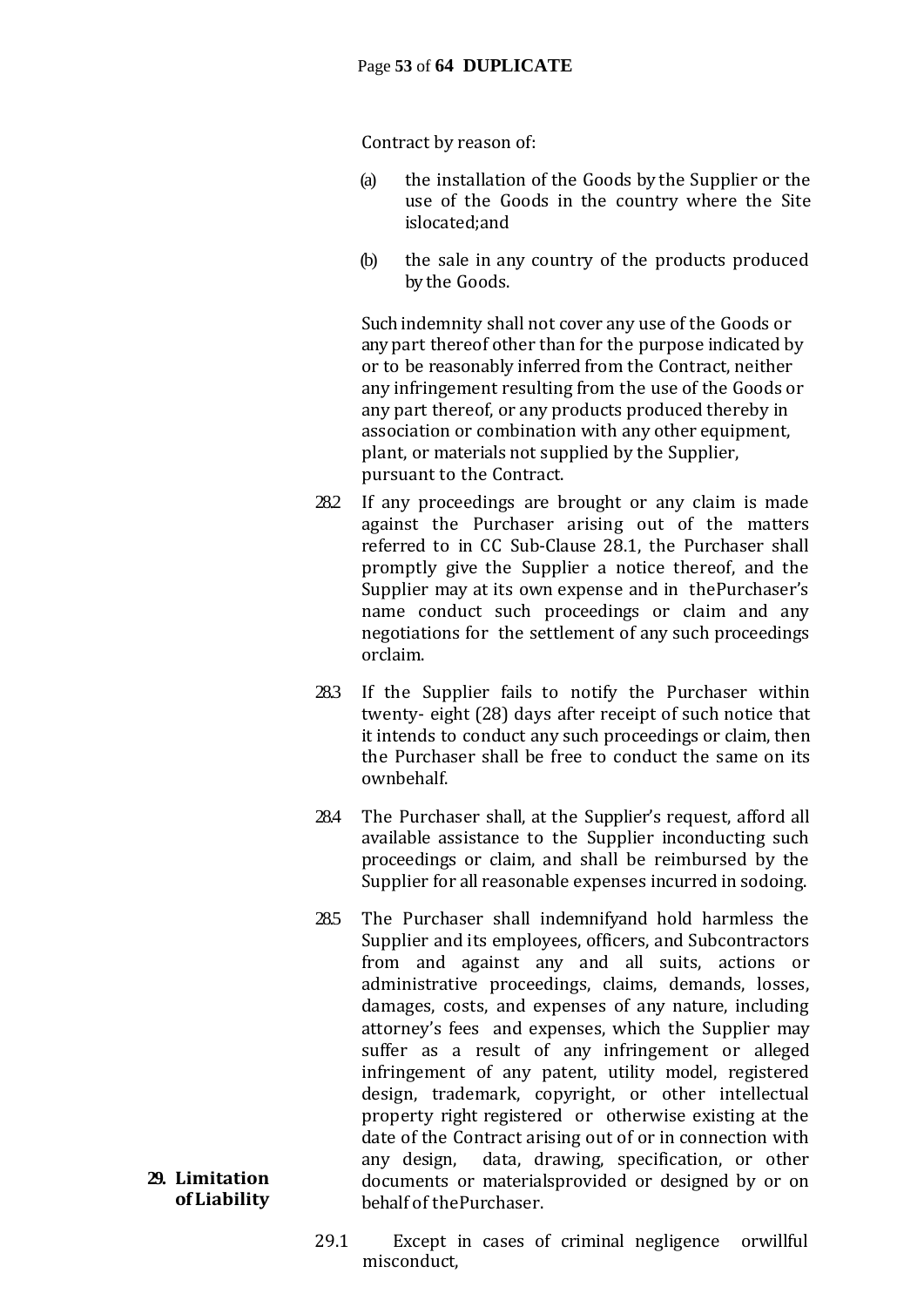- (a) the Supplier shall not be liable to the Purchaser, whether in contract, tort, or otherwise, for any indirect or consequential loss or damage, loss of use, loss of production, or loss of profits or interest costs, provided that this exclusion shall not apply to any obligation of the Supplier to pay liquidated damagesto the Purchaserand
- (b) the aggregate liability of the Supplier to thePurchaser, whether under the Contract, in tort or otherwise, shall not exceed the total Contract Price, provided that this limitation shall not apply to the cost of repairing or replacing defective equipment, or to any obligation of the supplier to indemnify the purchaser with respect to patentinfringement
- 30.1 Unless otherwise specified in the Contract, if after the date of 28 days prior to date of Bid submission, any law, regulation, ordinance, order or bylaw having the force of law is enacted, promulgated, abrogated, or changed in Sri Lanka that subsequently affects the Delivery Date and/or the Contract Price, then such Delivery Date and/or Contract Price shall be correspondingly increased or decreased, to the extent that the Supplier has thereby been affected in the performance of any of its obligations under the Contract. Notwithstanding the foregoing, such additional or reduced cost shall not be separately paid or credited if the same has already been accounted for inthe price adjustment provisions where applicable, in accordance with CC Claus e 14.
- **31. Force Majeure** 31.1 The Supplier shall not be liable for forfeiture ofits Performance Security, liquidated damages, or termination for default if and to the extent that its delay in performance or other failure to perform its obligations under the Contract is the result of an event of Force Majeure.
	- 31.2 For purposes of this Clause, "Force Majeure" means an event or situation beyond the control of the Supplier that is not foreseeable, is unavoidable, and its origin is not due tonegligence or lack of care on the part of the Supplier. Such events may include,but not be limitedto, acts of the Purchaser in its sovereign capacity, wars or revolutions, fires, floods, epidemics, quarantine restrictions, and freight embargoes.
	- 31.3 If a Force Majeure situation arises, the Supplier shall promptly notify the Purchaser in writing of such condition and the cause thereof. Unless otherwise directed by the Purchaser in writing, the Supplier shall continue to perform its obligations under the Contract as far as isreasonably

**30. Change in Laws and Regulation**

**s**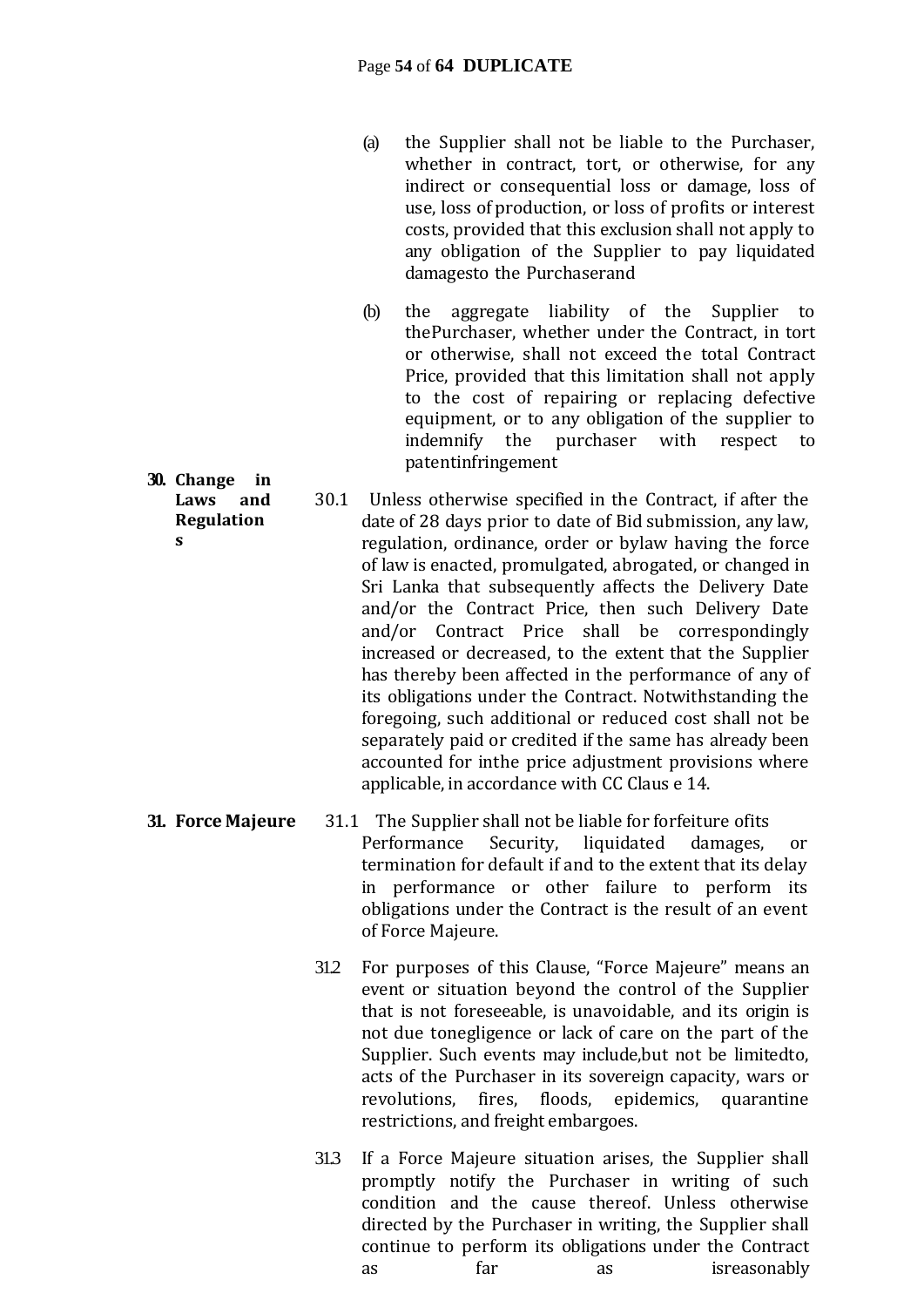#### Page **55** of **64 DUPLICATE**

Practical, and shall seek all reasonable alternative means for performance not prevented by the Force Majeureevent.

32.1 The Purchaser may at any time order the Supplier through notice in accordance CC Clause 8, to make changes within the general scope of the Contract in any one or more of the following:

(a) drawings, designs, or specifications, where Goods to be furnished under the Contract are to be specifically manufactured for the Purchaser;

b. the method of shipment or packing;

# **32.Change Orders and**

- **Contract Amendment** c. the place of delivery ;and
	- d. the Related Services to be provided by the Supplier.

32.2 If any such change causes an increase or decrease in the cost of, or the time required for, the Supplier's performance of any provisions under the Contract, an equitable adjustment shall be made in the Contract Price or in the Delivery/Completion Schedule, or both, and the Contract shall accordingly be amended. Any claims by the Supplier for adjustment under this Clause must be asserted within twenty-eight (28) days from the date of the Supplier's receipt of the Purchaser's changeorder.

32.3 Prices to be charged by the Supplier for any Related Services that might be needed but which were not included in the Contract shall be agreed upon in advance by the parties and shall not exceed the prevailing rates charged to other parties by the Supplier for similarservices.

32.4 Subject to the above, no variation in or modification of the terms of the Contract shall be made except by written amendment signed by the parties.

#### **33. Extension of Times**

33.1 If at any time during performance of the Contract, the Supplier or its subcontractors should encounter conditions impeding timely delivery of the Goods or completion of Related Services pursuant to CC Clause 12, the Supplier shall promptly notify the Purchaser in writing of the delay, its likely duration, and its cause. As soon as practicable after receipt of the Supplier's notice, the Purchaser shall evaluate the situation and may at its discretion extend the Supplier's time for performance, in which case the extension shall be ratified by the parties by amendment of theContract.

33.2 Except in case of Force Majeure, as provided under CC Clause 31, a delay by the Supplier in the performance of its Delivery and Completion obligations shall render the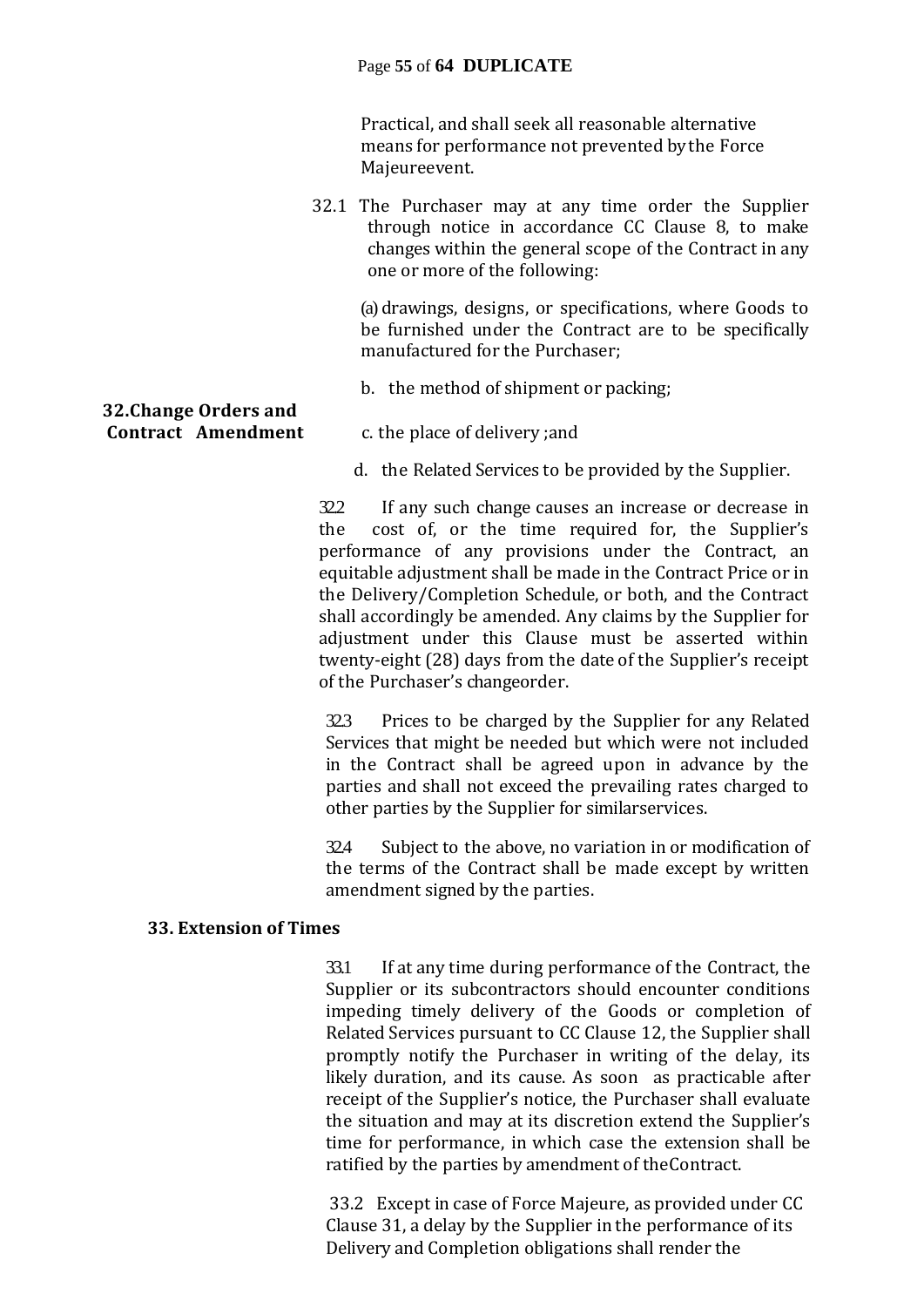Supplier liable to the imposition of liquidated damages pursuant to CC Clause 26, unless an extension of time is agreed upon, pursuant to CC Sub-Clause 33.1.

#### **34Termination** 34.1 Termination forDefault

- (a) The Purchaser, without prejudice to any other remedy for breach of Contract, by written notice of default sent to the Supplier, may terminate the Contract in whole or inpart:
	- (i) if the Supplier fails to deliver any or all of the Goods within the period specified in the Contract, or within any extension thereof granted by the Purchaser pursuant to CC Clause 33;
	- (ii) ifthe Supplier fails to perform any other obligation under the Contract;or
	- (iii) if the Supplier, in the judgment of the Purchaser has engaged in fraud and corruption, as defined inCC Clause 3, incompeting for or in executing theContract.
- (b) In the event the Purchaser terminates the Contract in whole or in part, pursuant to CC Clause 34.1(a), the Purchaser may procure, upon such terms and in such manner as itdeems appropriate, Goods or Related Services similar to thoseundelivered or not performed, and the Supplier shall be liable to the Purchaser for any additional costs for such similar Goods or Related Services. However, the Supplier shall continue performance of the Contract to the extent notterminated.
- 34.2 Termination forInsolvency.
	- (a) The Purchaser may at any time terminate the Contract by giving notice to the Supplier if theSupplier becomes bankrupt or otherwise insolvent. In such event, termination will be without compensation to the Supplier, provided that such termination will not prejudice or affect any right of action or remedy that has accrued or will accrue thereafter to thePurchaser
- 34.3 Termination forConvenience.
	- (a) The Purchaser, by notice sent to the Supplier, may terminate the Contract, in whole or in part, at anytime for its convenience.The notice of termination shall specify that termination is for the Purchaser's convenience, the extent to which performance ofthe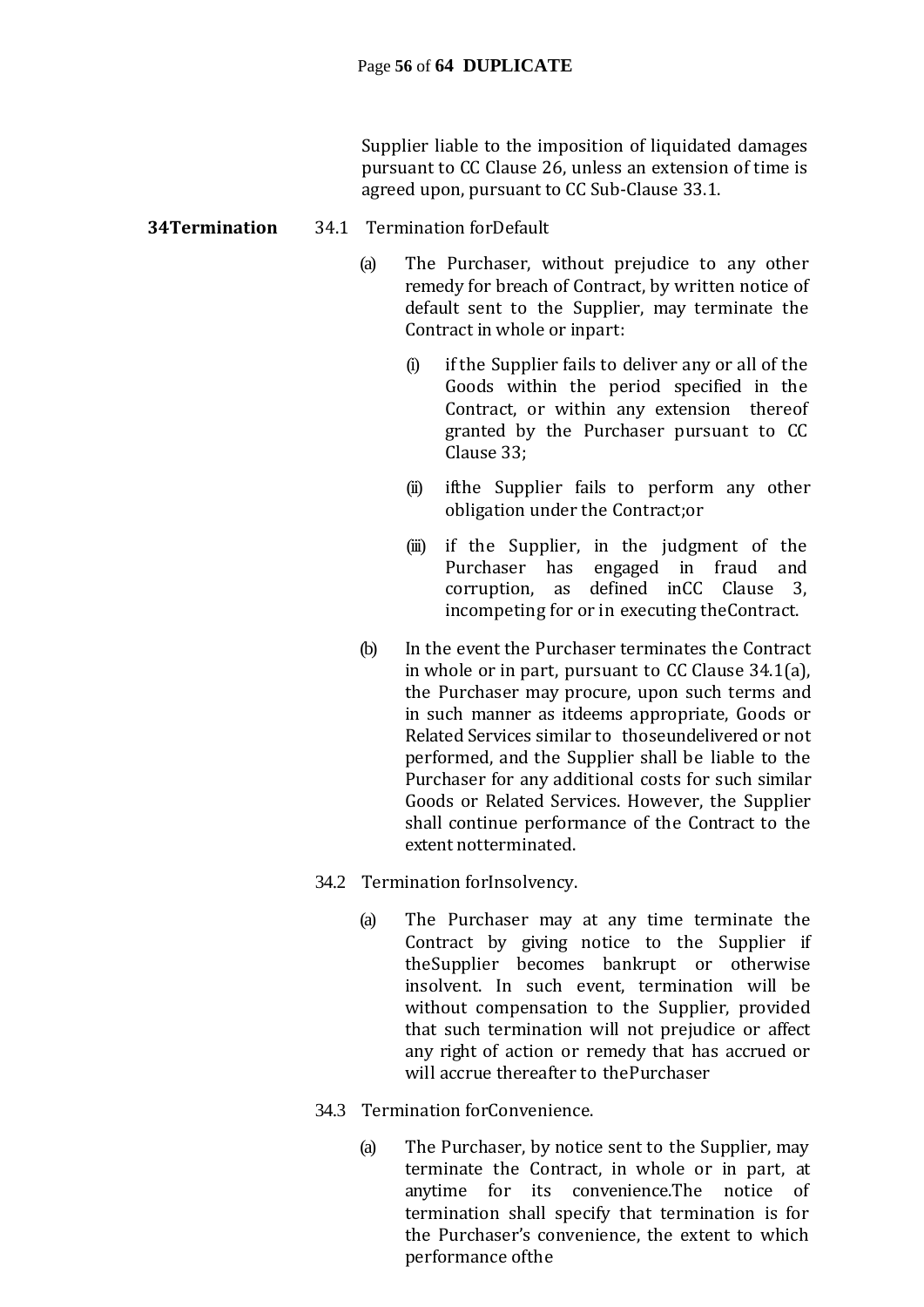Supplier under the Contract is terminated, and the date upon which such termination becomeseffective.

- (b) The Goods that are complete and ready for shipment within twenty-eight (28) days after the Supplier's receipt of notice of termination shall be accepted by the Purchaser at the Contract terms and prices. For the remaining Goods, the Purchaser mayelect:
	- (i) to have any portion completed and delivered at the Contract terms and prices;and/or
	- (ii) to cancel the remainder and pay to the Supplier anagreedamount for partially completed Goods and Related Services and for materials and parts previously procured by theSupplier.
- **35. Cancellation** (According chapter V-16 of gazzeted by-law of Colombo Municipal Council on 17/09/2021)
	- a) If the contractor shall have offered or given or agreed to give to any person any gift or consideration of any kind as an inducement or reward for doing or for bearing to do any action in relation to obtaining, or the execution of, any Council contract;
	- b) If the contractor shall have shown or for borne to show favour or disfavour to any person in relation to any Council contract;
	- c) If the acts described in (a) and (b) shall have been done by any person employed by the contractor or acting on his behalf (whether with or without the knowledge of the contractor);
	- d) If in relation to any contract with the Council the contractor or any person employed by him or acting on his behalf shall have committed any offence under the Bribery and Corruption Acts.
	- e) If the Contractor shall become bankrupt, make an arrangement with creditors, go into liquidation etc.
	- f) If the Engineer or Architect certified in writing that the Contractor :-
		- I. Has abandoned the Contract,
		- II. Has failed to commence the works,
		- III. Has failed to proceed with the works with due diligence,
		- IV. Has failed withing a reasonable period to pull down or replace work after being instructed to do so,
		- V. Is not executing the works in accordance with the contract.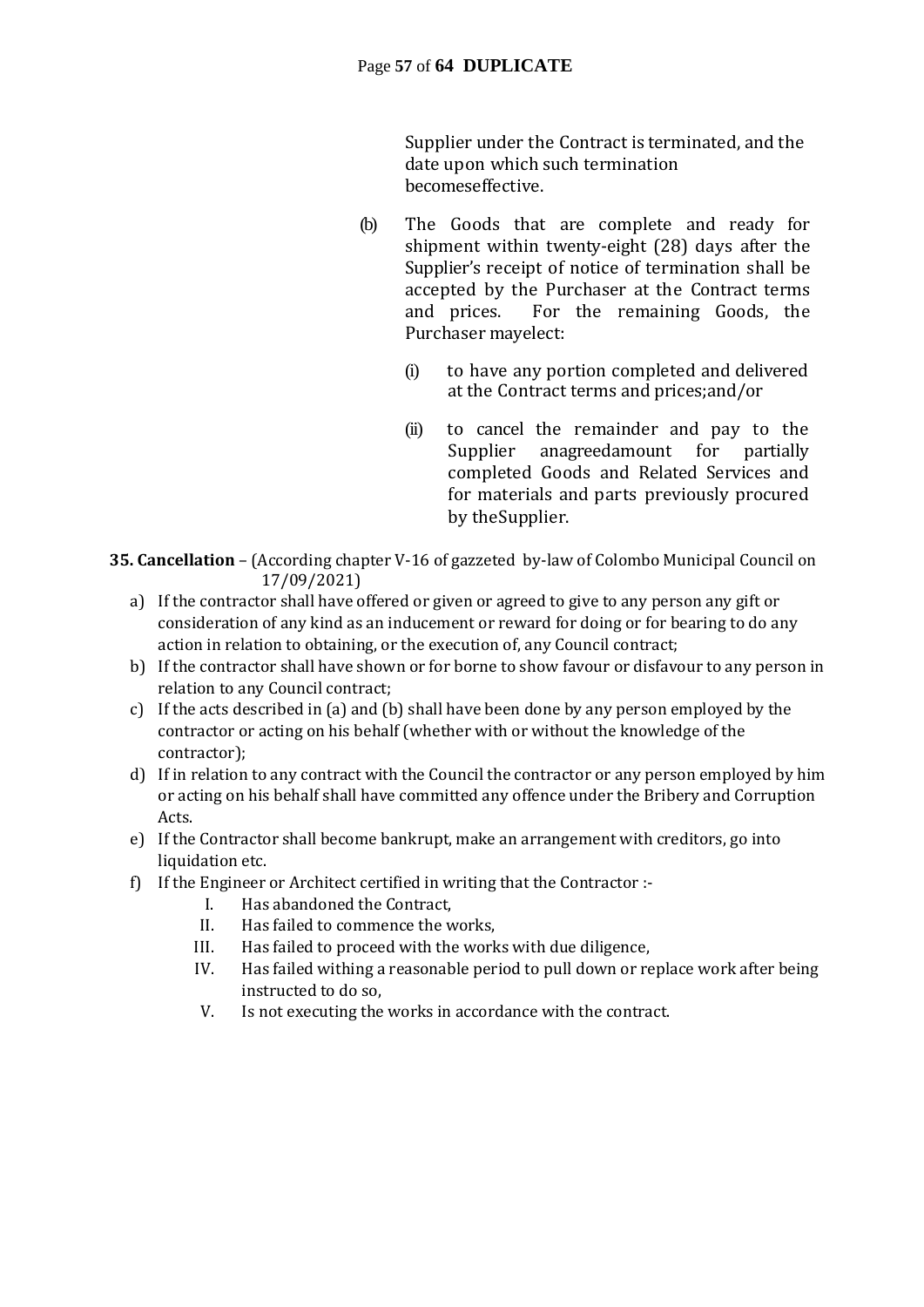#### **Section VII. Contract Data**

The following Contract Data shall supplement and / or amend the Conditions of Contract (CC). Whenever there is a conflict, the provisions herein shall prevail over those in the CC*.* 

*[The Purchaser shall select insert the appropriate wording using the samples below or other acceptable wording, and delete the text in italics]*

| CC 1.1(i)  | The Purchaser is <sup>16</sup> : Colombo Municipal Council                                                                                                                                                                                                                                                                                                                                                                                                                                                                                                                                                                                                                                                                 |
|------------|----------------------------------------------------------------------------------------------------------------------------------------------------------------------------------------------------------------------------------------------------------------------------------------------------------------------------------------------------------------------------------------------------------------------------------------------------------------------------------------------------------------------------------------------------------------------------------------------------------------------------------------------------------------------------------------------------------------------------|
| CC 1.1 (m) | The Project Site(s)/Final Destination(s) is/are <sup>17</sup> : Suduwella Main Stores<br>CC.10                                                                                                                                                                                                                                                                                                                                                                                                                                                                                                                                                                                                                             |
| CC 8.1     | For <b>notices</b> , the Purchaser's address shall be:                                                                                                                                                                                                                                                                                                                                                                                                                                                                                                                                                                                                                                                                     |
|            | Attention <sup>18</sup> : Municipal Commissioner                                                                                                                                                                                                                                                                                                                                                                                                                                                                                                                                                                                                                                                                           |
|            | Address: Colombo Municipal Council                                                                                                                                                                                                                                                                                                                                                                                                                                                                                                                                                                                                                                                                                         |
|            | Telephone: 2686369                                                                                                                                                                                                                                                                                                                                                                                                                                                                                                                                                                                                                                                                                                         |
|            | Facsimile number: 2662329                                                                                                                                                                                                                                                                                                                                                                                                                                                                                                                                                                                                                                                                                                  |
|            | Electronic mail address:caccproc@colombo.gov.lk                                                                                                                                                                                                                                                                                                                                                                                                                                                                                                                                                                                                                                                                            |
| CC 15.1    | The method of Payment                                                                                                                                                                                                                                                                                                                                                                                                                                                                                                                                                                                                                                                                                                      |
|            | Contract Date should be amended as below.                                                                                                                                                                                                                                                                                                                                                                                                                                                                                                                                                                                                                                                                                  |
|            | 1. 20 % of the contract amount at the delivery of the PO.                                                                                                                                                                                                                                                                                                                                                                                                                                                                                                                                                                                                                                                                  |
|            | 2. Balance 80% will be after commissioning and handing over the<br>source codes & It's confirmation by the IT Division.                                                                                                                                                                                                                                                                                                                                                                                                                                                                                                                                                                                                    |
|            | All the payments done by online system of the Payments Department.<br>Bank Details shall be submitted according to the attached format<br>(Annexure - A)&Certified bank statement (mentioned name &account<br>number is enough) shall be submitted along with the bid document.                                                                                                                                                                                                                                                                                                                                                                                                                                            |
|            | Submission of PCA(4) Registration certificate when claim payments.                                                                                                                                                                                                                                                                                                                                                                                                                                                                                                                                                                                                                                                         |
| CC 17.1    | <b>A Performance Security Required.</b>                                                                                                                                                                                                                                                                                                                                                                                                                                                                                                                                                                                                                                                                                    |
|            | Immediately after the receipt of the Letter of award, (at least 07 days) the<br>Bidder should submit a guarantee from a Bank recognized accepted by<br>the Central Bank of Sri Lanka under Banking Act No:30 of 1988 for a<br>amount equivalent to Rs. 10% of total value form of a Performance<br>Securityform of a performance Guarantee obtained in favour of the<br>Municipal Commissioner in the Tendering/Bidding Currency, with a<br>letter of acceptance and enter into an agreement with the Colombo<br>Municipal Council for the due and satisfactory performance of the<br>contract. The Tenderer/Bidder should bear the cost of stamps if any that<br>should be affixed to the contract and the legal charges. |
|            |                                                                                                                                                                                                                                                                                                                                                                                                                                                                                                                                                                                                                                                                                                                            |

<sup>16</sup>*Insert complete legal name of the Purchaser*

l

<sup>17</sup>*Insert name(s) and detailed information on the location(s) of the site(s)*

<sup>18</sup>*insert full name and the designation of the officer, if applicable*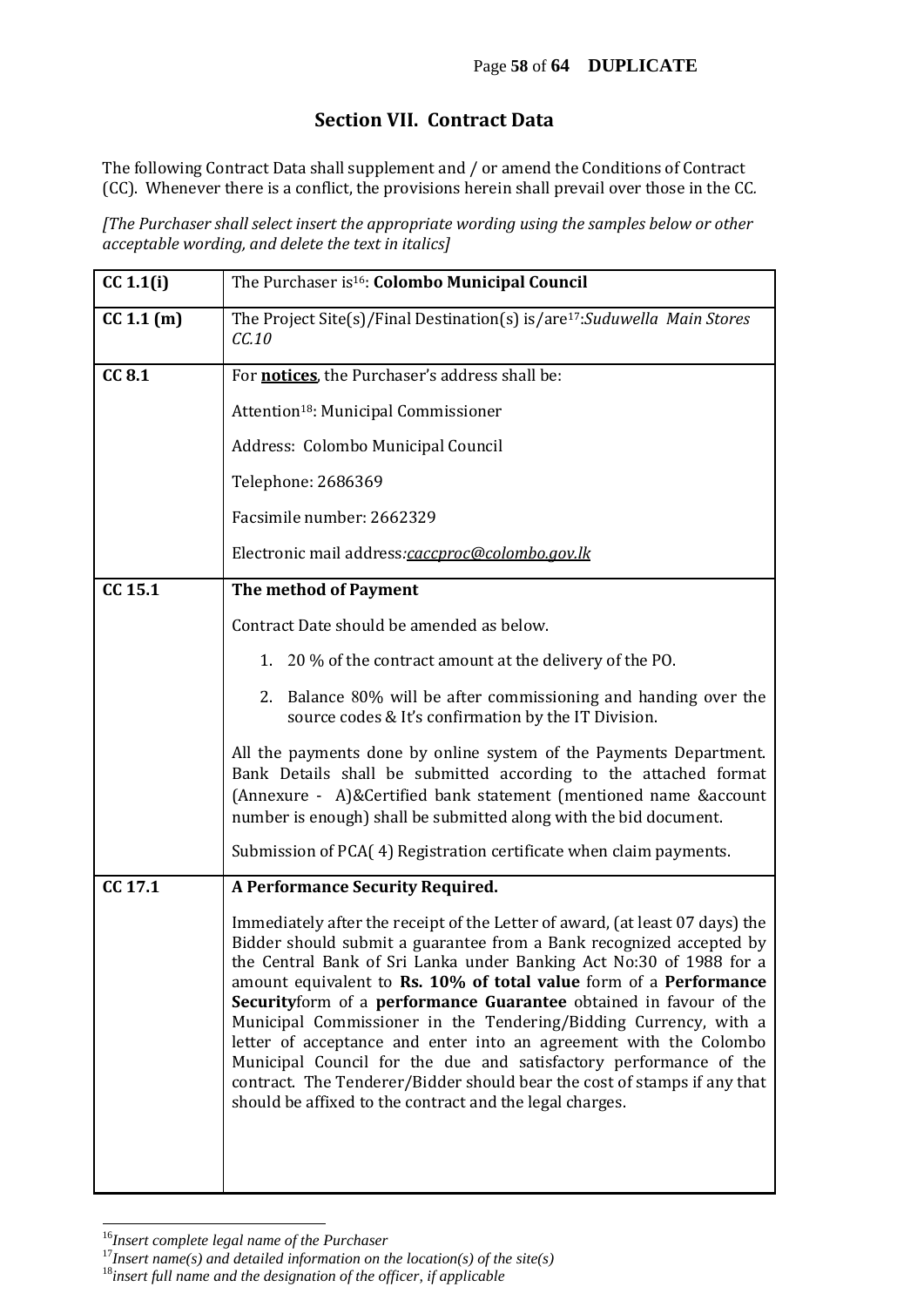|         | THE BANK Guarantee shall ensure the completion of all obligations<br>under the contract and the aforesaid performance Guarantee shall be<br>valid for 208 Days Payable on demand at Colombo.                                                                                       |
|---------|------------------------------------------------------------------------------------------------------------------------------------------------------------------------------------------------------------------------------------------------------------------------------------|
| CC 25.1 | The inspections and tests shall be <sup>19</sup> :                                                                                                                                                                                                                                 |
| CC 25.2 | The Inspections and tests shall be conducted a <sup>20</sup> t:                                                                                                                                                                                                                    |
| CC 26.1 | The liquidated damage:                                                                                                                                                                                                                                                             |
|         | The Goods ordered should be supplied according to the delivery schedule<br>by the Selected supplier and it failure to supply as aforesaid shall be<br>subject to charge rupees five Thousand (Rs.5000/-) per every week or<br>part thereof for a period sanctioned by the Council. |
|         | If the failure or delay in supply exceeding one month rupees ten<br>Thousand (Rs.10,000/=) will be recovered as damages for such week or a<br>part thereof and those suppliers are subject to be "Blacklisted" by the<br>Council.                                                  |
|         | However, the Municipal Commissioner may grant an extension of time if<br>the Municipal Commissioner is satisfied that the delay in completion of<br>the said supply was due to reasons beyond the control of the said<br>Supplier.                                                 |

 $\overline{a}$ <sup>19</sup>*insert nature, frequency, procedures for carrying out the inspections and tests* <sup>20</sup>*insert name(s) of location(s)*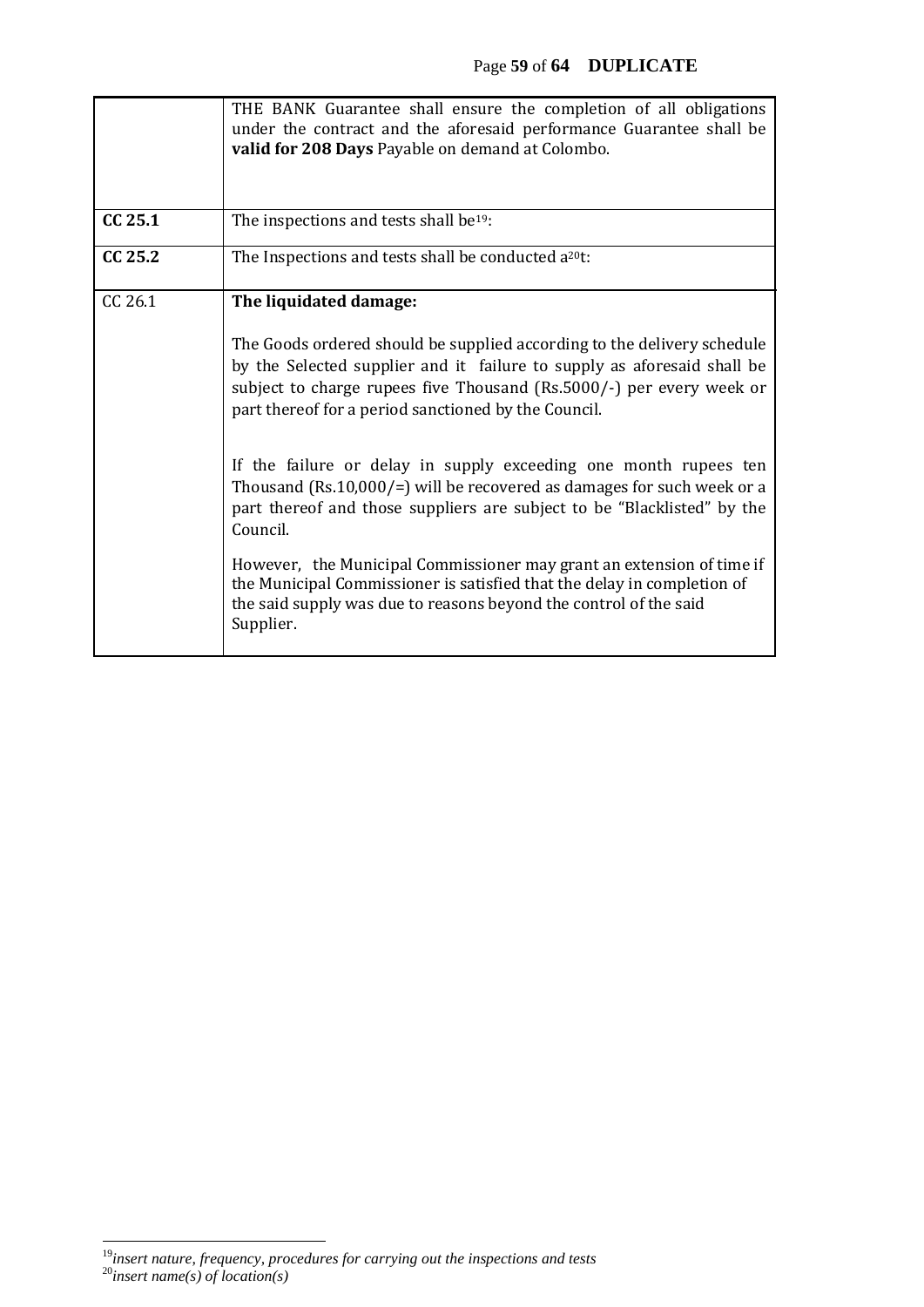### **Section VIII. Contract Forms**

### **Table of Forms**

- 1. Contract Agreement
- 2. Performance Security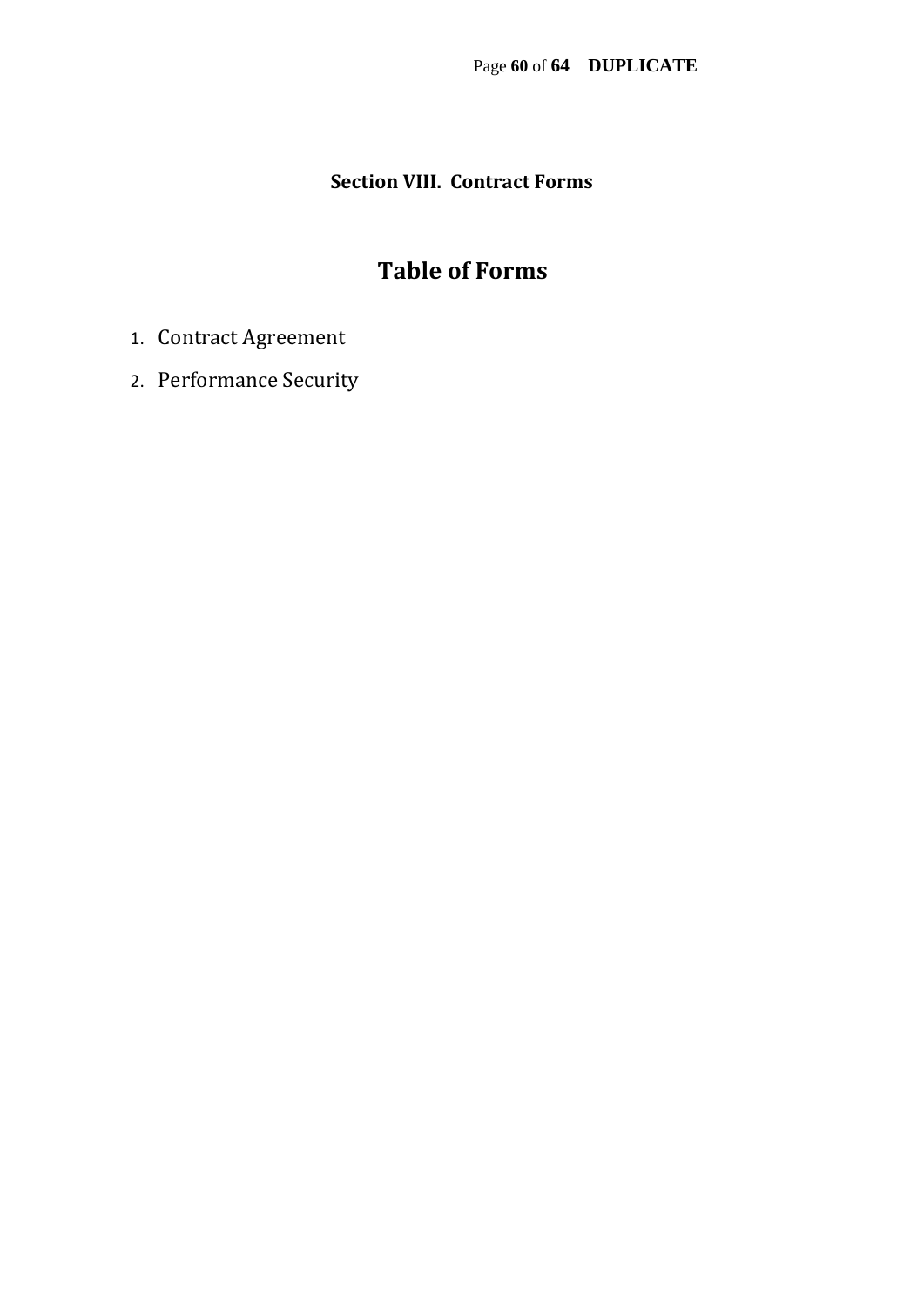### **1. Contract Agreement**

THIS CONTRACT AGREEMENT is made

The ……………………………………………… [ insert: **number** ] day of [ insert: **month** ], [ insert: **year** ].

#### BETWEEN

(1)  $\int$  [ insert complete name of Purchaser ], a  $\int$  insert description of type of legal entity, for example, an agency of the Ministry of ………….. or corporation and having its principal place of business at [ insert address of Purchaser ] (hereinafter called "the Purchaser"), and

(2) [ insert name of Supplier ], a corporation incorporated under the laws of [ insert: country of Supplier ] and having its principal place of business at [ insert: address of Supplier ] (hereinafter called "the Supplier").

WHEREAS the Purchaser invited bids for certain Goods and ancillary services, viz., [insert brief description of Goods and Services] and has accepted a Bid by the Supplier for the supply of those Goods and Services in the sum of [insert Contract Price in words and figures, expressed in the Contract currency(ies) ] (hereinafter called "the Contract Price").

#### NOW THIS AGREEMENT WITNESSETH AS FOLLOWS:

1. In this Agreement words and expressions shall have the same meanings as are respectively assigned to them in the Conditions of Contract referred to.

2. The following documents shall constitute the Contract between the Purchaser and the Supplier, and each shall be read and construed as an integral part of the Contract:

- (a) This Contract Agreement
- (b) Contract Data
- (c) Conditions of Contract

(d) Technical Requirements (including Schedule of Requirements and Technical Specifications)

- (e) The Supplier's Bid and original Price Schedules
- (f) The Purchaser's Notification of Award
- (g) "Software " should be included after "Means all the "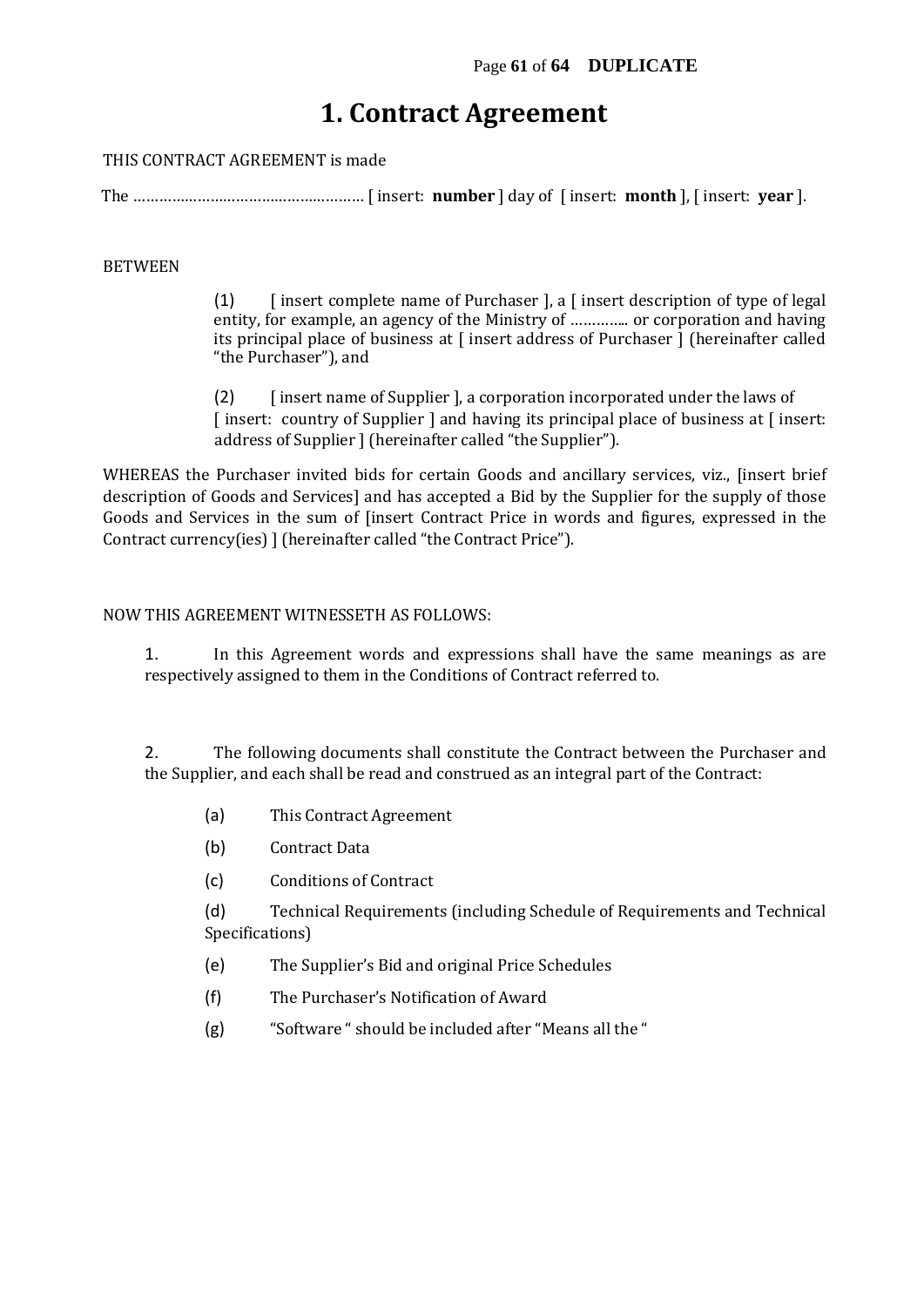3. This Contract shall prevail over all other Contract documents. In the event of any discrepancy or inconsistency within the Contract documents, then the documents shall prevail in the order listed above.

4. In consideration of the payments to be made by the Purchaser to the Supplier as hereinafter mentioned, the Supplier hereby covenants with the Purchaser to provide the Goods and Services and to remedy defects therein in conformity in all respects with the provisions of the Contract.

5. The Purchaser hereby covenants to pay the Supplier in consideration of the provision of the Goods and Services and the remedying of defects therein, the Contract Price or such other sum as may become payable under the provisions of the Contract at the times and in the manner prescribed by the Contract.

IN WITNESS whereof the parties hereto have caused this Agreement to be executed in accordance with the laws of Democratic Socialist Republic of Sri Lanka on the day, month and year indicated above.

For and on behalf of the Purchaser

Signed: [insert signature] in the capacity of  $\lceil$  insert title or other appropriate designation  $\lceil$  in the presence of [insert identification of official witness]

For and on behalf of the Supplier

Signed: [insert signature of authorized representative(s) of the Supplier] in the capacity of [ insert title or other appropriate designation ] in the presence of [ insert identification of official witness]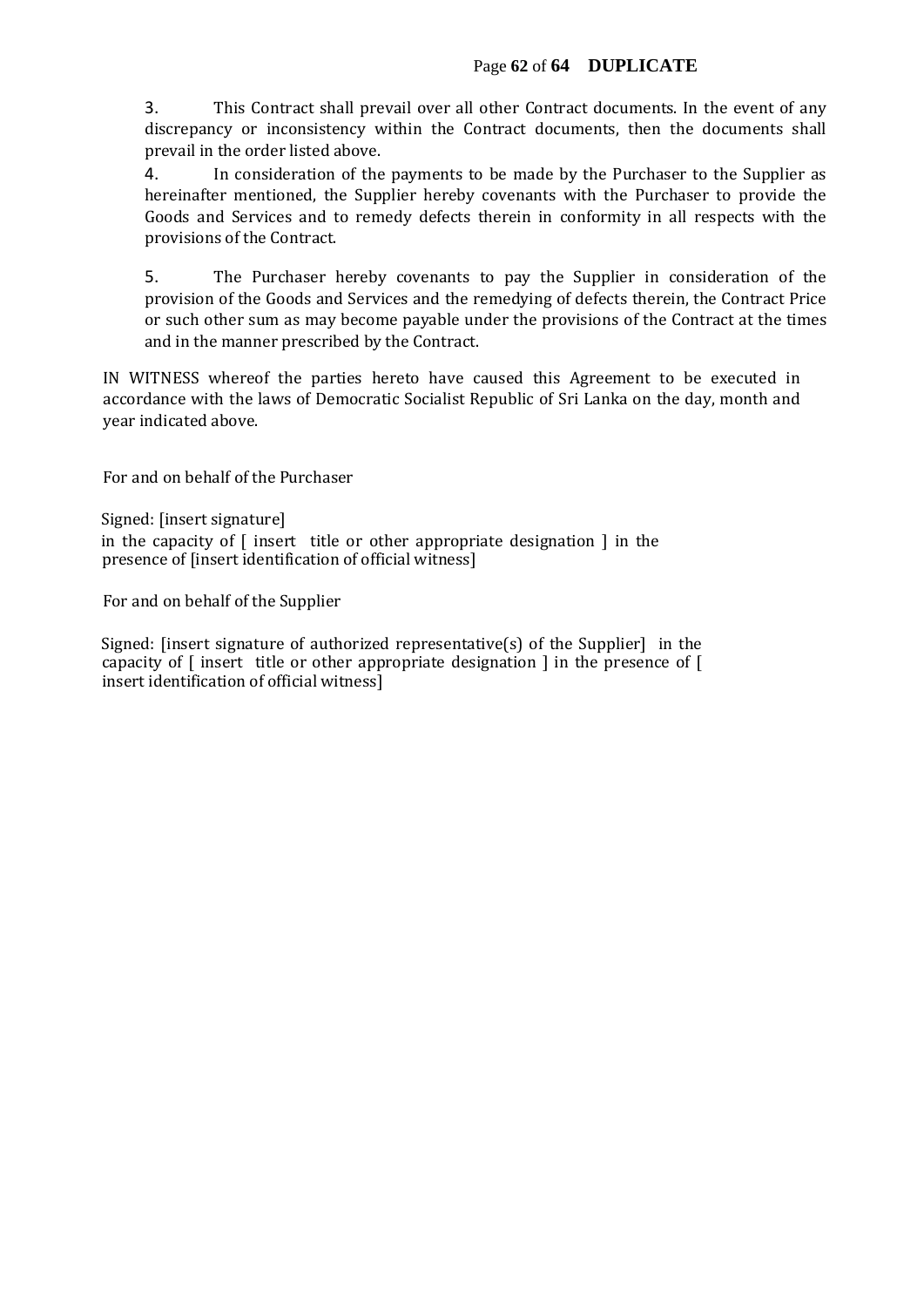### 2**. Performance Security**

--------------------- [Issuing Agency's Name, and Address of Issuing Branch or Office] ---------------------- \* **Beneficiary**: Municipal Commissioner, Colombo Municipal Council

**Date:** ------------------------------

**PERFORMANCE GUARANTEE No.:** 

We have been informed that ----------------- [name of Supplier] (hereinafter called "the

Supplier") has entered into Contract No. --------------- [reference number of the contract] dated ---------- --- with you, for the -------------- Supply of ------------------- [name of contract and brief description] (hereinafter called "the Contract").

Furthermore, we understand that, according to the conditions of the Contract, a performance guarantee is required.

At the request of the Supplier, we ---------------- [name of Agency] hereby irrevocably undertake to pay you any sum or sums not exceeding in total an amount of ------------ [amount in figures] (----------- ---) [amount in words], such sum being payable in the types and proportions of currencies in which the Contract Price is payable, upon receipt by us of your first demand in writing accompanied by a written statement stating that the Contractor is in breach of its obligation(s) under the Contract, without your needing to prove or to show grounds for your demand or the sum specified therein.

This guarantee shall expire, no later than the …. day of ……, 20.. [insert date, 28 days beyond the scheduled completion date including the warranty period] and any demand for payment under it must be received by us at this office on or before that date.

[signature(s)]

\_\_\_\_\_\_\_\_\_\_\_\_\_\_\_\_\_\_\_\_\_